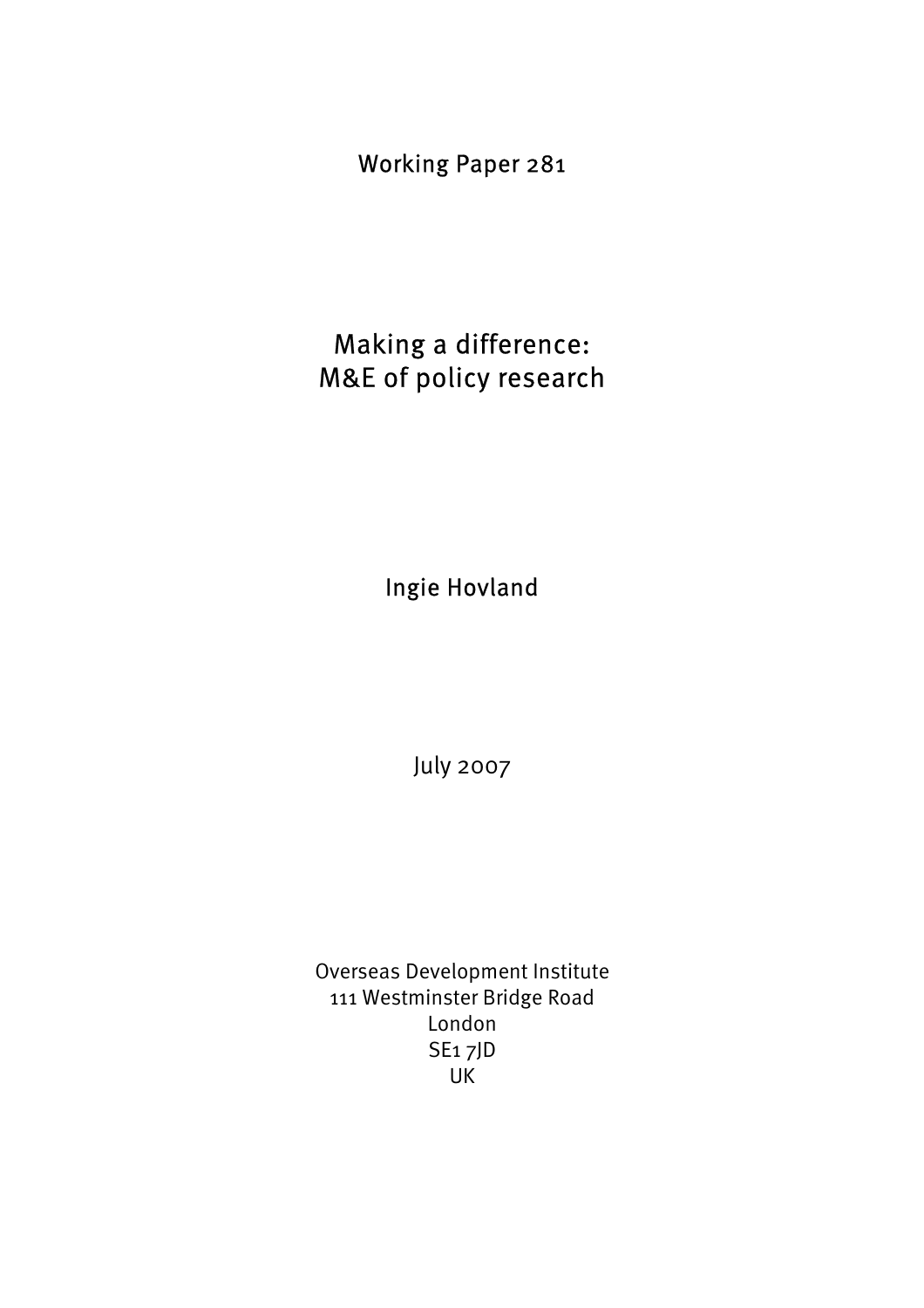ISBN 978 0 85003 848 4

© Overseas Development Institute 2007

All rights reserved. No part of this publication may be reproduced, stored in a retrieval system, or transmitted in any form or by any means, electronic, mechanical, photocopying, recording or otherwise, without the prior written permission of the publishers.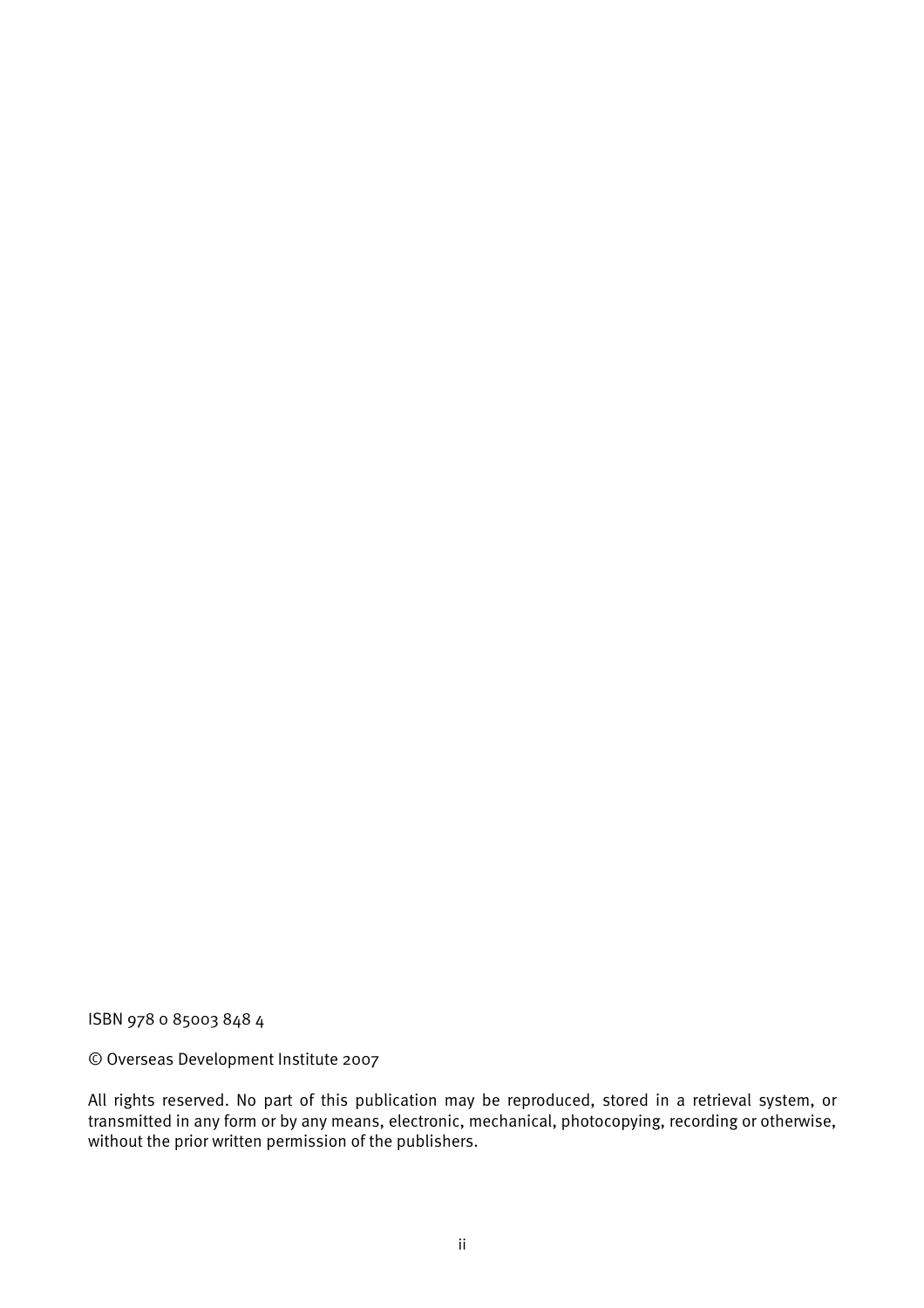# **Contents**

|                |                   | Acknowledgements                                                                                                                         | $\mathbf v$    |
|----------------|-------------------|------------------------------------------------------------------------------------------------------------------------------------------|----------------|
|                |                   | Acronyms and abbreviations                                                                                                               | $\mathbf v$    |
|                |                   | <b>Executive Summary</b>                                                                                                                 | vii            |
| $\mathbf{1}$   |                   | Introduction: The non-academic impact of research                                                                                        | $\mathbf{1}$   |
|                | 1.1               | Target audience                                                                                                                          | $\mathbf{1}$   |
|                | 1.2               | <b>Beyond citations</b>                                                                                                                  | $\mathbf{1}$   |
|                | 1.3               | Talking about impact: a few definitions                                                                                                  | 1              |
|                | 1.4               | A short note on levels: projects, programmes, and institutions                                                                           | $\overline{3}$ |
|                | 1.5               | Overview of the paper                                                                                                                    | 3              |
| $\overline{2}$ |                   | Lessons from current experience: How to evaluate five key performance areas of policy<br>research projects, programmes, and institutions | 4              |
|                | 2.1               | Performance Area I: Evaluating strategy and direction                                                                                    | 4              |
|                | 2.2               | Performance Area II: Evaluating management                                                                                               | 16             |
|                | 2.3               | Performance Area III: Evaluating outputs                                                                                                 | 20             |
|                | 2.4               | Performance Area IV: Evaluating uptake                                                                                                   | 26             |
|                | 2.5               | Performance Area V: Evaluating outcomes and impacts                                                                                      | 27             |
| 3              |                   | Institutional evaluations: Additional concerns                                                                                           | 36             |
| 4              | institution       | Conclusion: Designing an M&E plan for a policy research project, programme or                                                            | 38             |
|                | 4.1               | Adding value                                                                                                                             | 38             |
|                | 4.2               | Best practice checklist for policy research projects                                                                                     | 39             |
|                | 4.3               | Best practice checklist for policy research programmes                                                                                   | 39             |
|                | 4.4               | Best practice checklist for policy research institutions                                                                                 | 40             |
|                | 4.5               | When you are asked to evaluate someone else's project, programme or institution                                                          | 43             |
|                | <b>References</b> |                                                                                                                                          | 44             |
|                | tanks             | Appendix 1. Examples of institutional evaluations of policy research institutes and think                                                | 48             |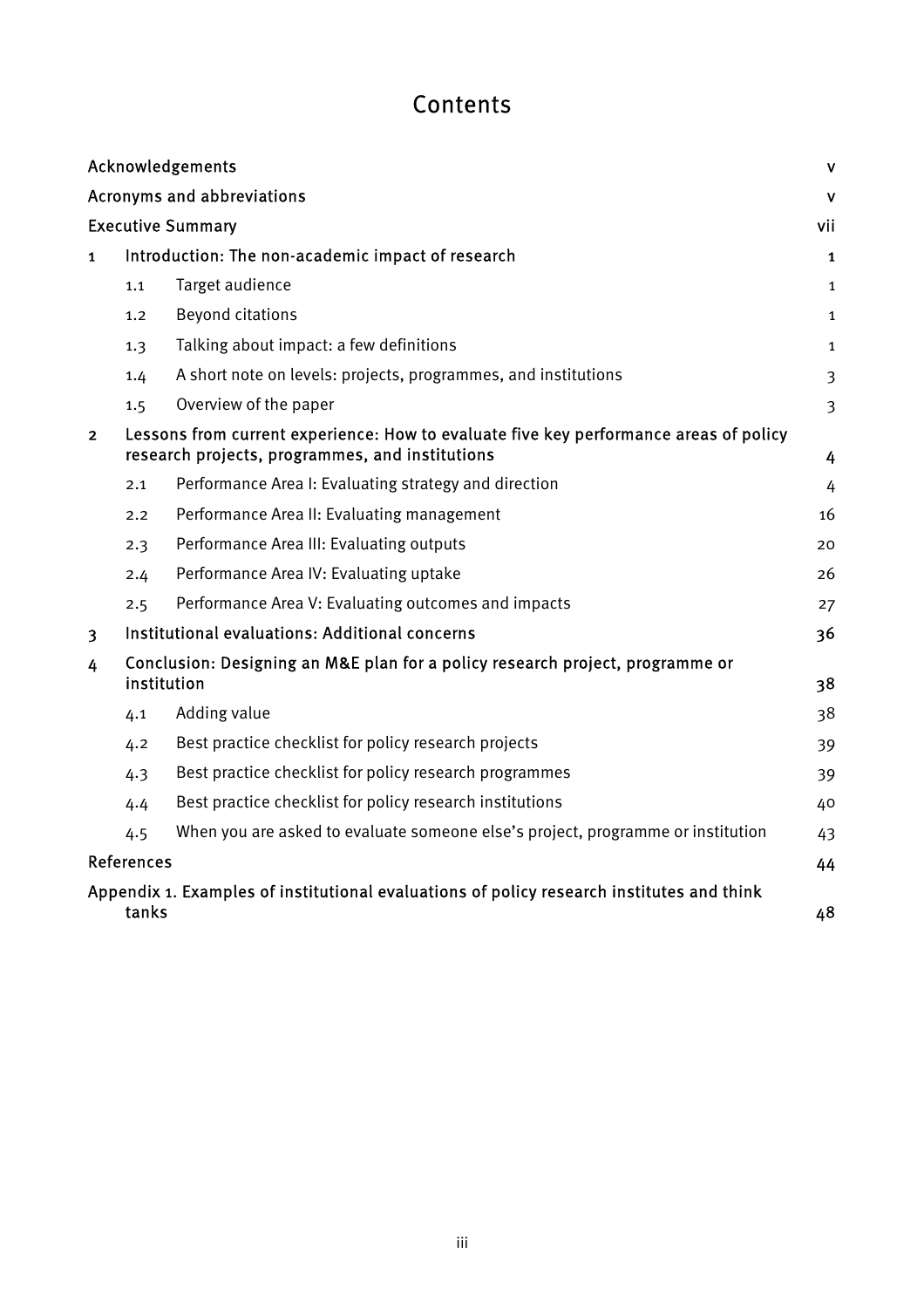## Boxes and figures

| Box 1. CGIAR, including SPIA, ILAC, LTI, CIAT, IFPRI and ACIAR<br>Box 2. DFID<br>Box 3. ECDPM<br>Box 4. IDRC<br>Box 5. ODI | 13<br>16<br>18<br>29<br>35 |
|----------------------------------------------------------------------------------------------------------------------------|----------------------------|
|                                                                                                                            |                            |
| Figure 1. Example of a Problem Tree                                                                                        | 5                          |
| Figure 2. Stakeholder Analysis Grid                                                                                        | 5                          |
| Figure 3. Outline of a Logframe                                                                                            | 6                          |
| Figure 4. Example of a SNA map                                                                                             | $\overline{7}$             |
| Figure 5. The process of constructing Impact Pathways and Narrative                                                        | 9                          |
| Figure 6. Example of Problem Tree from the CPWF: Water and People in Catchments                                            | 10                         |
| Figure 6 (continued). Example of Objective Tree from the CPWF: Water and People in Catchments                              | 11                         |
| Figure 7. Example of a Gantt chart                                                                                         | 12                         |
| Figure 8. In the process of constructing a Network Map for one of the CPWF projects                                        | 13                         |
| Figure 9. Example of an Outputs x Impacts matrix                                                                           | 15                         |
| Figure 10. Example of an Outputs x Stakeholder matrix                                                                      | 15                         |
| Figure 11. The Appreciative Inquiry '5-D' model                                                                            | 19                         |
| Figure 12. After Action Review questions                                                                                   | 25                         |
| Figure 13. The three stages of Outcome Mapping                                                                             | 28                         |
| Figure 14. Example of ROA Output                                                                                           | 30                         |
| Figure 15. Example of an Actor x Actor matrix                                                                              | 34                         |
| Figure 16. The CAF model                                                                                                   | 36                         |
| Figure 17. The POET model                                                                                                  | 37                         |
| Figure 18. IISD Policy Influence Report Card                                                                               | 54                         |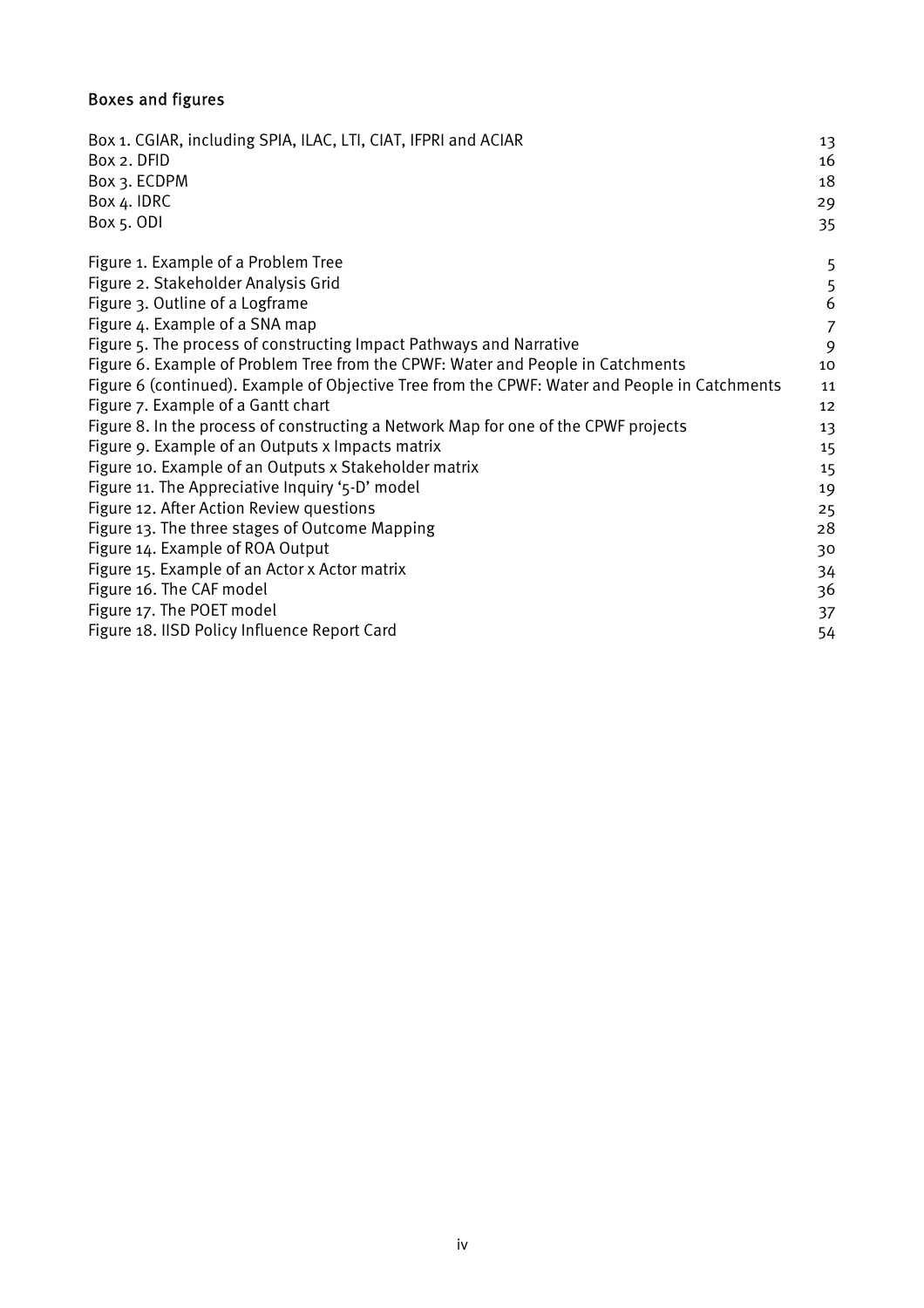# Acknowledgements

The author would like to thank Fred Carden and James McGann for helpful peer review comments. Thanks also to colleagues at ODI for useful discussions, especially Simon Maxwell and John Young.

For further information on the work of the Research and Policy in Development Group (RAPID) at ODI, or for information on ODI's work on M&E in general, please contact John Young, Director of Programmes for RAPID, at j.young@odi.org.uk.

Ingie Hovland is a Research Officer in the Research and Policy in Development Group (RAPID) at ODI. She works on communication, M&E and the research-policy interface.

# Acronyms and abbreviations

| AAR             | <b>After Action Review</b>                                     |
|-----------------|----------------------------------------------------------------|
| <b>ACIAR</b>    | Australian Centre for International Agricultural Research      |
| <b>ACP</b>      | African, Caribbean and Pacific Group of States                 |
| Al              | Appreciative Inquiry                                           |
| CAF             | <b>Common Assessment Framework</b>                             |
| <b>CEO</b>      | <b>Chief Executive Officer</b>                                 |
| CGD             | Centre for Global Development                                  |
| CGIAR           | Consultative Group on International Agricultural Research      |
| <b>CHSRF</b>    | <b>Canadian Health Services Research Foundation</b>            |
| <b>CIAT</b>     | International Centre for Tropical Agriculture                  |
| <b>CPHP</b>     | DFID's Crop Post-Harvest Research Programme                    |
| <b>CPWF</b>     | CGIAR's Challenge Programme on Water and Food                  |
| <b>CRD</b>      | DFID's Central Research Department                             |
| CS <sub>O</sub> | <b>Civil Society Organisation</b>                              |
| <b>CSPP</b>     | ODI's Civil Society Partnership Programme                      |
| <b>CTA</b>      | Technical Centre for Agricultural and Rural Cooperation ACP-EU |
| <b>DFID</b>     | The UK Department for International Development                |
| <b>DRC</b>      | Development Research Centre                                    |
| <b>ECDPM</b>    | European Centre for Development Policy Management              |
| EngKaR          | DFID's Engineering Knowledge and Research Programme            |
| EU              | <b>European Union</b>                                          |
| <b>FAO</b>      | Food and Agriculture Organisation of the UN                    |
| <b>HTML</b>     | Hypertext Mark-up Language                                     |
| <b>ICT</b>      | Information and Communication Technology                       |
| <b>IDRC</b>     | International Development Research Centre                      |
| <b>IDS</b>      | Institute for Development Studies                              |
| <b>IFPRI</b>    | International Food Policy Research Institute                   |
| <b>IISD</b>     | International Institute for Sustainable Development            |
| <b>ILAC</b>     | <b>CGIAR's Institutional Learning and Change Initiative</b>    |
| <b>ILRI</b>     | International Livestock Research Institute                     |
| <b>INTRAC</b>   | International NGO Training and Research Centre                 |
| LTI             | Learning to Innovate Group                                     |
| M&A             | Monitoring and Assessment                                      |
| M&E             | Monitoring and Evaluation                                      |
| <b>MOV</b>      | <b>Means of Verification</b>                                   |
| <b>MSC</b>      | <b>Most Significant Change</b>                                 |
| <b>NGO</b>      | Non-government organisation                                    |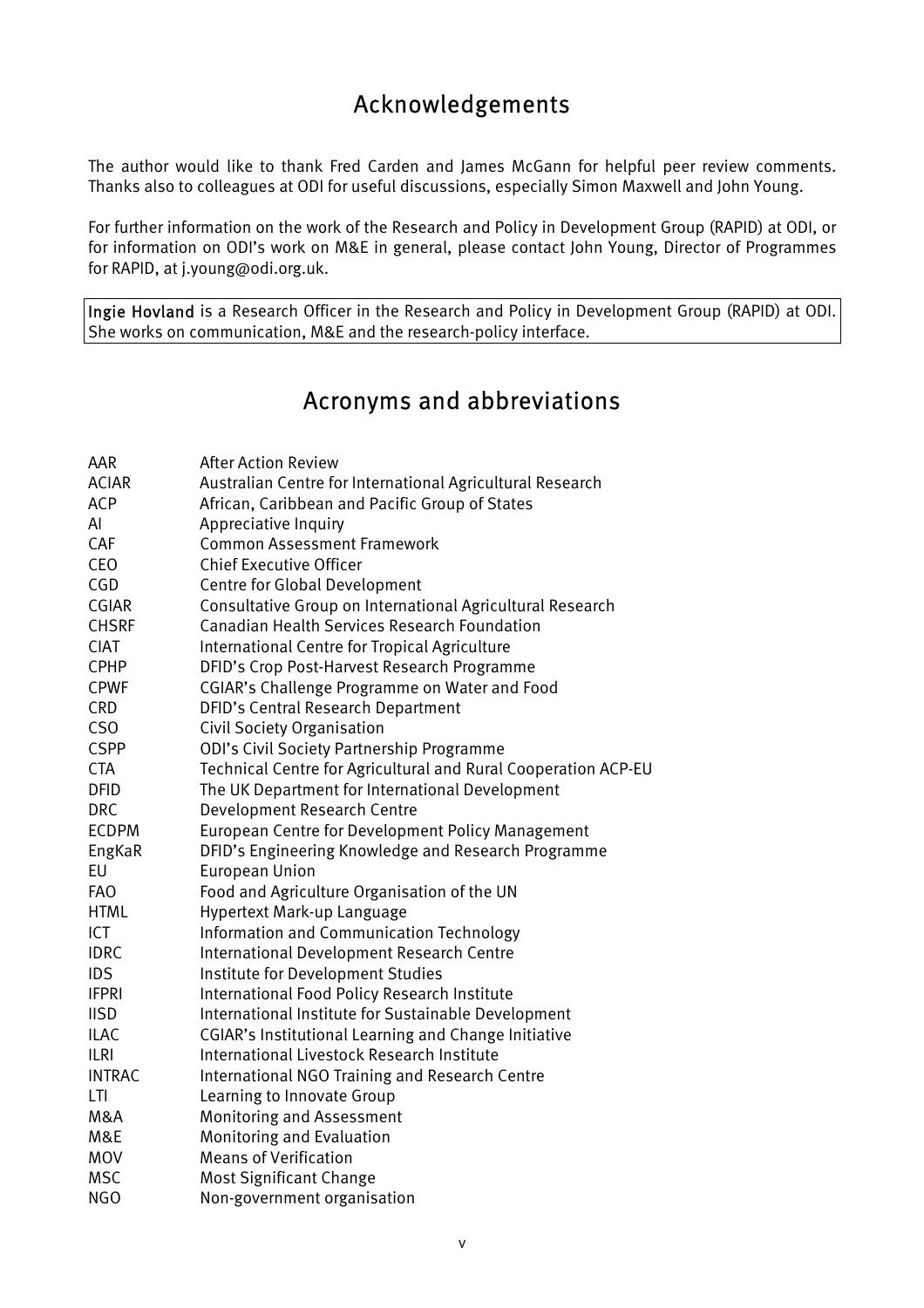| <b>NSI</b>   | National Systems of Innovation                        |
|--------------|-------------------------------------------------------|
| ODI          | Overseas Development Institute                        |
| <b>OECD</b>  | Organisation for Economic Cooperation and Development |
| OECD-DAC     | <b>OECD Development Assistance Committee</b>          |
| <b>OPM</b>   | <b>Oxford Policy Management</b>                       |
| <b>PARC</b>  | Performance Assessment Resource Centre                |
| <b>POET</b>  | Participatory Organisational Evaluation Tool          |
| <b>PPPPC</b> | Process and Partnership for Pro-poor Policy Change    |
| <b>PRSP</b>  | <b>Poverty Reduction Strategy Paper</b>               |
| QAA          | The UK Quality Assurance Agency for Higher Education  |
| <b>RAE</b>   | Research Assessment Exercise                          |
| RAPID        | ODI's Research and Policy in Development Group        |
| <b>RBM</b>   | <b>Results-Based Management</b>                       |
| R&D          | <b>Research and Development</b>                       |
| <b>RNRRS</b> | DFID's Renewable Natural Resources Research Strategy  |
| ROA.         | <b>RAPID Outcome Assessment</b>                       |
| <b>SC</b>    | Significant Change                                    |
| SCI          | <b>Science Citation Index</b>                         |
| <b>SDP</b>   | <b>Smallholder Dairy Project</b>                      |
| <b>SIDA</b>  | Swedish International Development Agency              |
| <b>SNA</b>   | <b>Social Network Analysis</b>                        |
| <b>SOAS</b>  | School of Oriental and African Studies                |
| <b>SPIA</b>  | <b>CGIAR's Standing Panel on Impact Assessment</b>    |
| SWOT         | Strengths, Weaknesses, Opportunities, Threats         |
| <b>TQM</b>   | <b>Total Quality Management</b>                       |
| UK           | <b>United Kingdom</b>                                 |
| <b>UNDP</b>  | United Nations Development Programme                  |
| WGIE         | IFPRI's Working Group on Impact Evaluation            |
|              |                                                       |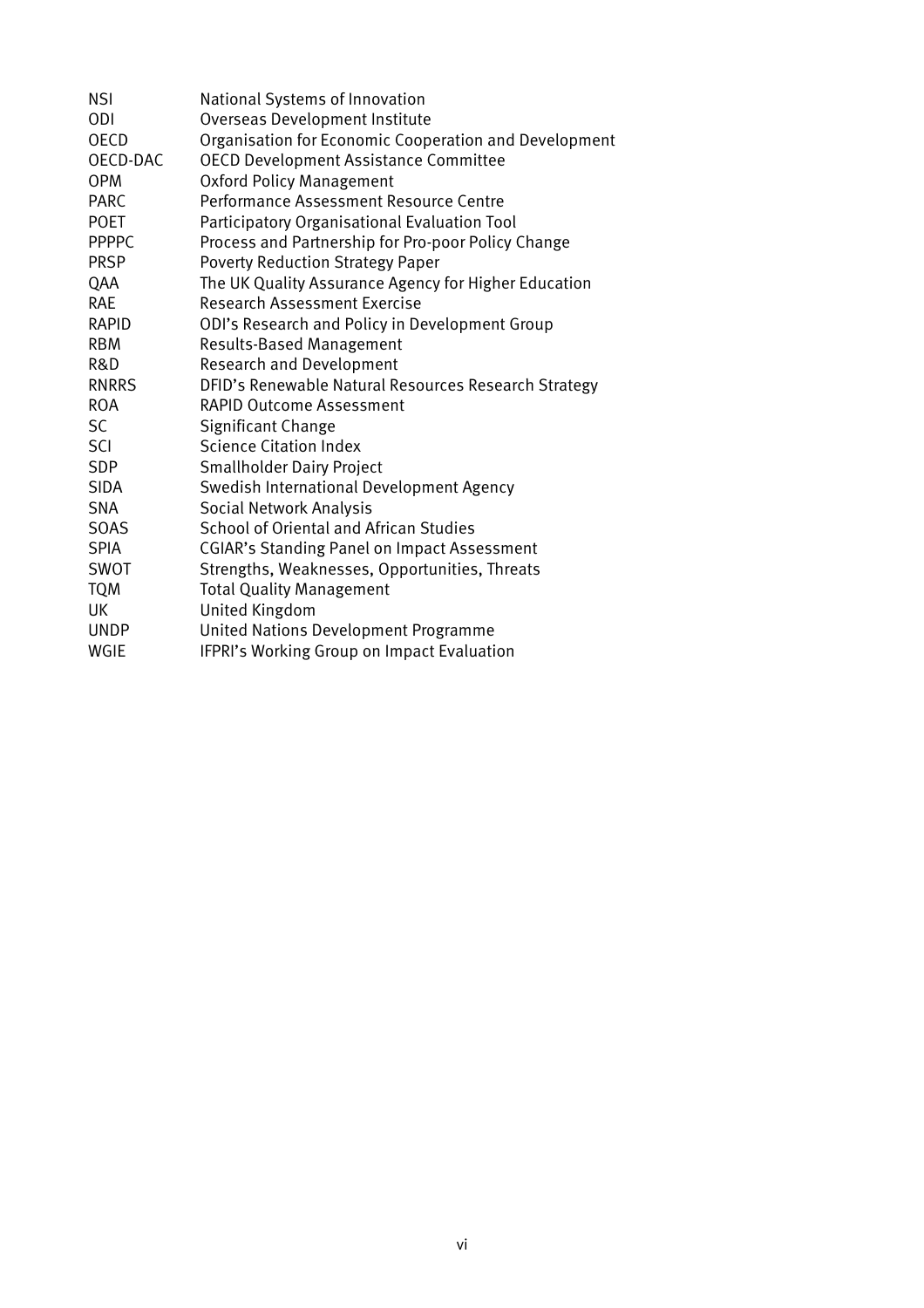# Executive Summary

This paper aims to advance understanding on how to monitor and evaluate policy research, i.e. research that is undertaken in order to inform and influence public policy. Policy is defined very broadly to encompass both policy decisions and processes, including implementation.

Conventional academic research is usually evaluated using two approaches: academic peer review, and number of citations in peer-reviewed publications. For policy research programmes, these evaluation tools have proven too limited. They are not well suited to capture some of the broader aims of policy research, such as policy impact, changes in behaviour, or building of relationships. In short, policy research programmes need new monitoring and evaluation (M&E) approaches in order to know whether they are making a difference, not only in the academic world but also in the world outside academia.

The paper is written with research programmes and institutions in mind, rather than individual researchers. It presents examples and approaches on how to do M&E of policy research from the current experience of a range of research institutes, think tanks and funding bodies. The approaches have been divided into the following five key performance areas: (i) Strategy and direction; (ii) Management; (iii) Outputs; (iv) Uptake; and (v) Outcomes and impacts. Research programmes or institutes may wish to focus on only one of these areas, or may combine approaches across the areas to form a more comprehensive M&E plan.

This paper has five sections. Section 1 is a short introduction. Section 2 provides a survey of a range of possible new M&E approaches taken from the current experience of policy research projects, programmes and institutions. These are:

- Performance Area I Evaluating strategy and direction: Logframes; Social Network Analysis; Impact Pathways; Modular Matrices
- Performance Area II Evaluating management: 'Fit for Purpose' Reviews; 'Lighter Touch' Quality Audits; Horizontal Evaluation; Appreciative Inquiry
- Performance Area III Evaluating outputs: Evaluating academic articles and research reports; Evaluating policy and briefing papers; Evaluating websites; Evaluating networks; After Action Reviews
- Performance Area IV Evaluating uptake: Impact Logs; New Areas for Citation Analysis; User Surveys
- Performance Area V Evaluating outcomes and impacts: Outcome Mapping; RAPID Outcome Assessment; Most Significant Change; Innovation Histories; Episode Studies

Section 2 also presents notes on institutions that have begun developing new models in the area of M&E of policy research. These are CGIAR (including SPIA, ILAC, LTI, CIAT, IFPRI and ACIAR), DFID, ECDPM, IDRC and ODI. Further details on institutional evaluations are given in Appendix 1.

Section 3 then highlights a few additional concerns to bear in mind when evaluating entire institutions (rather than individual projects or programmes), and Section 4 concludes by presenting best practice checklists on how to design an M&E approach for a policy research project, programme, or institution.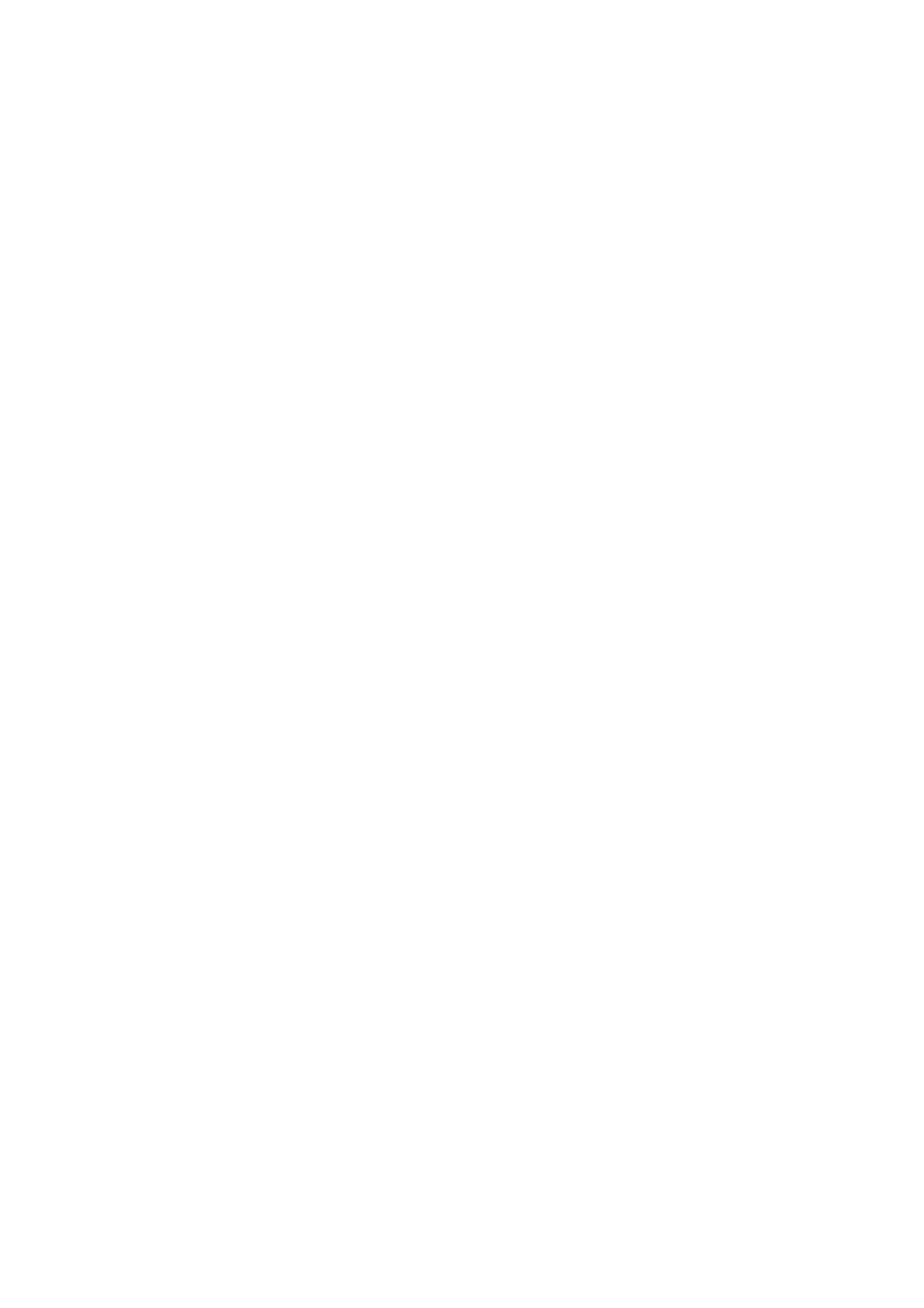# 1 Introduction: The non-academic impact of research

#### 1.1 Target audience

This paper aims to advance understanding on how to monitor and evaluate policy research, i.e. research that is undertaken in order to inform and influence public policy. Policy is defined very broadly to encompass both policy decisions and processes, including implementation.

The paper is written with research programmes and institutions in mind, rather than individual researchers. It presents examples and approaches on how to do monitoring and evaluation (M&E) of policy research from the current experience of a range of research institutes, think tanks and funding bodies. The approaches have been divided into the following 'key performance areas' in this paper: (i) Strategy and direction; (ii) Management; (iii) Outputs; (iv) Uptake; and (v) Outcomes and impacts. Research programmes or institutes may wish to focus on only one of these areas, or may combine approaches across the areas to form a more comprehensive M&E plan.

#### 1.2 Beyond citations

The establishment of the Science Citation Index (SCI) in the 1960s was a major breakthrough in the field of research evaluation. Since then, conventional academic research has usually been evaluated using two approaches: academic peer review, and number of citations in peer-reviewed publications. Over the past few years, however, it has become increasingly clear that in the world of policy research, the mechanisms of academic peer review and conventional citation counting are starting to prove too limited.

They are not well suited to capture some of the broader aims of policy research, such as policy impact, changes in behaviour, or building of relationships. Neither are they well suited to evaluate some of the outputs that policy research programmes consider important, such as policy briefing papers, a website, public meetings, one-on-one meetings, coalitions and networks. Lastly, they do not take into account the range of stakeholders that policy research programmes often wish to communicate with, such as policymakers, bureaucrats, donors, businesses, civil society organisations, the media, or the public. Policy researchers may wish to be cited in academic journals, but they may just as well consider their research outputs to be successful if they are able to pose a development problem concisely enough for a policymaker to have time to read it and take notice; or if they get mentioned in a prominent newspaper article; or if their research has managed to create new links between a civil society organisation working on a particular topic and a private business in the same area.

In short, policy research programmes need new monitoring and evaluation (M&E) approaches that go beyond academic peer review and conventional citation counting, in order to know whether they are reaching their goals not only in the academic world but also in the world outside academia. This has also become a concern for development funders who commission research. They would like to know whether the research they fund makes a difference outside the academic community, and how and where to allocate research funds in order to contribute to overarching development goals. They would like to know about its *impact*.

## 1.3 Talking about impact: a few definitions

To some extent, the term 'impact' is already well-known within the development business, since it has been included in the OECD-DAC criteria for evaluating development assistance: relevance, efficiency, effectiveness, impact and sustainability. Policy researchers within the international development field are therefore familiar with the concept. When the idea of 'impact' is applied to policy research,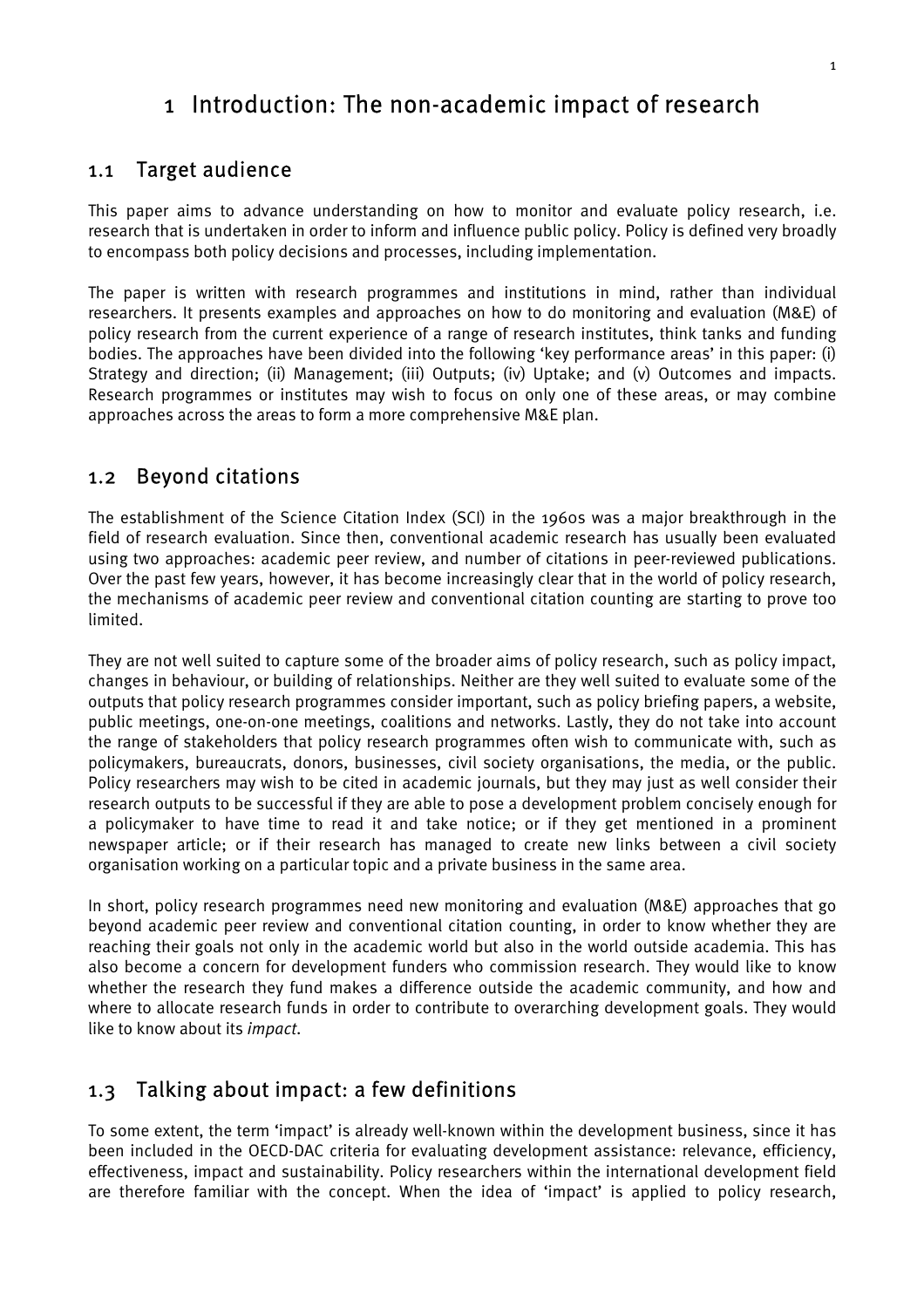however, it quickly becomes clear that this raises different questions than when the idea of 'impact' is applied to development assistance initiatives. In order to measure the impact of policy research (as well as its relevance, efficiency, effectiveness and sustainability), we need processes and methods that adequately capture the complexities of research-policy linkages.

Firstly, indirect impacts, outcomes and changes are an important part of the non-academic impact of research. These impacts are hard to pin down. As Davies, Nutley and Walter put it:

Non-academic research impact is about identifying the influences of research findings on policy, managerial and professional practices, social behaviour or public discourse. Such impact may be *instrumental*, influencing changes in policy, practices and behaviour, or *conceptual*, changing people's knowledge, understanding and attitudes towards social issues. (Davies, Nutley and Walter, 2005: 11, original emphasis)

Both instrumental and conceptual impacts of research are difficult to measure. When research has an *instrumental* impact on policy or practice, this often occurs in conjunction with a series of other events and relationships, and thus the relative contribution of the research to the outcome is not easily determined. This difficulty is enhanced even further when it comes to *conceptual* impacts, where research may have been converted into an anecdote, a catchphrase, or received wisdom. In these cases the research may have 'percolated' through various policy and practitioner networks, to great effect, but without being tagged as a specific piece of research (Weiss, 1977).

In order to get to grips with the concept of impact, it may be useful to look at a few key terms that are used in this area: outputs, outcomes and impacts. While these terms are used ubiquitously in the literature on evaluation, there are no universal definitions for them. Results-Based Management (RBM) uses the model *Inputs* > *Activities* > *Outputs* > *Outcomes* > *Impact*, where 'outcomes' refers to mid-term accomplishments, and 'impacts' refers to long-term results. The Impact Pathways model used by the CGIAR defines an 'outcome' as the external use, adoption, or influence of programme outputs, leading to 'changes in knowledge, attributes, policies, research capacities, agricultural practices, productivity, sustainability or other factors required in order to achieve the intended impact' (Douthwaite et al., 2006: 9), while 'impacts' are defined as any longer-range benefits. The Outcome Mapping approach developed by IDRC uses a model that focuses on 'outcomes', which refers to changes in behaviour, and 'impacts', which are seen as longer-term goals. In much of the Outcome Mapping literature, however, 'outcomes' and 'impacts' are simply used as synonyms (Earl, Carden and Smytulo, 2001).

Given the various working definitions that are in use, this paper will not enter into the debate over the exact distinction between e.g. outcomes and impacts. Rather, drawing on the definitions used above, it will take as its starting point the following broad working definitions:

- Strategy and direction: The basic plan that the research project/programme/institution is following in order to reach its intended goals.
- Management: The systems and processes that the project/programme/institution has in place in order to ensure that the overall strategy is carried out and that high-quality policy research is produced (e.g. systems of peer/user review, quality assurance, planning cycles, etc).
- Outputs: The tangible goods and services that a research project/programme/ institution produces (e.g. Working Papers, journal articles, policy briefs, website, meetings, events, networks, etc).
- Uptake: Direct responses to the research project/programme/institution (e.g. its research is mentioned in a government policy paper, on a range of websites, referred to in a newspaper article, etc).
- Outcomes and impacts: Changes in behaviour, knowledge, policies, capacities and/or practices that the research has contributed to, directly or indirectly (e.g. a change in government policy implementation, a change in working practices among NGO practitioners, a reduction of poverty in a certain area, strengthened livelihoods, strengthened civil society input into policy processes, etc).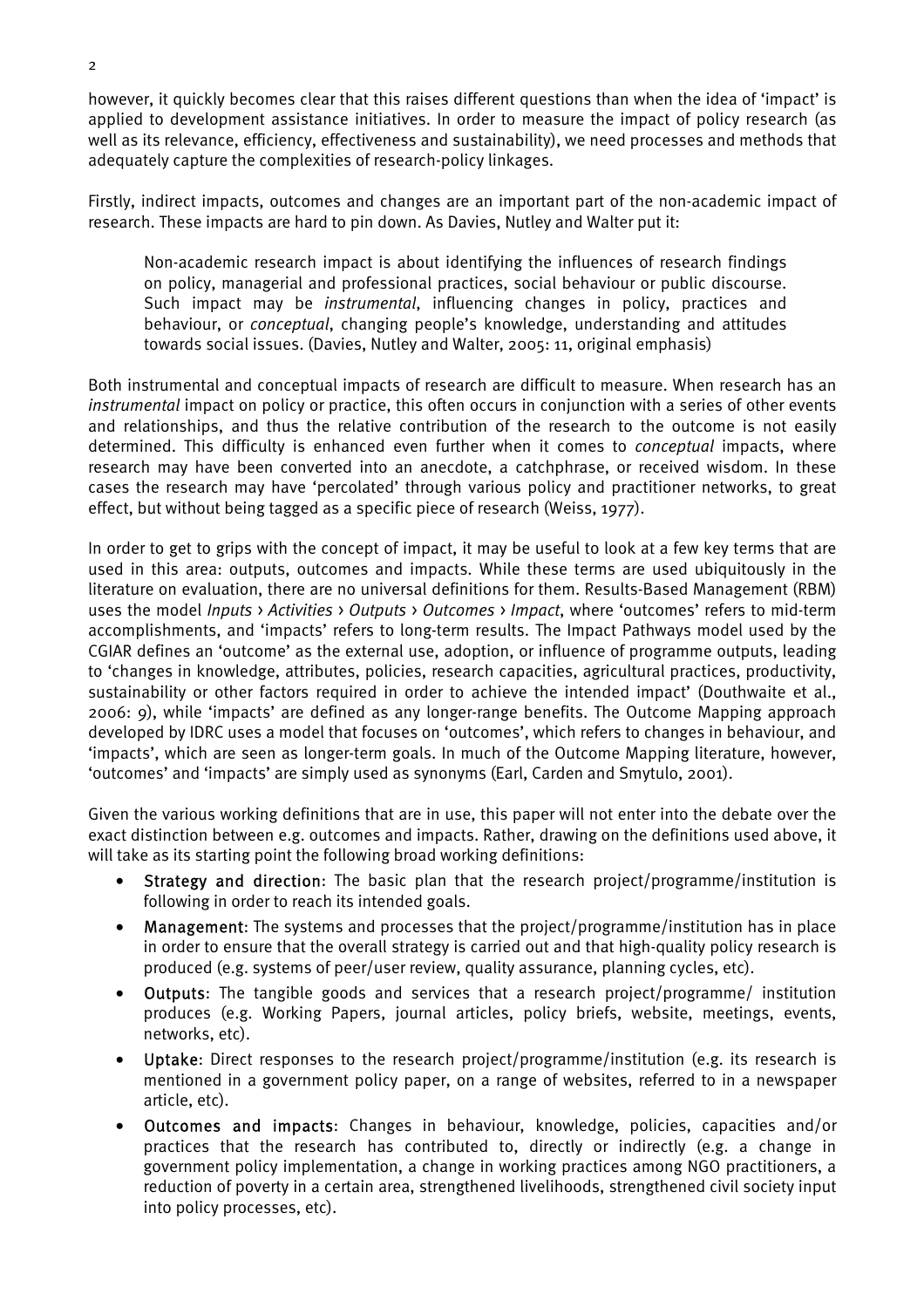## 1.4 A short note on levels: projects, programmes, and institutions

Section 2 of this paper presents various approaches that can be used to carry out M&E of policy research, drawn from the current experience of policy research projects, programmes, and institutions. To some extent, the difference in levels between projects, programmes and institutions needs to be taken into account when choosing an M&E approach. However, the M&E approaches that can be used for policy research projects will to some extent overlap with those that can be used for policy research *programmes* – for example, both projects and programmes will need to be planned in a way that takes into account key stakeholder groups, intended impacts, outputs, etc. Similarly there is some overlap between M&E approaches that can be used at programme level with those that can be used at an institutional level. In order to clarify where approaches overlap, Section 2 will indicate the level (project, programme, and/or institution) that is most appropriate for each approach.

## 1.5 Overview of the paper

This paper has five sections. Section 2 provides a survey of a range of possible M&E approaches taken from the current experience of policy research projects, programmes and institutions. Clearly, most of these approaches can be used across several of the key performance areas, but for the sake of simplicity they will be presented in the following order:

- Performance Area I Evaluating strategy and direction: Logframes; Social Network Analysis; Impact Pathways; Modular Matrices
- Performance Area II Evaluating management: 'Fit for Purpose' Reviews; 'Lighter Touch' Quality Audits; Horizontal Evaluation; Appreciative Inquiry
- Performance Area III Evaluating outputs: Evaluating academic articles and research reports; Evaluating policy and briefing papers; Evaluating websites; Evaluating networks; After Action Reviews
- Performance Area IV Evaluating uptake: Impact Logs; New Areas for Citation Analysis; User Surveys
- Performance Area V Evaluating outcomes and impacts: Outcome Mapping; RAPID Outcome Assessment; Most Significant Change; Innovation Histories; Episode Studies

Section 2 also presents Boxes on institutions that have begun developing new models in the area of M&E of policy research. These are CGIAR (including SPIA, ILAC, LTI, CIAT, IFPRI and ACIAR), DFID, ECDPM, IDRC and ODI. Further details on institutional evaluations are given in Appendix 1.

Section 3 then highlights a few additional concerns to bear in mind when evaluating entire institutions (rather than individual projects or programmes), and Section 4 concludes by presenting best practice checklists on how to design an M&E approach for a policy research project, programme, or institution.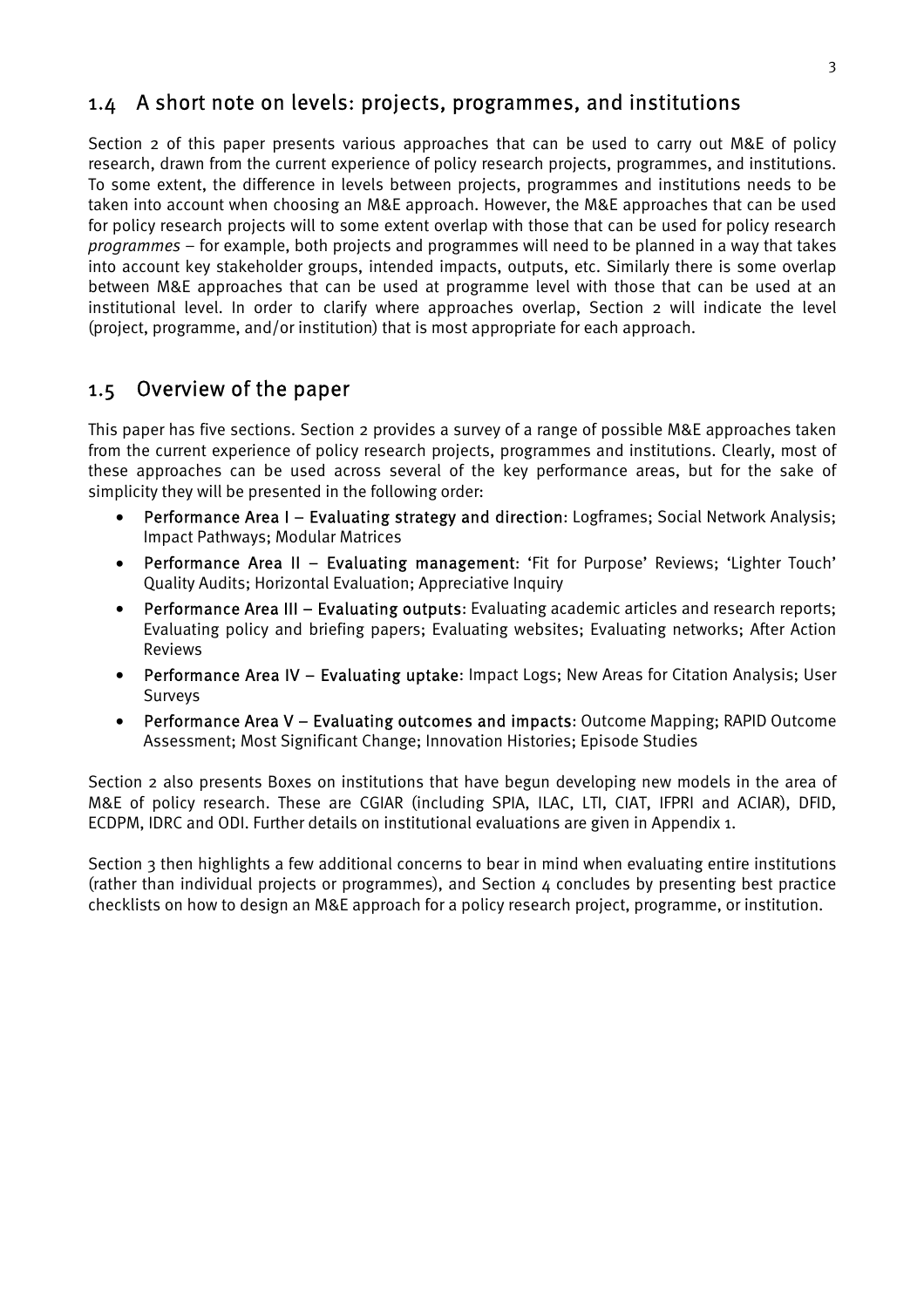# 2 Lessons from current experience: How to evaluate five key performance areas of policy research projects, programmes, and institutions

## 2.1 Performance Area I: Evaluating strategy and direction

This section gives examples of approaches that have been used to monitor and evaluate to what extent a policy research project/programme/institution is being strategic, i.e. whether its basic plan and direction will lead to its intended goals.

## *2.1.1 Logframes*

#### *Level: Projects, Programmes, Institutions*

Despite sustained criticism, logframes are still the most commonly recognised form of M&E within international development, and this has influenced the way policy research is evaluated too. Many donors (e.g. DFID) ask policy research programmes to draw up a logframe as the basis of their M&E. This section will briefly present a full logframe approach and suggestions on how its terminology may be used in a policy research project or programme, drawing on the definitions that have been chosen for the Civil Society Partnership Programme (CSPP) at ODI.

A Logframe matrix can be constructed on its own. However, a full Logical Framework Approach is meant to involve: (1) problem analysis (problem tree), (2) objectives tree, (3) objectives hierarchy,  $(4)$ stakeholder analysis, and (5) selecting a preferred strategy, including outputs and activities. The product of this analytical approach is (6) the matrix (the Logframe), which summarises what the project, programme or institution intends to do and how, what the key assumptions are, and how outputs and outcomes will be monitored and evaluated.

(1) The Problem Tree: Problem tree analysis is best carried out in a small focus group of about six to eight people using flip chart paper or similar. It is important that factors can be added as the conversation progresses. The first step is to discuss and agree the problem or issue to be analysed. The problem or issue is written in the centre of the flip chart and becomes the 'trunk' of the tree. This becomes the 'focal problem'. Next, the group identify the causes of the focal problem – these become the roots below it – and then identify the consequences – which become the branches above it. The heart of the exercise is the discussion that is generated as factors are arranged and re-arranged. An example is given in Diagram 1 below, and another example is given in Diagram 6.

(2) The Objectives Tree: The Problem Tree can be converted into an Objectives Tree by rephrasing each of the problems into positive desirable outcomes – as if the problem had already been treated. In this way, root causes and consequences are turned into root solutions, and key project or influencing entry points are established. These objectives may well be worded as objectives for change. (See Figure 6.)

(3) An Objectives Hierarchy: The objectives that have been identified are turned into project or programme priorities. These may then feed into a Force Field Analysis which could provide a useful next step before the Stakeholder Analysis or Social Network Analysis (for more information on Force Field Analysis, see e.g. Hovland, 2005).

(4) Stakeholder Analysis: A stakeholder is a person who has something to gain or lose through the outcomes of the policy research project or programme. Stakeholder Analysis groups stakeholders into a four-field grid depending on their power and interest.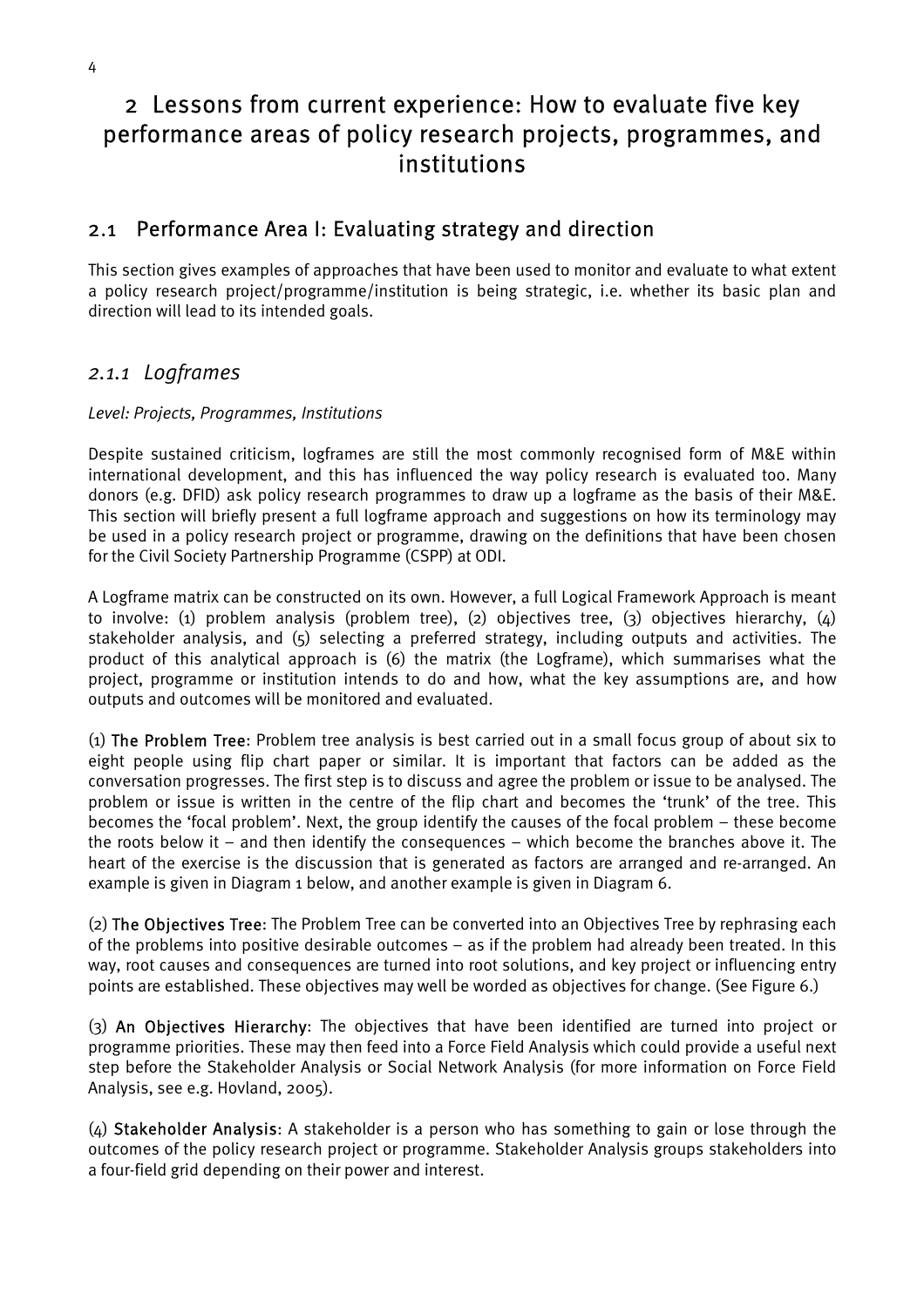#### Figure 1. Example of a Problem Tree

*The immediate 'issue' is put in the middle; the bottom half of the 'tree' then represents possible root causes and the top half represents consequences.* 



*Source*: DFID (n.d.)

#### Figure 2. Stakeholder Analysis Grid



More fine-tuned and fluid versions of Stakeholder Analysis can be carried out using Social Network Analysis (described in the section below).

(5) Strategy: Discuss and design a strategy for the project or programme (or institution), with a detailed list of outputs and activities, bearing in mind the Problem Tree, Objectives Tree, Objectives Hierarchy, and Stakeholder Analysis.

(6) Draw up the Logframe: The figure below gives an outline of a logframe.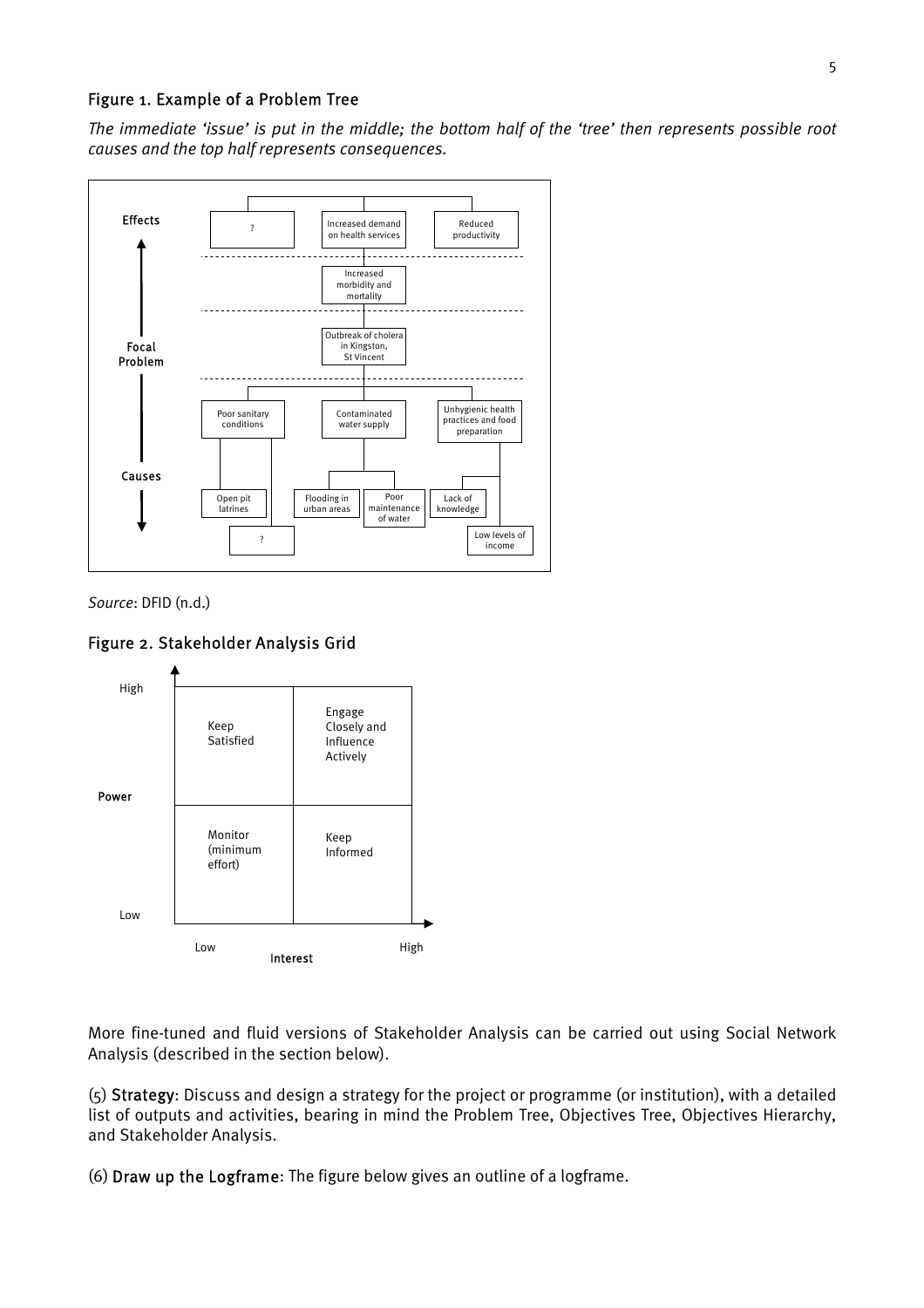#### Narrative **Summary** Indicators Means of Verification (M&E) **Assumptions** Goal - Purpose (Purpose to Goal) Output (1) (Output to Purpose) Output (2) Output (3) Output (4) **Activities** Inputs (Activities to Output)

Figure 3. Outline of a Logframe

Logframe terminology can be defined in different ways. Some suggested definitions (adapted from ODI's Civil Society Partnerships Programme) are:

*Goal*: The overall goal that the project or programme is making a contribution towards.

*Purpose*: Observable changes in the behaviour of real people (e.g. our partner CSOs make more use of evidence). The project or programme should influence and contribute to the Purpose, but cannot be held directly accountable for its achievement (due to the number of other determining factors involved). The Purpose(s) should be designed in relation to the intended Outcomes and Impacts of the project or programme (cf. Section 2.5 below on Outcomes and Impacts).

*Outputs*: Tangible goods and services that the programme will produce and that others can use (e.g. Toolkit, Working Paper, Network website) in order to achieve the Purpose. The programme is directly responsible for the Outputs and can be held accountable for these.

*Activities*: What the project or programme is doing in order to produce the Outputs (e.g. We will review the literature, or We will host a workshop, or We will build and strengthen relationships).

*Inputs*: The financial, technical and human resources required in order to do the Activities. They are listed in the same row as Activities (instead of Indicators).

*Narrative summary*: Descriptive statement on Purpose, Outputs, and Activities.

*Indicators* (or Objectively Verifiable Indicators): The measurable changes that need to happen in order to achieve the Purpose and Outputs. Indicators may specify quantity, quality, and timing. Measurement may relate to:

- process (e.g. CSO sets up a process of internal review in the period  $xx xx$ );
- product (e.g. CSO has adopted a written strategy by xx); and/or
- impact (e.g. X number of CSO staff report closer relationships with policymakers in current year than in previous year).

*Means of Verification* (MOVs): These are the M&E tools that are used to find out whether the measurable changes have taken place (e.g. Formal or Informal Interviews / After Action Reviews / Surveys / Expert Peer Reviews / Impact Box / Outcome Mapping / Most Significant Change / etc).

*Assumptions*: Other events or conditions that are necessary for Activities to lead to Output, Outputs to lead to Purpose, and Purpose to lead to Goal.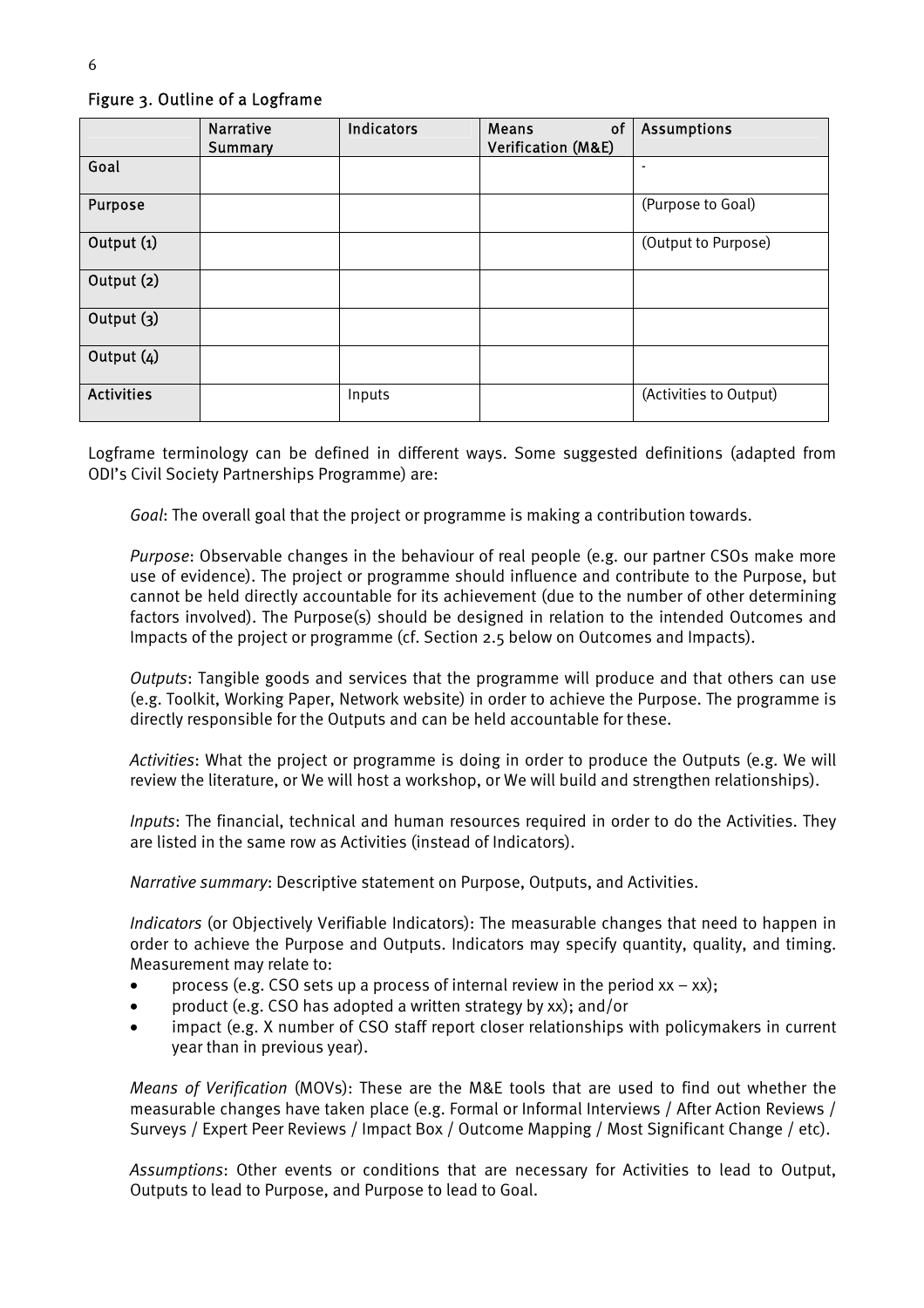## *2.1.2 Social Network Analysis*

#### *Level: Projects, Programmes, Institutions*

SNA is a process of learning about and understanding the (formal and informal) networks that operate in a given field. A range of methods can be used, including ethnography, participant observation, key informant interviews, semi-structured interviews, 'snowball' sampling, focus groups, and content analysis of the media (Schelhas and Cerveny, 2002). The aim is to construct a 'map' of the linkages that exist between people in this field.



#### Figure 4. Example of a SNA map

*Source*: Davies (2003: 6)

The figure above gives an example of a SNA map. It has been constructed by Rick Davies to show both the existing and potential stakeholder linkages in an Africa ICT programme.

A rigorous and academic SNA should involve a trained social scientist. However, this level of analysis is often not necessary for practitioners and applied researchers who are only using SNA as a means to an end, namely more efficient collaboration with others (Schelhas and Cerveny, 2002). For this purpose, an exploratory map of existing and potential linkages between actors is often sufficient. Software can also be used to analyse and plot the maps that have been drawn, such as NetDraw (www.analytictech.com/downloadnd.htm), Inflow (www.orgnet.com), or Pajek (http://vlado.fmf.unilj.si/pub/networks/pajek/).

Some key questions for SNA (adapted from Schelhas and Cerveny, 2002:  $3-4$ ) are:

- Who are the relevant groups and individuals involved in or affected by issues in this policy research field?
- Are there identifiable groups or sub-groups (e.g. based on location, profession, interests, values, race, ethnicity, class or gender)?
- What are the past and present relationships between them?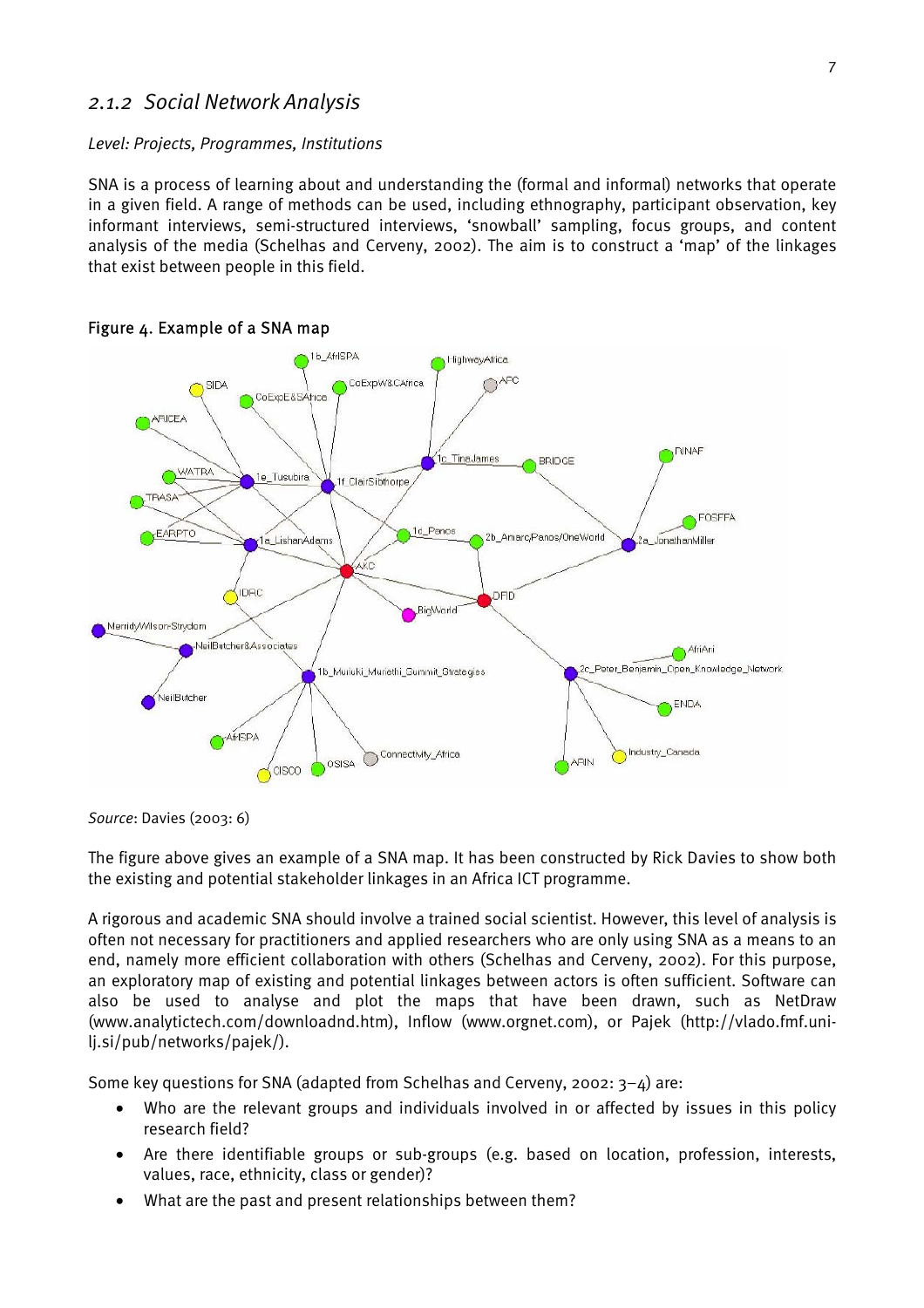- Who trusts whom?
- Who and what groups have power, and what is the source of their power?
- Who are the formal and informal leaders in the field?
- How do people exchange information?
- Do networks change, e.g. are they seasonal, or do they vary around issues?
- What else is important in this particular field?

## *2.1.3 Impact Pathways*

*Level: Projects. Can be used at programme level, as done by CGIAR, if all projects in the programme follow the same approach.* 

The Impact Pathways model draws on Social Network Analysis. It is being used by the Consultative Group on International Agricultural Research (CGIAR) in order to evaluate its Challenge Programme on Water and Food (CPWF), a research programme that consists of 51 research projects across five research themes, within nine river basins (the Limpopo, Nile, Yellow, São Francisco, Karkheh, Mekong, Nile, Volta, and the Andean system). In 2006 the number of participating institutions numbered 198, including CGIAR centres, research institutes, NGOs, community-based organisations, and national agricultural research and extension systems.

In short, Impact Pathway models 'specify how networks of actors develop and use project or programme outputs to help generate chains of intermediate outcomes and eventual impact' (Douthwaite, et al., 2006: 2). They do this through combining two core elements:

- a logical model, such as a logframe, which defines the causal chains from activities and outputs to outcomes and goals;
- a network model, such as Social Network Analysis, which shows the evolving relationships between programme organisations and other partners and stakeholders that are necessary to achieve impacts.

These elements will come together in, for example, a programme planning workshop, or a mid-term review workshop, which might produce the documents outlined in Figure 5.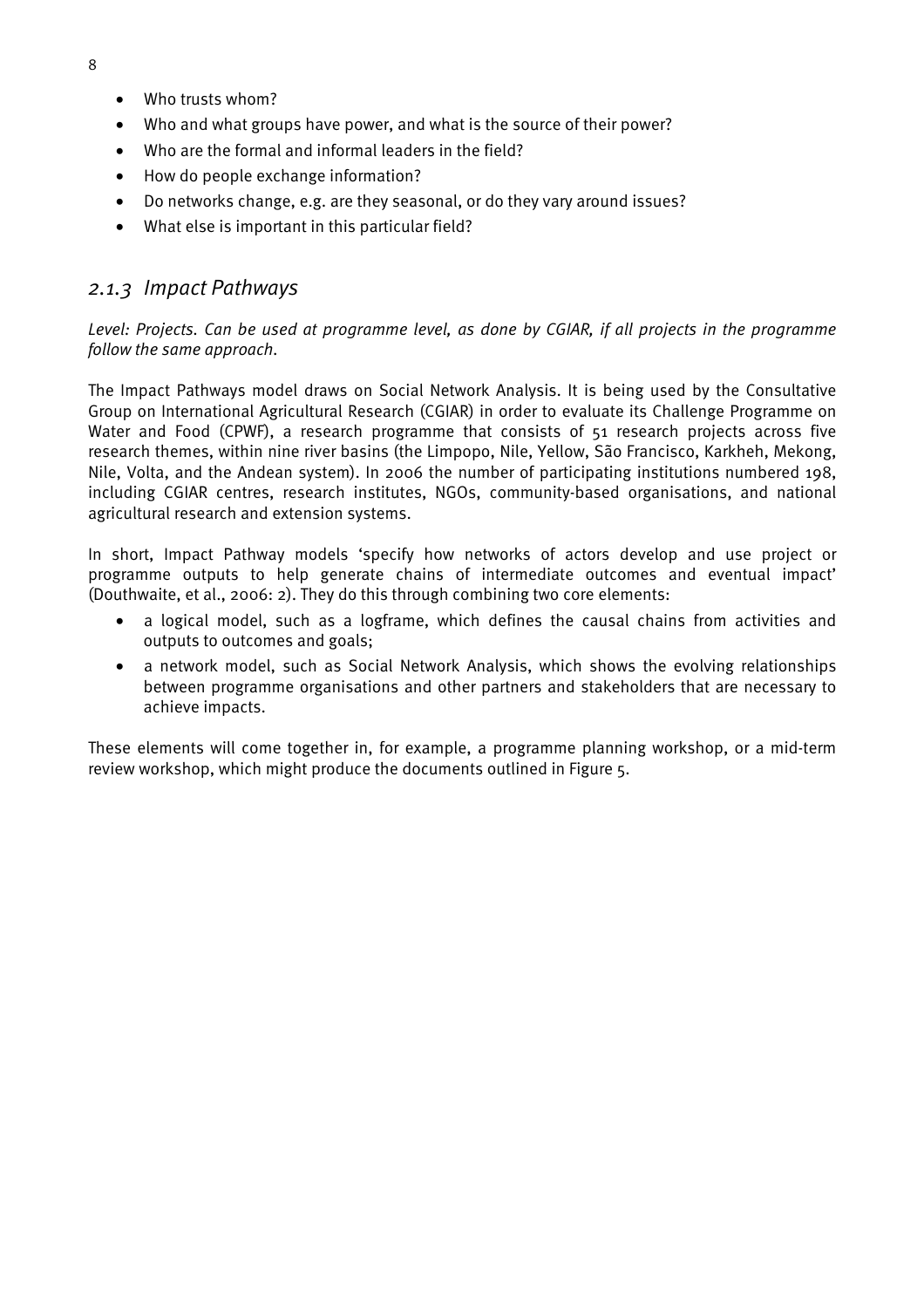



*Source*: Douthwaite, et al. (2006: 5)

An example of *Problem and Objective Trees* from a CPWF project are given in Figure 6 below. They show the link between logframe outputs (in the Objective Tree) and eventual impact.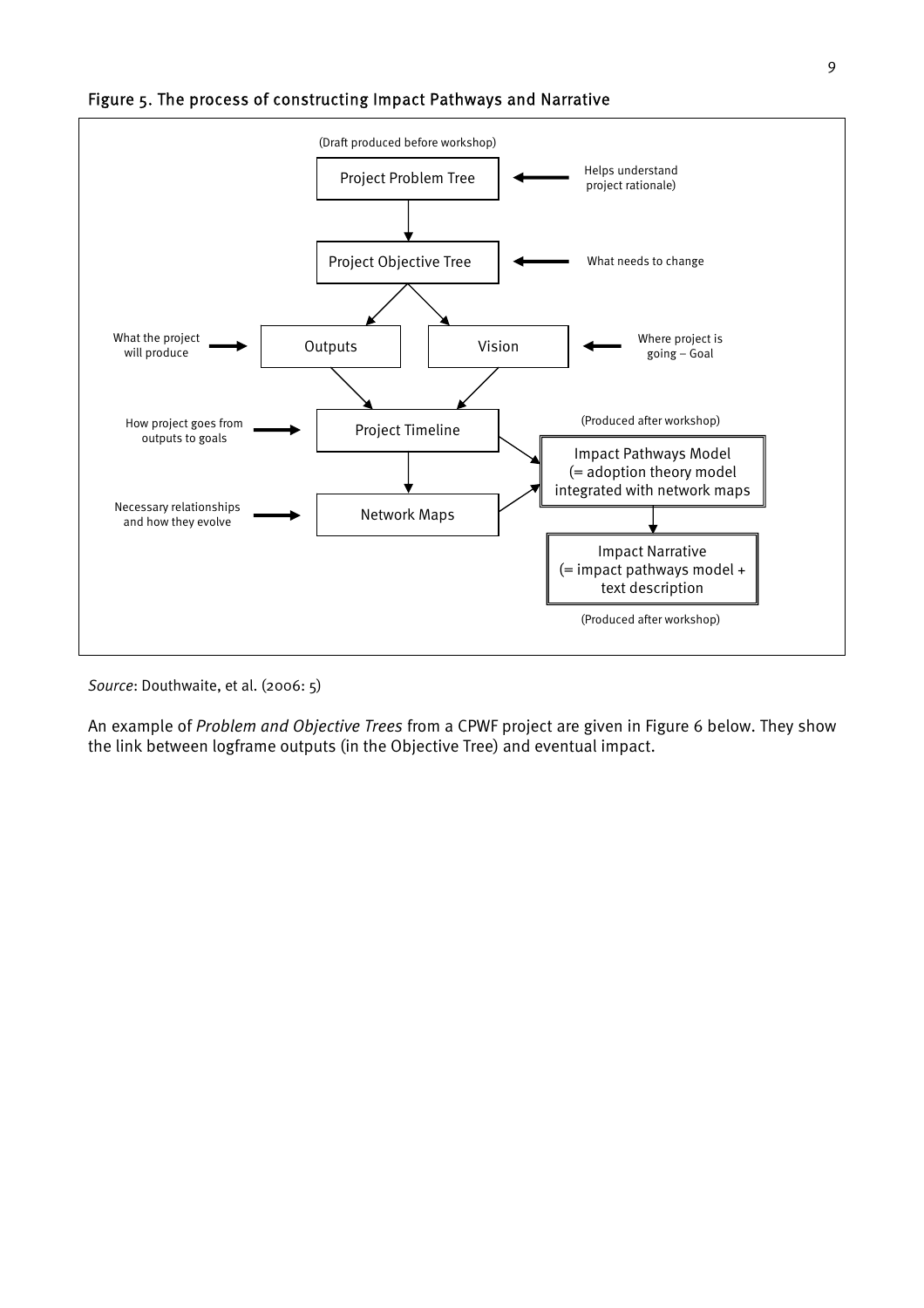

Figure 6. Example of Problem Tree from the CPWF: water and people in catchments Figure 6. Example of Problem Tree from the CPWF: water and people in catchments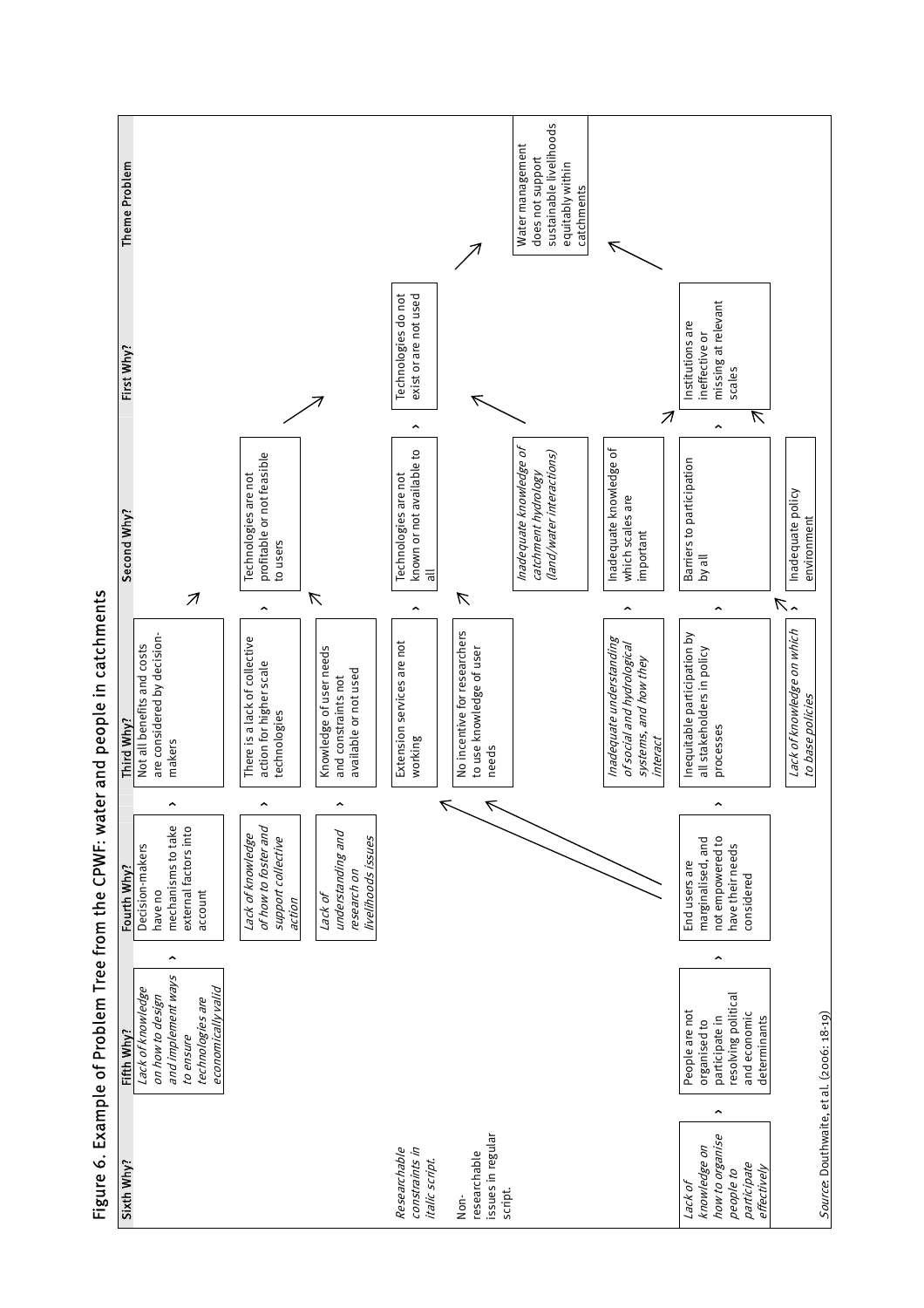

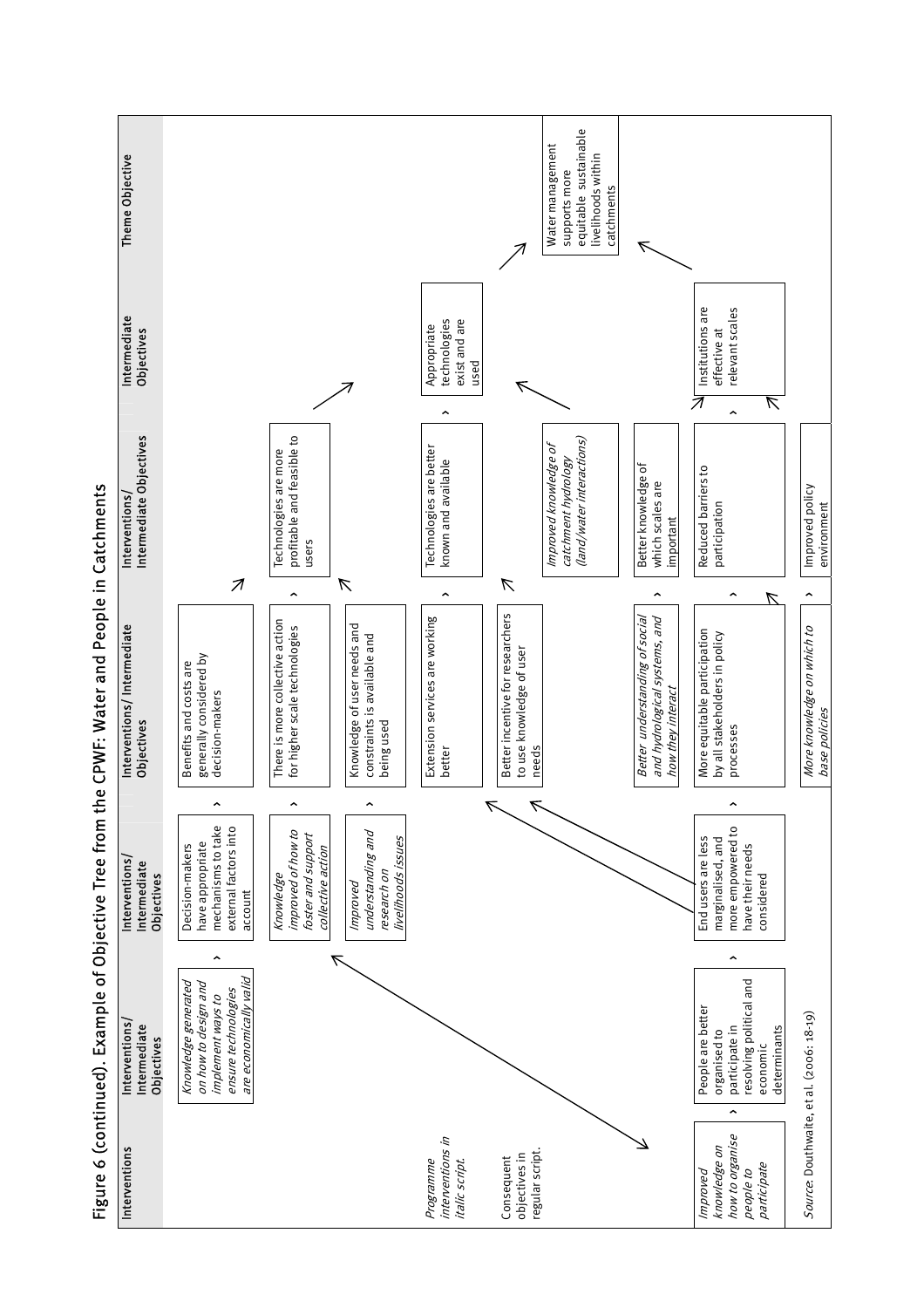For the *Project Timeline*, important external events should also be included, such as key policy events or meetings. An example of a Gantt chart is given below.



#### Figure 7. Example of a Gantt chart

For the *Network Map*, see an example below in Figure 8 (and see also Figure 4 in the section above on SNA).

Douthwaite, et al. (2006: 7) suggest that it may be useful to draw both the programme's social network as it exists now, and what the desired network will look like two years after the end of the programme. The difference between the current and future network then becomes a good evaluation and planning tool. The networks that have been drawn up can then be plotted into SNA software such as NetDraw (see section above on SNA).

The CG Science Council (the body responsible for the overall quality and relevance of science in the CGIAR) requires that all CPWF's Medium Term Plans are reported in terms of impact pathways, and this reflects the fact that impact pathways is a tool that is especially well suited to self-assessment, providing a space for reflecting on the current situation, and for adjusting future plans, e.g. at a midterm review.

*Source*: Davies (2005: 27)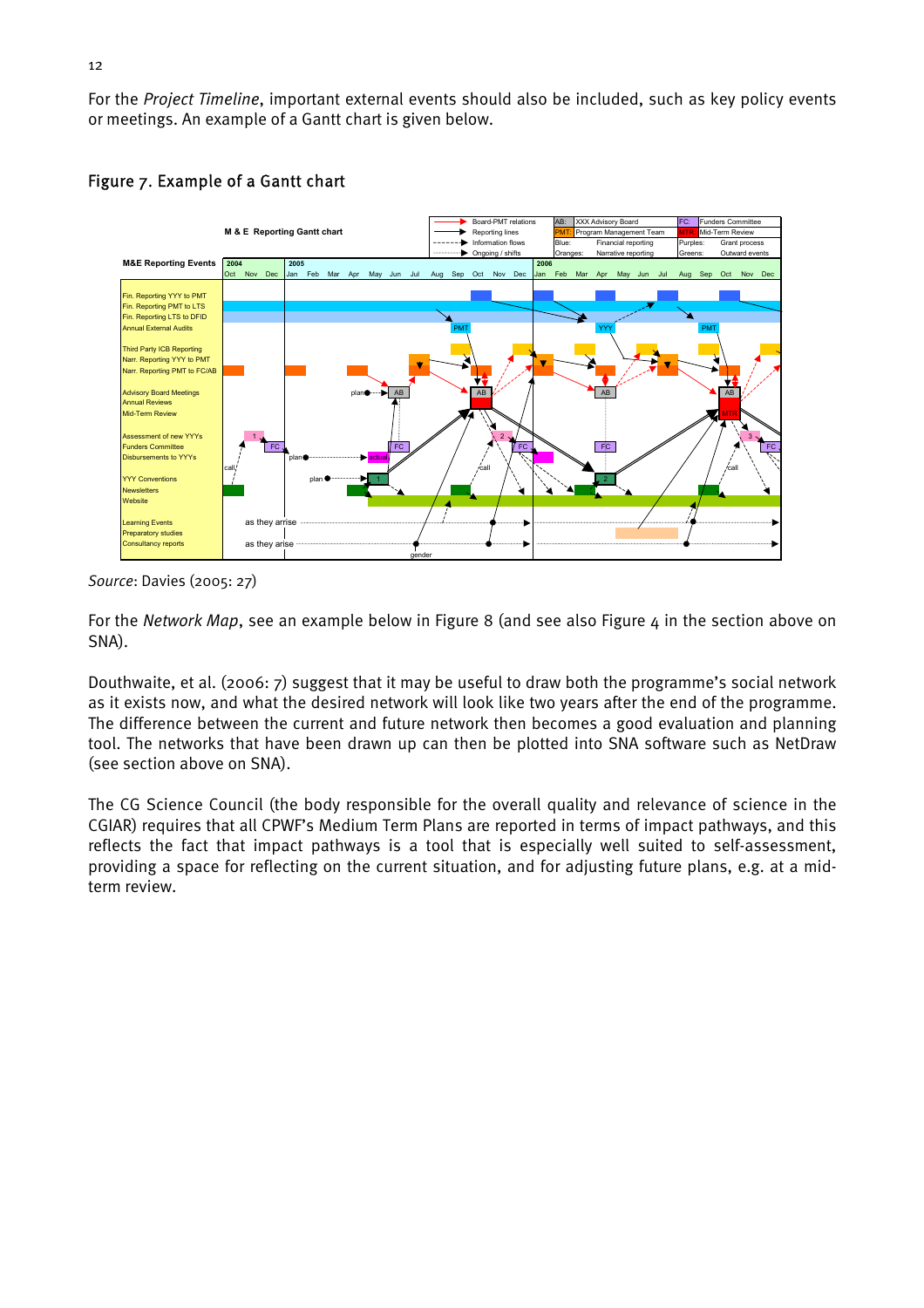

#### Figure 8. In the process of constructing a Network Map for one of the CPWF projects

*Source*: Douthwaite (2006)

#### Box 1. CGIAR, including SPIA, ILAC, LTI, CIAT, IFPRI and ACIAR

The Consultative Group on International Agricultural Research (CGIAR) has done both institution-wide as well as project-specific work on M&E of policy research. They produced a sourcebook on performance measurement of research institutions and programmes in 2003 (CGIAR Secretariat, 2003) and a planning document the following year (CGIAR Working Group on Performance Measurement, 2004). The Sourcebook presented examples of institutional performance assessments from the public and private sector, including the Common Assessment Framework (CAF) used by the EU; Balanced Scorecards; Total Quality Management; and ISO 9000. It also presented a survey of qualitative (peer-review based) and quantitative approaches to performance measurement within the higher education sector. Overall they found that the main assessment methods of research performance used were bibliometric analysis and peer review – the relevant example from the UK is the Research Assessment Exercise (RAE). The CGIAR Working Group on Performance Measurement did not wish to adopt any of these models wholesale, but rather chose elements to design their own CGIAR-wide Performance Measurement System. The selected core elements of this evaluation system are presented in Appendix 1.

Moving down from the system-wide level to the institutional, programme and project levels within the CGIAR system, there are several innovative models that are being tested. At system level, the CG Science Council supports the Standing Panel on Impact Assessment (SPIA/www.sciencecouncil.cgiar.org/activities/spia/ index.html), CGIAR supports the Institutional Learning and Change Initiative (ILAC/www.cgiar-ilac.org), and the International Centre for Tropical Agriculture (CIAT) supports the Learning to Innovate Group (LTI). These institutional platforms and communities of practice have in turn have supported individual CGIAR institutions, programmes and projects in carrying out specific M&E approaches of their policy research.

Examples include Appreciative Inquiry (Acosta and Douthwaite, 2005), Horizontal Evaluation (Thiele, Devaux, Velasco and Manrique, 2006), Innovation Histories (Douthwaite, 2005) and Episode Studies (Leksmono, et al., 2006). (These four approaches have all been given sections in this paper below.) The International Centre for Tropical Agriculture (CIAT) has been active in exploring new M&E approaches, and has used both Innovation Histories (at project level) and Appreciative Inquiry (at an institutional level).

For the large-scale Challenge Programme on Food and Water (CPFW), an evaluation and learning model called Impact Pathways has been developed (described in the section above). This approach combines a logical model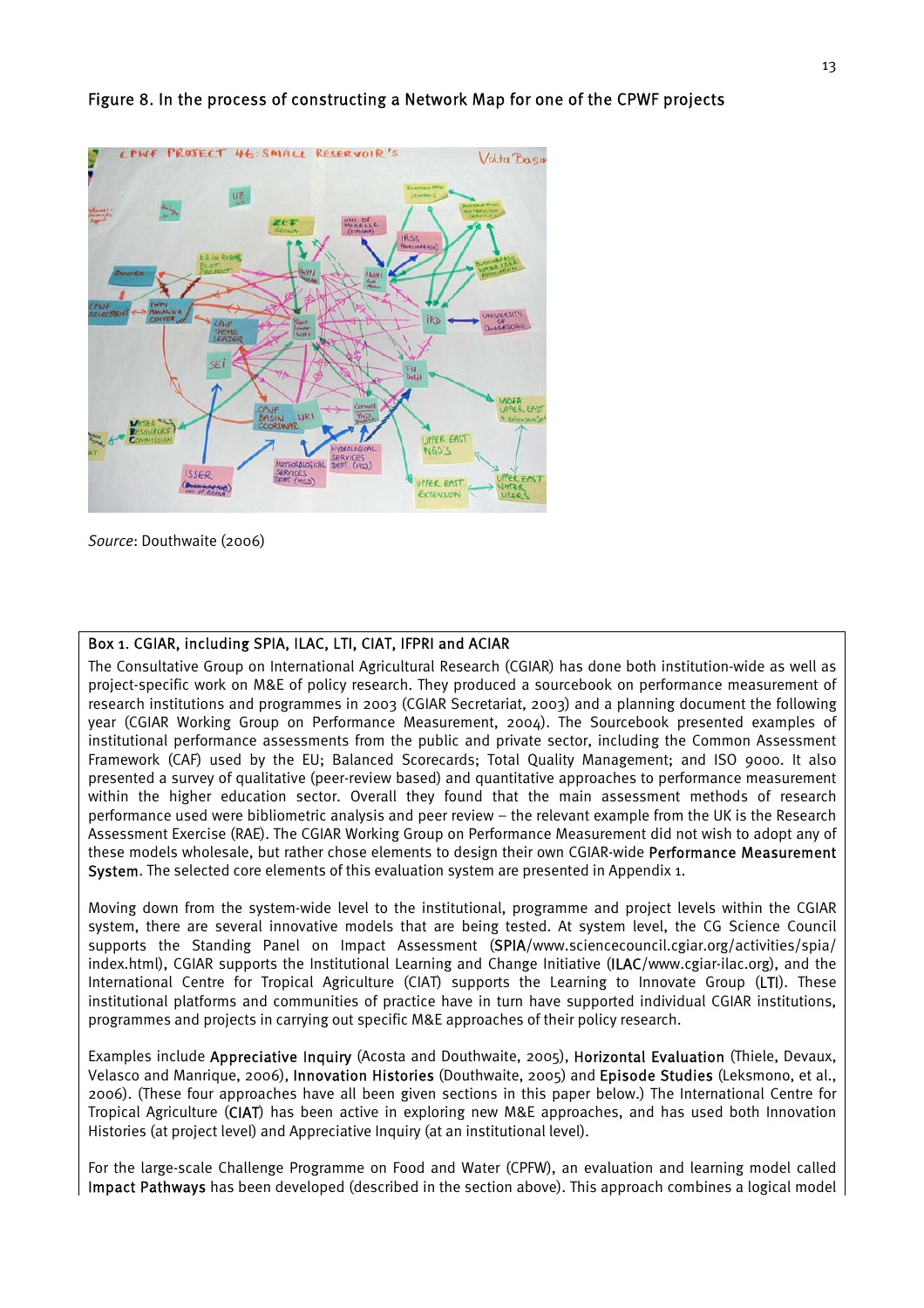(such as a logframe) with a social network model. Mid-term reviews of all CPWF projects are now carried out using the Impact Pathways approach and are reported in this form to the CG Science Council.

In addition, two of the CGIAR institutions should be singled out for attention, namely IFPRI and ACIAR. The International Food Policy Research Institute (IFPRI) in Washington DC has been working on impact assessment of its policy research since the mid-1990s. They have found that a case study approach is the most appropriate to articulate, measure and document the impacts of their policy research. Beginning in 1998, they undertook a series of case studies that examined relevant policy processes and the use of information by policymakers. They set up an *Impact Assessment Discussion Paper* series to publish their studies (www.ifpri.org/impact/ impact.htm). These case studies are similar to the Innovation Histories mentioned above. They identified a policy research project and then traced the stages it went through and the impact it had on its surroundings. The institutional evaluation approach used by IFPRI is outlined further in Appendix 1.

The Australian Centre for International Agricultural Research (ACIAR) in Canberra has specialised in economic impact assessment of its policy research projects and programmes. Their framework for economic impact assessment is explained in Raitzer and Lindner (2005). Economic impact, as assessed for agricultural research, is often a quantification of the value of productivity improvement or inputs saved. It is often taken as granted that such productivity increases will foster gains throughout the broader target economies, and thereby achieve ultimate goals of poverty alleviation. Thus, the values presented are, in most cases, quantifying intermediate indicators, rather than benefits to the poor. Like IFPRI, ACIAR has hosted its own published *Impact Assessment Series* since 1998 (www.aciar.gov.au/web.nsf/doc/ACIA-5KL9S2), where all impact studies undertaken to date can be found.

## *2.1.4 Modular Matrices*

#### *Level: Projects, Programmes*

Another self-assessment tool for policy research programmes that also draws on the perspective of Social Network Analysis is the 'modular matrix' approach developed by Rick Davies. This approach is designed to help describe the internal linkages of a project or programme (Davies, 2005). While the approach may be easier to carry out for a defined research *project*, it can also be used for policy research *programmes*. For example, Davies has used this approach in his work with the Civil Society Partnerships Programme (CSPP) at ODI, and it forms the basis of the CSPP M&E framework.

The approach focuses on exploring how the components of a project or programme relate to one another – e.g. how the project's outputs relate to its desired impacts, how its outputs relate to its stakeholders, or how its outputs relate to key future events. The matrix approach that he proposes is primarily descriptive. It can therefore be a useful tool for a mid-term review, when a research project wishes to describe and assess its current status, and think about how to move forward.

Davies presents numerous examples of matrices in his paper (Davies, 2005). Three of them that may be particularly relevant to policy research projects are presented here: (1) An Outputs x Impacts matrix; (2) an Outputs x Stakeholders matrix; and (3) a Gantt chart.

(1) An Outputs x Impacts matrix gives the *desired* contribution of each project output to one or more of the project's intended impacts. A fictional example is given below.

(2) An Outputs x Stakeholder matrix assesses to what degree each of the project's outputs is reaching one or more of the project's stakeholders or target audiences. A fictional example is given below.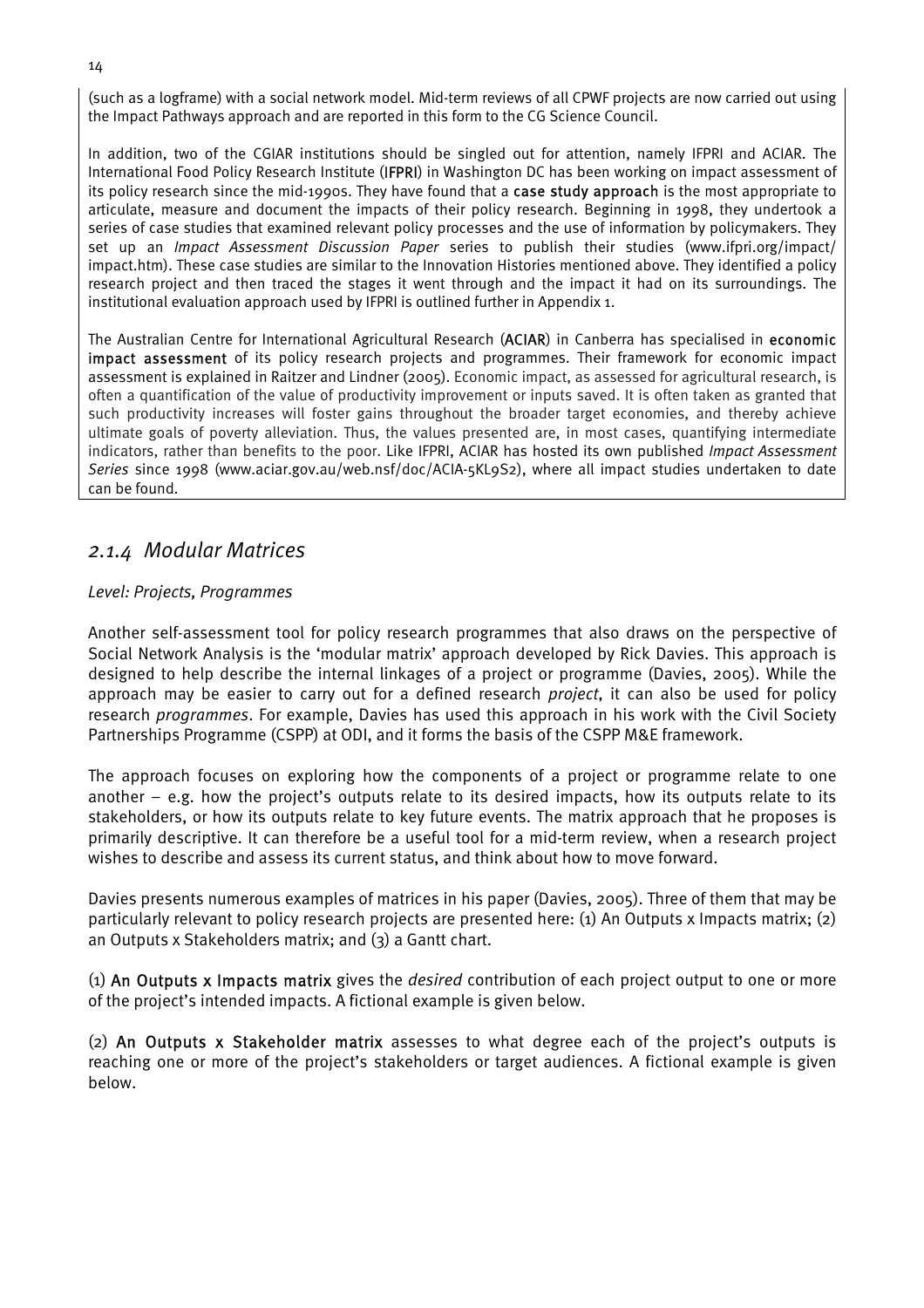| Impacts<br><b>Outputs</b>                   | Strengthen local<br>research capacity<br>on topic | Increase<br>awareness about<br>topic among<br>policymakers and<br>in media | Build<br>relationships<br>between research<br>partners and civil<br>society<br>organisations | Influence change<br>towards more pro-<br>poor policy |
|---------------------------------------------|---------------------------------------------------|----------------------------------------------------------------------------|----------------------------------------------------------------------------------------------|------------------------------------------------------|
| Project launch                              |                                                   | XXX                                                                        |                                                                                              | X                                                    |
| Website                                     | X                                                 | X                                                                          |                                                                                              | X                                                    |
| One-on-one<br>meetings with<br>policymakers |                                                   | <b>XXX</b>                                                                 |                                                                                              | XX                                                   |
| Public meeting<br>series                    | X                                                 | X                                                                          | <b>XXX</b>                                                                                   | X                                                    |
| Network building                            | XX                                                | X                                                                          | <b>XXX</b>                                                                                   | X                                                    |
| Research reports                            | <b>XXX</b>                                        |                                                                            | х                                                                                            |                                                      |
| Policy briefs                               | XХ                                                | <b>XXX</b>                                                                 | X                                                                                            | XX                                                   |

#### Figure 9. Example of an Outputs x Impacts matrix

Figure 10. Example of an Outputs x Stakeholder matrix

| <b>Stakeholders</b><br><b>Outputs</b>       | Research<br>partners | National<br>policymakers | <b>Bilateral and</b><br>multilateral<br>donors | Civil Society<br>Organisations | Media      |
|---------------------------------------------|----------------------|--------------------------|------------------------------------------------|--------------------------------|------------|
| Project launch                              | X                    | XX                       | X                                              | XX                             | <b>XXX</b> |
| Website                                     | XX                   | x                        | XX                                             | XX                             | XX         |
| One-on-one<br>meetings with<br>policymakers | X                    | <b>XXX</b>               |                                                |                                |            |
| Public meeting<br>series                    | XX                   | X                        | X                                              | XX                             | X          |
| <b>Network</b><br>building                  | <b>XXX</b>           |                          | X                                              | <b>XXX</b>                     |            |
| Research<br>reports                         | XX                   |                          | X                                              | Χ                              |            |
| Policy briefs                               | Χ                    | <b>XXX</b>               | XX                                             | Χ                              | XХ         |

The matrix shows Outputs vs Stakeholders (the groups of actors that the project wishes to engage with). For each output, crosses are distributed across the output row depending on where the output's *desired* impact lies. The matrix can then be compared to the project's *actual* distribution of effort across different groups of actors, in order to assess whether any resources need to be reallocated.

(3) A Gantt chart can be used in a variety of ways, including as a matrix that plots outputs against key events in the future. An example has already been given in the section on Impact Pathways above.

Davies considers it most useful to use a modular matrix approach when several matrices are worked out in parallel: 'These matrices can be seen as building blocks, which when combined with each other, can help create a larger construction of what is going on' (2005: 17). If a research project or programme developed the three matrices presented here, for example, then staff would have a description of some key internal linkages: to what extent their outputs (past, current or planned) contributed to their desired impacts; to what extent their outputs were geared towards their target audiences; and to what extent their outputs were aligned with significant events (e.g. policy events or key meetings). They could then assess whether they were pleased with the current status, or whether they would like to shift their internal efforts towards improved outputs (e.g. a better website) or different outputs (e.g. a meeting series in addition to the printed publications) in order to better achieve their desired impacts, reach their target audiences, or connect with key events in the future. In addition, the group work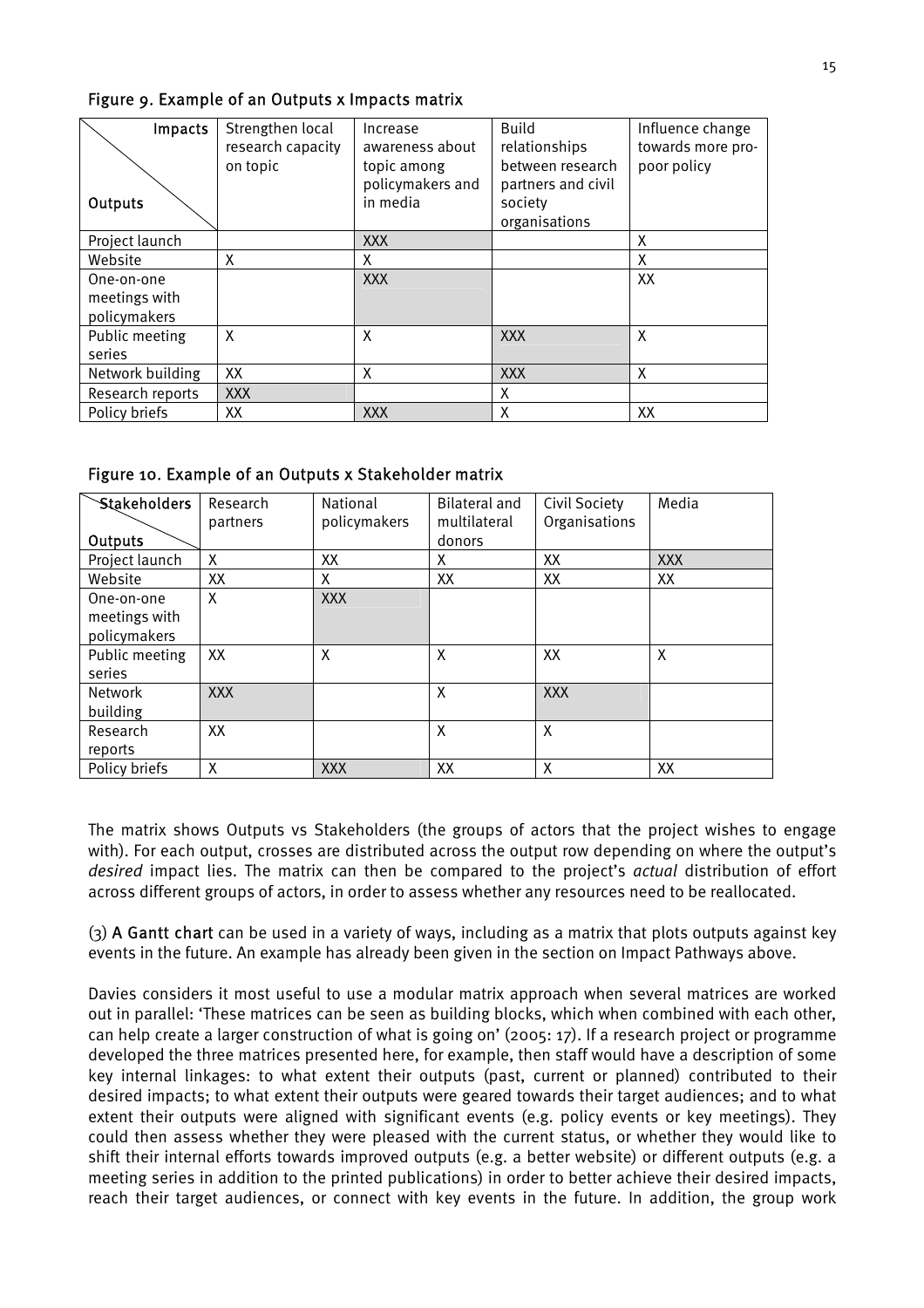required to put together the matrices may in itself be a useful tool to clarify project or programme processes and to provide a space for reflection on how well these processes are working.

## 2.2 Performance Area II: Evaluating management

This section gives examples of approaches that have been used to monitor and evaluate to what extent a policy research project/programme/institution is well managed, i.e. whether its internal systems and processes enable it to produce high-quality work that contributes to its intended strategy.

## *2.2.1 'Fit for Purpose' Review*

#### *Level: Projects, Programmes, Institutions*

DFID commissioned an evaluation of the Renewable Natural Resources Research Strategy (RNRRS) programmes in 2003-04, carried out by the Performance Assessment Resource Centre (PARC). RNRRS is a cluster of ten parallel DFID-funded research programmes in the area of natural resources, operating from 1995-2005. Collectively, the ten programmes amounted to more than 1,600 research projects. PARC chose to focus on three areas for evaluation: programme governance and management; the quality of the science; and the impact on poverty (LTS, Noragric and OPM, 2005). Their evaluation of the area of programme governance and management is most relevant to this section.

In order to evaluate programme governance and management, the evaluators adopted the basic approach of reviewing whether the programme's processes were 'fit for purpose', i.e. whether the processes that were in place were appropriate to the programme's stated purposes, which were focused on poverty reduction, livelihoods strengthening, capacity building, skills transfer and influencing activities. In order to address the question of whether the programme's processes were 'fit for purpose', the evaluation team combined document review with a comprehensive list of interviews. They interviewed all DFID and programme managers. They reviewed planned and actual management roles, responsibilities and practices; they examined both the planning processes as well as the plans of the programmes, including log frames and other strategic documents; they looked at management structures, especially focusing on decision-making, communications, reporting, monitoring, and human and financial resources management. Through this approach of interviewing and reviewing, they were able to compare the programme's actual processes with its stated purposes.

#### Box 2. The UK Department for International Development (DFID)

The UK Department for International Development (DFID) has done various work in the area of M&E of policy research. Some of this is in the form of guidelines to the research projects that they fund – especially those funded by DFID's Central Research Department (CRD). In the M&E guide issued to all CRD-funded research projects, they stress the importance of using a **logframe** with SMART indicators (Specific, Measurable, Attainable, Relevant and Timing). All research projects are required to report to DFID on the basis of their project logframe in annual reports (in addition to six-monthly financial reports).

More innovative work has been done in DFID's externally commissioned evaluations of their own research programmes. Three examples are the evaluation of DFID's Renewable Natural Resources Research Strategy (LTS, Noragric and OPM 2005) described in the section immediately above; the evaluation of DFID's Engineering Knowledge and Research (EngKaR) Programme (Arnold, Court, Stroyan and Young, 2005); and the evaluation of DFID's Crop Post-Harvest Research Programme (CPHP) 'Partnerships for Innovation' (Barnett, 2006).

The EngKaR programme was evaluated by ODI and Technopolis. They were asked to evaluate the programme's effectiveness, quality, relevance, dissemination, uptake and impact. They did this through a mixture of deskbased reviews of project documents and data, a questionnaire survey of project leaders, interviews with DFID staff, independent project reviews, in-country visits, and a communications review. Through this multi-pronged approach they were able to bring to light both internal process gaps in the programme as well as some of the programme's successful relationships and synergies that might otherwise have been missed.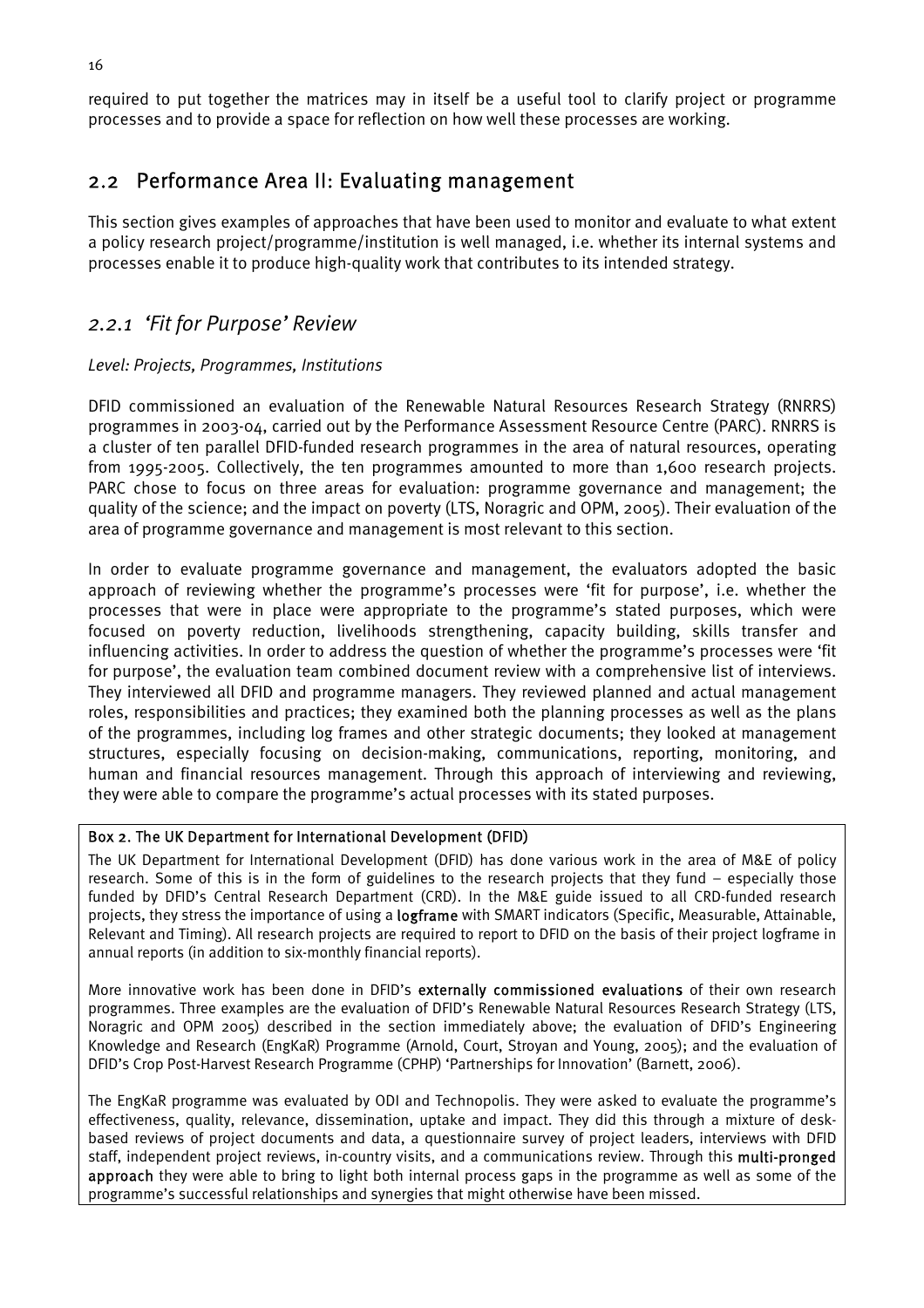The evaluation of the CPHP 'Partnerships for Innovation' projects, carried out by The Policy Practice, drew on National Systems of Innovation (NSI) by assessing whether and how projects contributed to successful innovation. Projects were evaluated through visits and interviews, where information was gathered about: The relationships surrounding the project (their partners and stakeholders, quality of partnership); a range of possible project successes, including scientific papers, coalitions, uptake, changes, and impacts; the project's uptake model; whether the project had changed as a result of a DFID shift towards partnership; and any lessons the project staff themselves shared. Through the underlying emphasis on NSI, the evaluation was able to draw out the importance of the relationships, systems and environment that the projects found themselves in, and the extent to which they had managed to contribute to this environment and to become an effective part of it, thus ensuring uptake of project findings.

## *2.2.2 'Lighter Touch' Quality Audit: Expert visits*

#### *Level: Projects, Programmes, Institutions*

The term 'Quality Assurance' has become linked to the M&E field over recent years. For information on recently set-up Quality Assurance processes in the World Bank, UNDP and Danida, see Haden (2005). In this section the Quality Assurance process of a UK university will be presented.

Universities in the UK are periodically evaluated on the basis of their research outputs, in the Research Assessment Exercise (RAE). However, they are also periodically assessed on the basis of their internal processes, to determine whether they are fit to continue as public research bodies, contributing knowledge and skills to students and to the public arena more broadly. This assessment is carried out by the Quality Assurance Agency for Higher Education (QAA). The QAA aims to assess a university's internal management processes, decision-making processes, and quality assurance processes. Their key question is to determine whether these processes are of appropriate standards for a research body operating in the public sphere. The approach they take in order to answer this question is termed a 'lighter touch' institutional audit (QAA, 2006). The core components of the approach are as follows – and here the School of Oriental and African Studies (SOAS) in London will be used as an example:

SOAS has its own Quality Audit and Assurance Committee (QAAC), which coordinates the process. The school submits a briefing document to the QAA called an Institutional Briefing Paper, with supporting documentation. This allows the school to demonstrate which processes and systems it has in place to carry out its own (self-)monitoring. The student body also contribute a document. The QAA then arranges for a group of four academics to visit the school twice. Their first visit is a three-day 'briefing visit', where an overview is sought, and where the group considers all documentation submitted, and meets with senior managers and with a group of student representatives. At the end of that visit, they decide on two departments which they will 'audit trail' in their second visit. The second visit is the 'main visit' and takes place over a week. The evaluation group is briefed on how the school itself monitors and evaluates the two departments that they have chosen to look at more closely (at SOAS this self-monitoring is done through the internal Departmental and Programme Review process), and the group then assesses whether the institution is conducting and managing that process rigorously. They do this through more documentation review, relating specifically to the two departments, as well as a range of interviews with faculty, staff and students in the two departments. During their main visit they also examine any broader institutional matters that may be relevant.

At the end of the process they give the school a judgment of confidence (or limited confidence or no confidence), and whatever recommendations they believe would enhance the rigour of the school's internal processes.

All in all, this evaluation approach gives more responsibility to the research institution itself, since the institution has to demonstrate that it is carrying out its own processes of monitoring and evaluation. At the same time, the expert visits will provide an opportunity for the institution to reflect and answer concrete questions about its own processes, and may also provide an opportunity to make a few changes and improvements.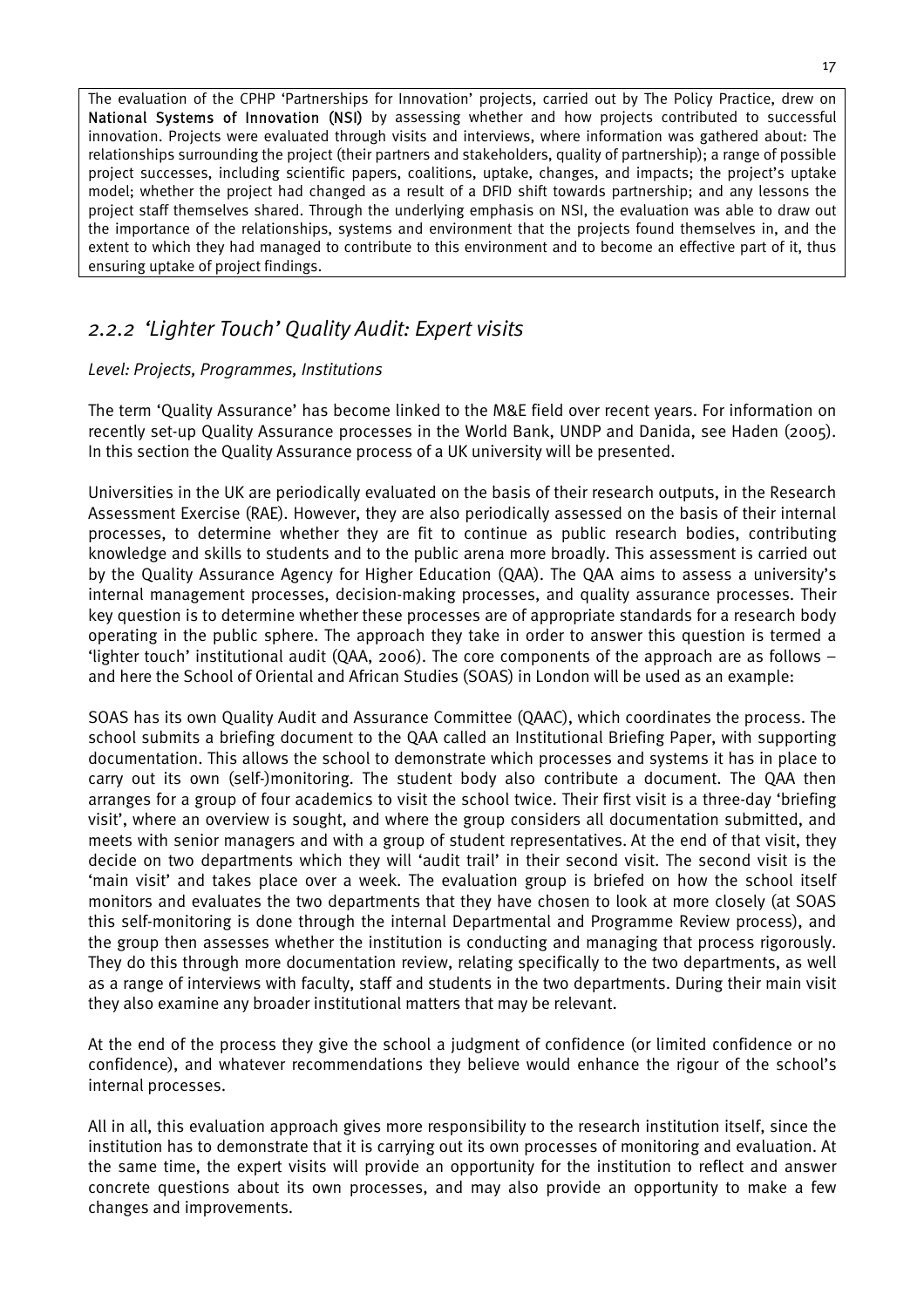#### Box 3. The European Centre for Development Policy Management (ECDPM)

The European Centre for Development Policy Management (ECDPM) in Maastricht recently commissioned an external evaluation of the institution as a whole (Matter, Mwai, Sefuke and Sherriff, 2006). The evaluation was undertaken by a four-person team, composed of two experts from Europe (including the team leader) and two from the ACP (both from Africa). For further details on the evaluation, see Appendix 1.

In its own work on evaluation, ECDPM is involved in the EU's 3Cs initiative (www.three-cs.net). The 3Cs initiative is a joint initiative by the Heads of Evaluation for External Cooperation of the EU Member States and the European Commission, with a view:

- To explore and assess the role played by the Maastricht Treaty precepts, *coordination*, *complementarity* and *coherence* (3Cs), in the EU's development co-operation policies and operations; and
- To determine how far these have been applied in practice and with what impact.

The organisations involved are ministries in Belgium, France, Germany, Ireland, the United Kingdom, Sweden, the Netherlands, the European Commission, the European Centre for Development Policy Management (ECDPM), and Contactivity (an organisation working on ICTs).

The initiative is in the process of carrying out a series of evaluation studies, which are expected to produce evidence, lessons and recommendations to strengthen the quality and effectiveness of European development assistance (for an example, see ECDPM and ICEI, 2005).

ECDPM also hosts the Pelican Initiative: the Platform for Evidence-Based Learning and Communications for Social Change. The Pelican Initiative is an active dgroup mailing list. The central question addressed by the list is: How can we learn more from what we do while at the same time having the biggest possible impact on the social change processes in which we engage? For more information, go to www.dgroups.org/groups/pelican/index.cfm? CookieTested=TRUE.

## *2.2.3 Horizontal Evaluation: Visits from colleagues for mutual learning*

#### *Level: Projects, Programmes, Institutions*

Selected CGIAR projects have piloted an evaluation approach that is in some respects similar to the institutional quality audit used for UK universities. CGIAR have called it 'horizontal evaluation' (Thiele, Devaux, Velasco and Manrique, 2006). Horizontal evaluation is similar to a 'lighter touch' institutional audit in that the programme under review is expected to carry out some form of self-assessment, and present this to the evaluators, who come to visit. The difference is that in the horizontal evaluation approach, the evaluators are not regarded as experts, but rather as colleagues from other programmes who are working on similar themes, and who have an interest in learning from the programme evaluation. Thus the evaluation visits turn into meetings where mutual learning takes place. Both the programme staff and the visitors make recommendations for how to strengthen the programme.

Thiele, Devaux, Velasco and Manrique (2006) sum up their experience with this approach as follows:

'Our experience indicates that the following factors are critical for the success of a horizontal evaluation:

- Selecting a moment for the [evaluation] workshop when the new R&D methodology is sufficiently advanced so that there is real substance to review but not so finished that there is little space for modification.
- Careful selection of visitors to ensure that they have diverse perspectives, possess adequate knowledge and experience, and are perceived as 'peers' rather than 'superiors.'
- Good facilitation to create an environment of trust, to focus the attention of participants on the methodology under review … and to manage time adequately.
- A limited number of clearly defined evaluation criteria.
- Well prepared presentations and field visits to ensure that visitors have the information to understand adequately the methodology under development.'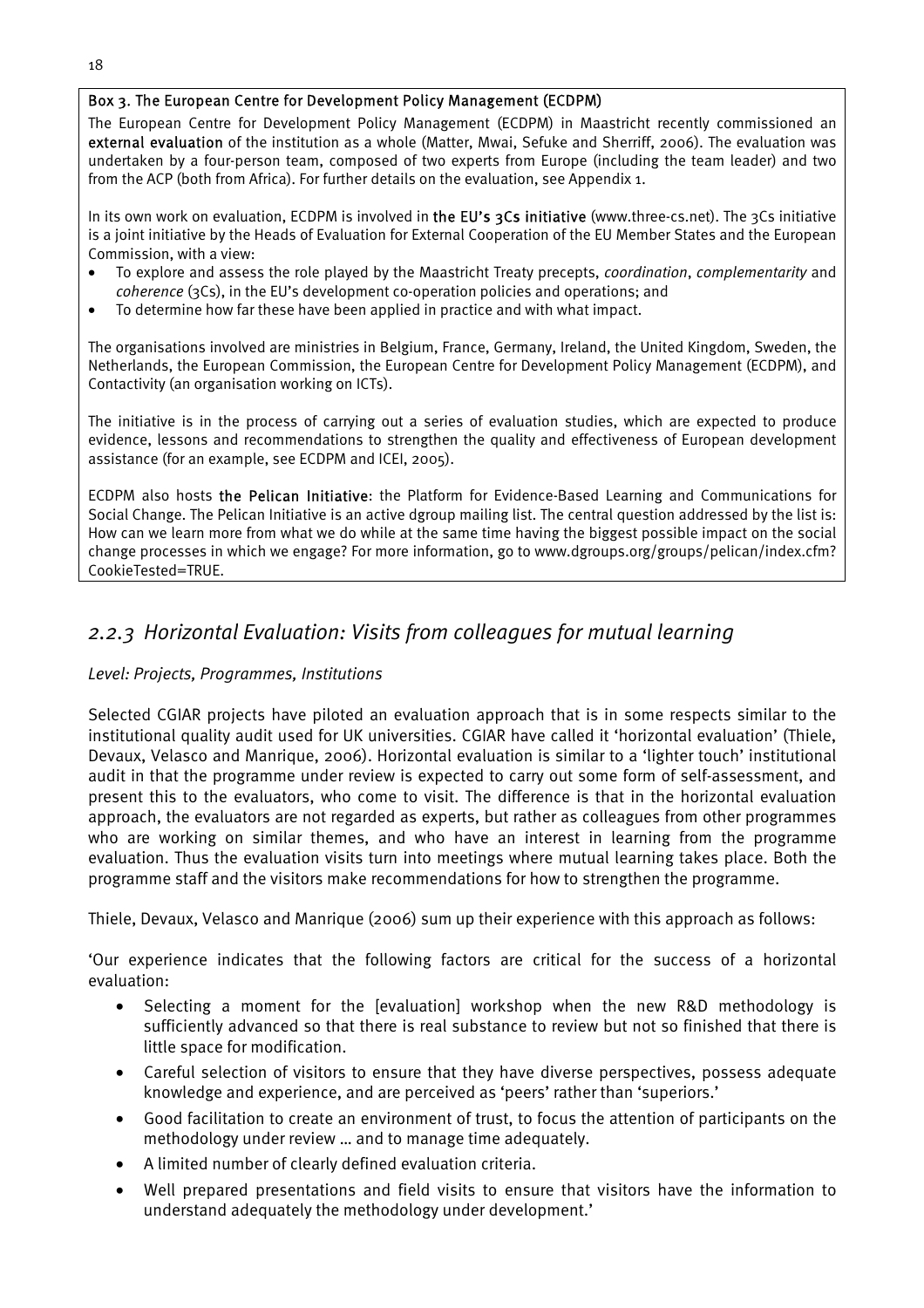## *2.2.4 Appreciative Inquiry*

*Level: Projects (though only long-term projects), Programmes, Institutions (though only smaller institutions, or parts of institutions)* 

Appreciative Inquiry is a method of self-evaluation and learning based on the assumption that we have just as much to learn from our successes as from our failures. The method was first developed in the 1980s, but has since been tried out in the CGIAR-affiliated International Centre for Tropical Agriculture (CIAT) (Acosta and Douthwaite, 2005). Appreciative Inquiry is typically carried out in a three-day workshop with the institution's staff (though it is also possible to make it shorter), and it follows five steps.





*Source*: Acosta and Douthwaite (2005: 2)

- 1. Definition: Be clear about the specific aspects of the institution that will form the focus of the inquiry. For the CIAT Appreciative Inquiry workshop, the following three themes were chosen: (i) Fostering innovation; (ii) Cooperative relations; and (iii) Effective communication and knowledge sharing.
- 2. Discovery: Staff interview each other one-on-one, asking the interviewee to tell a story about a time when he or she felt that the institution or programme was at its best. At the CIAT Appreciative Inquiry workshop, the following questions were used (Acosta and Douthwaite, 2005: 3):
	- *Fostering innovation*: Reflect on your time at CIAT or other experiences. What were the highpoints for you working to foster innovation? Select one highpoint, at a time when you felt happiest and most alive, when you felt you were doing creative, useful, meaningful work that really made a difference. What were you doing, what felt good, who else was involved and what did you feel you achieved?
	- *Cooperative relations*: Identify and describe a scenario that demonstrates the positive aspects of working together, cooperating to get something done. Who and what was involved, why did it work, what were you doing and what were other people doing?
	- *Effective communication and knowledge sharing*: What different types of communication occur between CIAT's different geographic locations? What do you value most about effective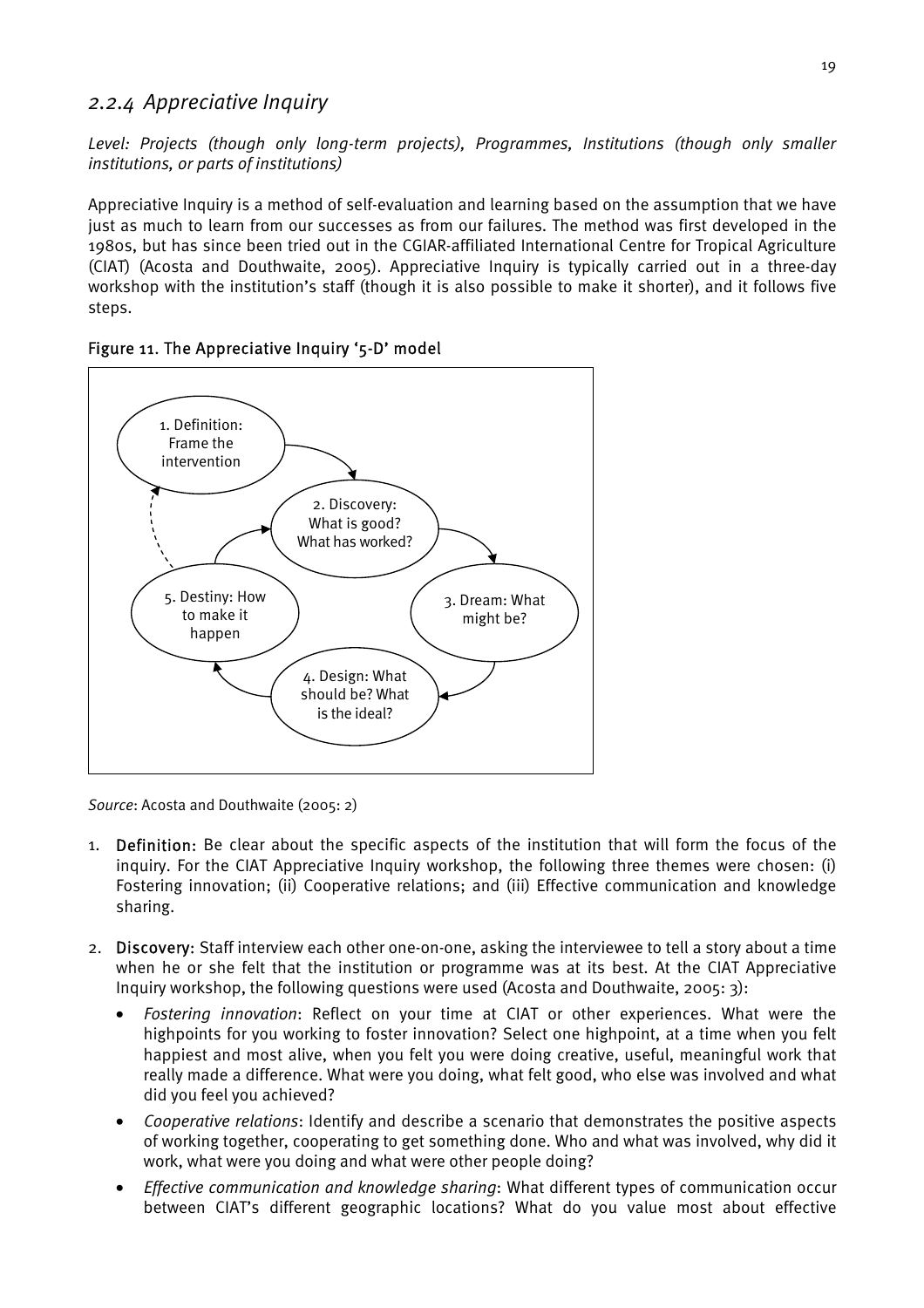communication? When does this happen for you? Who and what is involved in the best types of communication? Why is effective communication good for you and for work on fostering innovation?

The focus on highpoints is meant to direct thinking away from problems and deficits, and towards opportunities and assets. Once people start to reflect more closely on their highpoint stories, they will also start to form thoughts about the combination of resources, opportunities and relationships that contributed to it. The interviews should try to capture stories rather than opinions, since the evens and relationships of the stories will form the basic material for the learning.

After the one-on-one interviews, participants come together in small groups and share key findings, themes, and 'gems' (key quotes) from their interviews. Common themes are then presented back to the group.

- 3. Dream: Staff are asked to imagine a scenario 5 or 10 years in the future, when the 'highpoint' experiences of the institution or programme have become the norm. How would they describe and explain this to e.g. a journalist? Participants share their answers in small groups and common themes are then presented back to the group.
- 4. Design: Staff are then asked to think about what would need to happen for the institution or programme to reach the ideal future scenario. Working in small groups, they formulate their answers in the form of 'provocative propositions'. Provocative propositions are bold, affirmative statements, in the present tense, that are grounded in the group's collective history, yet stretch, challenge and interrupt the status quo. The propositions should relate to the themes that have been chosen. They are then shared with the group.
- 5. Destiny: This is the final phase, where evaluation and learning are turned into concrete plans and actions. The nature of the plans, and who is chosen to follow up on them, will vary depending on the specific institution or programme. If the approach has worked well, and the staff buy into the dreams and provocative propositions that they have formulated, then they will already be motivated to build change into their own agendas.

The Appreciative Inquiry approach is most valuable for smaller institutions, or as a mid-term review tool at programme level, and it can be followed up by further Appreciative Inquiry workshops at regular intervals. It can be helpful in fostering a learning culture. As Acosta and Douthwaite (2005: 3) point out: 'Ultimately, one will know if AI has really taken hold when the 'appreciative eye' is used with increasing frequency, beyond the initial pilot phase.'

## 2.3 Performance Area III: Evaluating outputs

This section gives examples of approaches that have been used to monitor and evaluate the research outputs produced by a policy research project/programme/institution. Outputs are understood to be the tangible goods and services that a research project/programme/institution produces (e.g. Working Papers, journal articles, policy briefs, website, meetings, events, networks, etc).

## *2.3.1 Evaluating academic articles and research reports (quality of science criteria)*

#### *Level: Projects, Programmes, Institutions*

The evaluation of the DFID-funded RNRRS research programmes (LTS, Noragric and OPM, 2005), as mentioned above (in the section on 'Fit for Purpose' Reviews), examined three areas. The second of these areas was 'quality of science'. In order to assess the quality of the science research carried out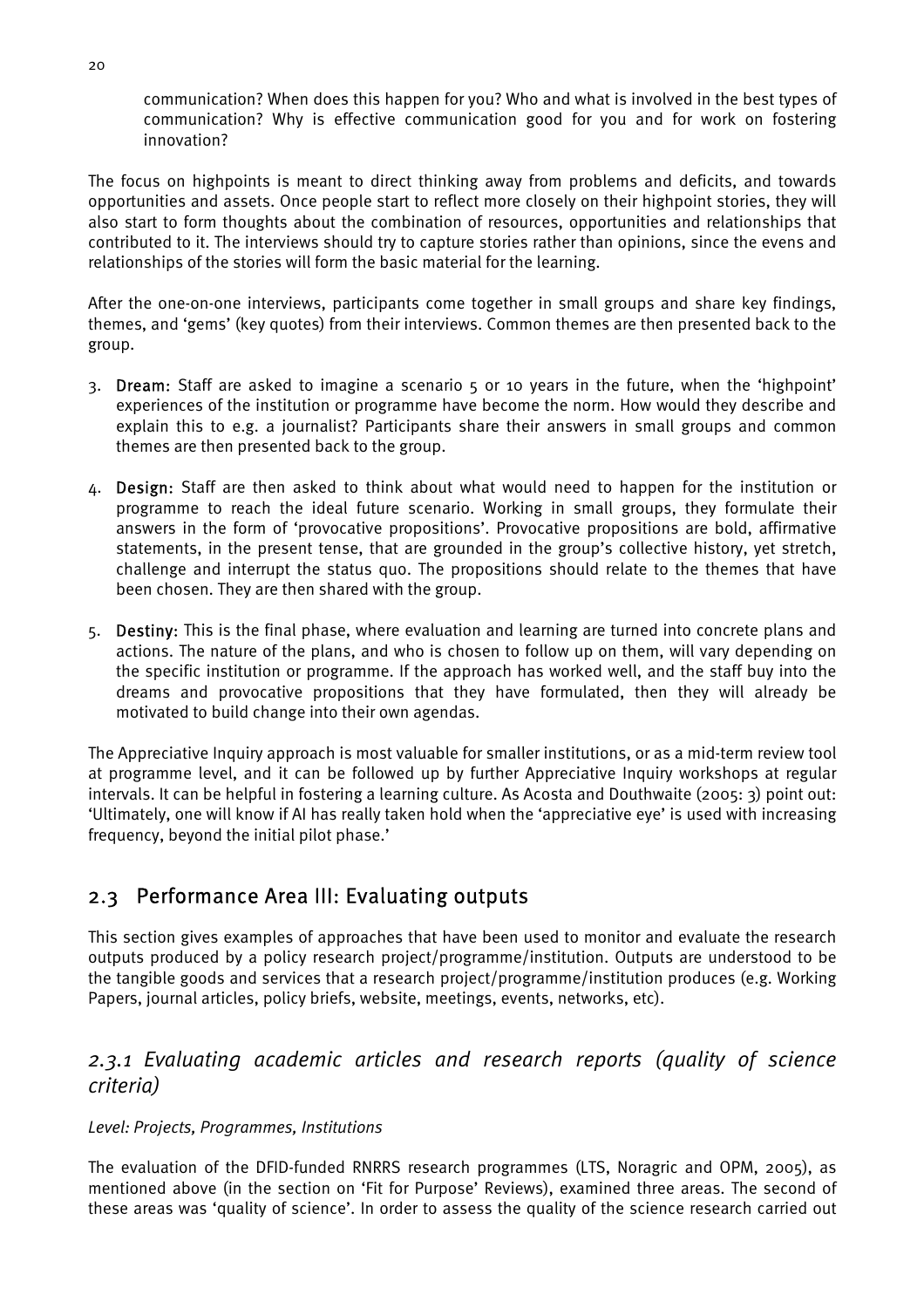and produced by the 1,600 research projects under the 10 RNRRS programmes, the evaluators drew heavily on traditional academic means of assessment. In their report they say:

Quality of science includes aspects related to the correct formulation of hypotheses, the appropriateness of scientific inputs, research methodologies and processes, and research outputs and outcomes. The most objective, and most commonly used measure of quality of science is the quality of publications in refereed journals. (LTS, Noragric and OPM, 2005: 10)

This is an example that shows that while policy research programmes may not always wish to adopt too heavy academic frameworks or modes of assessment, they may choose to incorporate certain academic criteria in order to evaluate certain outputs – such as journal articles or research reports. The criteria that the RNRRS evaluation chose to incorporate are given below. A group of specialists was then asked to provide individual assessments on aggregated research outputs, based on these criteria, giving a score of 1 (none/worst) to 10 (much/best) for each.

*'Quality of science' criteria* (LTS, Noragric and OPM, 2005: 11):

- To what extent the programme contributes to new knowledge;
- To what extent the programme uses existing knowledge creatively in new contexts;
- Rating of the programme in relation to its innovation and scientific risk-taking with comment on projects that are innovative and projects that are not;
- Demonstrate awareness of all current knowledge (journals, books, web-based information) including in developing country literature, English language literature and non-English language literature;
- Extent to which the expected science achievements outlined in the log frame have been met (key projects, outputs at programme level);
- Extent to which projects and the programme have contributed to science capacity building in the scientific communities in developing countries;
- Development of long-term institutional relationships between UK institutions and Southern institutions;
- Rating of the overall result knowledge dissemination from programme:
	- o To science community (refereed, non-refereed, web-based, other media);
	- o To developing country policy audiences;
	- o To developing country outreach services;
	- o To developing country end users (farmers, foresters, fisher folk);
	- o To the international donor community.

## *2.3.2 Evaluating policy and briefing papers*

#### *Level: Projects, Programmes, Institutions*

Policy and briefing papers should be assessed against different criteria than academic journal articles. Policy papers are written specifically for the purpose of using evidence to shed light on a policy area. Briefing papers are produced with the same purpose, but may be much shorter (perhaps 1-6 pages). Young and Quinn (2002) argue that good-quality policy and briefing papers have three core components: (i) they say what the *problem* is; (ii) what the possible *solutions* are, including the author's preferred solution; and (iii) what policy *recommendations* follow from this.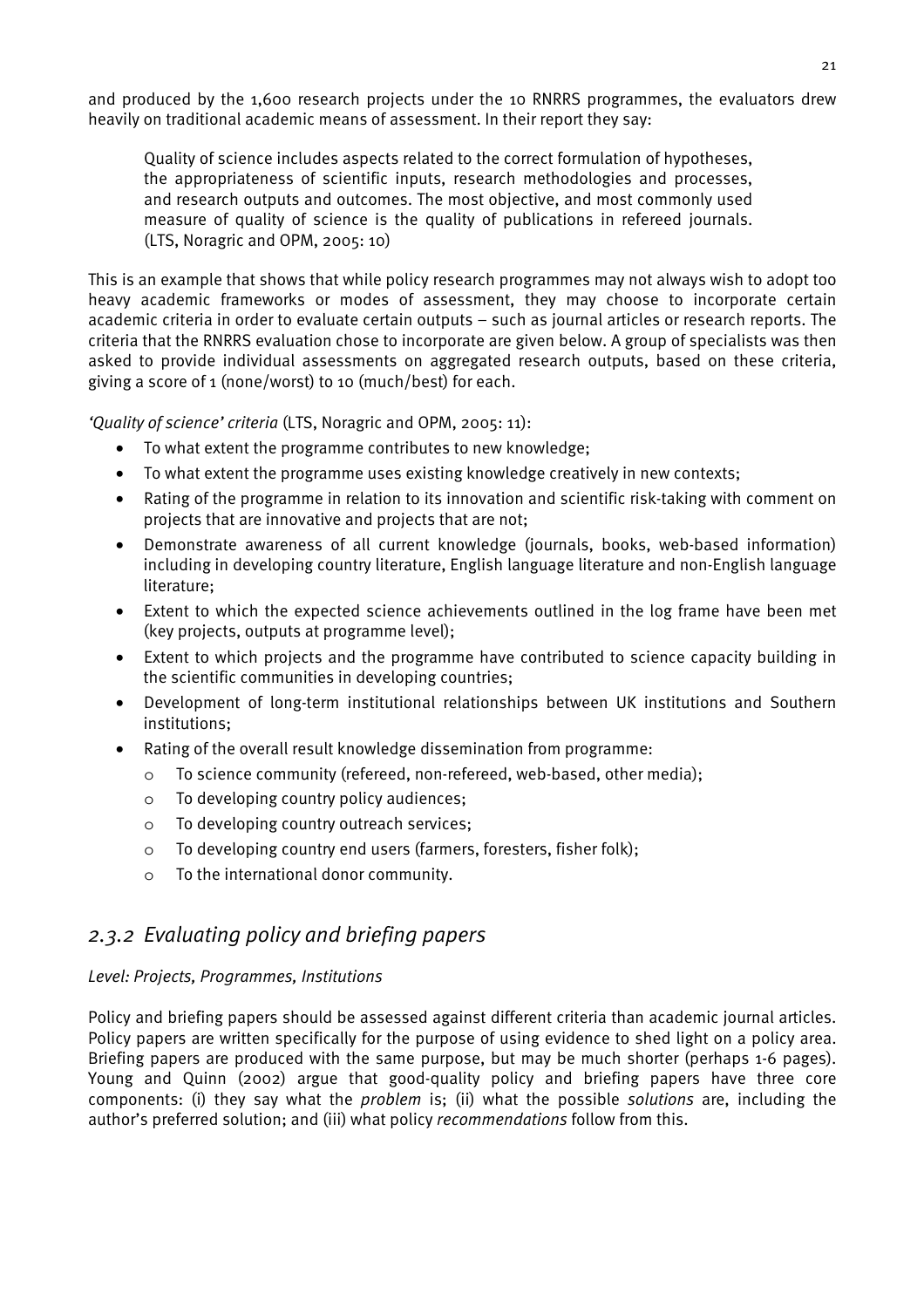When evaluating policy and briefing papers, these three components can be assessed in turn:

(i) Assess whether the policy or briefing paper has made it clear from the beginning what the (policy) problem is. There should be both a claim and evidence to support it. There should also be a coherent argument reflected, for example, in the following features (Young and Quinn, 2002):

- Clear, descriptive section titles and numbering. Do not label simply label the introduction 'Introduction'; instead, give it a descriptive title.
- The opening sentence of each section drives the argument.
- The first (or last) sentence of each paragraph makes the most important point.
- Effective use of paragraphing (for those readers who only skim).
- Coherence within the text.

These features have one key aim in common: they make it easy for someone to skim the paper and still absorb its overall argument.

(ii) Assess whether the policy or briefing paper has made it clear what the possible solutions are. Policy options should be succinctly outlined and compared. The preferred policy option should be highlighted.

In the policy options element, the policy adviser needs to show his or her expertise and take the lead in the argument to strongly advocate for his or her chosen option. Remembering that policy science should be problem-oriented and targeted, this is the opportunity for you to prove that yours is a practical solution to the outlined problem, and therefore a valuable contribution to the policy debate and the policy community in general. (Young and Quinn, 2002)

(iii) Assess the final conclusion and recommendations section. Many readers will only read this section, along with the introduction or executive summary. It is therefore important that the section will be able to give readers a clear overview of the whole paper. Questions for this section include (Young and Quinn, 2002):

- Does the section synthesise only the major findings of the study?
- Are the recommendations logically divided into separate measures and clearly presented?
- Are all recommendations effectively written?
- Does the conclusion provide a sense of completeness to the paper?

## *2.3.3 Evaluating websites*

#### *Level: Projects, Programmes, Institutions*

The International NGO Training and Research Centre (INTRAC) in Oxford has developed guidelines on how one might evaluate websites that aim to communicate research to an international audience (Taylor 2001). This is the output of a DFID-funded project in which INTRAC evaluated the usage of eight websites that aim to disseminate policy research on urban development issues. (The eight websites were: Community Development Society http://comm-dev.org, European Network for Sustainable Urban and Regional Development Research www.european-association.org/ensure, Forum: Habitat in Developing Countries www.forumhabitat.polito.it, Global Development Research Centre www.gdrc.org, Network Association of European Researchers on Urbanisation in the South www.naerus.org, Resource for Urban Design Information www2.rudi.net/rudi.html, United Nations International Environmental Technology Centre www.unep.or.jp, DFID-Urbanisation www.lboro.ac.uk/garnet/UrbanKaR/DFID-KAR-URBAN.html.)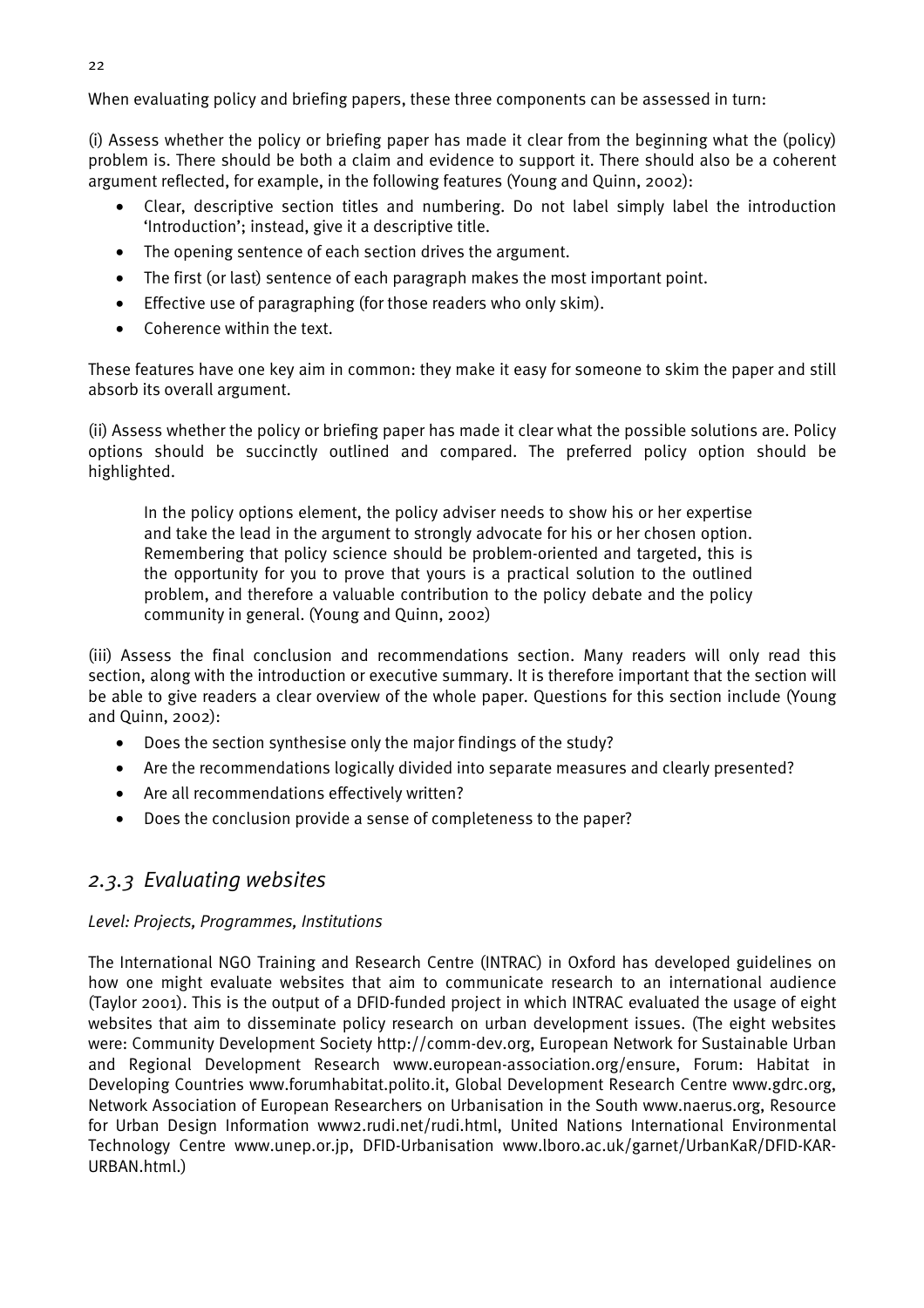The evaluation team decided to make conclusions regarding key qualities associated with constituent components of each website. They defined the constituent components as follows (Taylor 2001:2):

- Architecture refers to the structure of the website and the logic by which the pages interconnect. This component is examined in order to assess the site's *navigability*.
- Technology refers to issues around the quality of the code and the appropriateness of any technologies used. This component is assessed in relation to how *accessible* and *available* the site will be to an international audience with different software and hardware capabilities.
- Style refers to the *appearance* of the website and issues around the layout and display of text and images.
- Content refers to the quality, authority, readability, relevance and timeliness of text and images, and the degree to which *user interaction* is supported.
- Strategy refers to the degree to which the site has met *stated objectives* concerning its target audience or market.
- Management relates to the human and financial resources that the site has at its disposal.

These components are described in more detail in the paper. The evaluation team then used a combination of the following methods in order to address their questions:

- *Observation*: Some evaluation questions could be answered by the evaluator whilst browsing the website concerned, paying special attention to e.g. directory structure, downloadable documents and 'meta-tags' (keywords that help promote a website in search engines).
- *Automated Tests*: The evaluators ran a series of automated tests, including HTML (Hypertext Mark-up Language) validator, available free from http://validator.w3.org/; Test for the compatibility of technology with particular browsers, using the website analysis tool 'Dr HTML'; Analysis of a single webpage was run for free at www2.imagiware.com/; Check the status of each website's links, using Xenu's Link Sleuth at http://completelyfreesoftware.com/; Test for compatibility errors between each website's code and particular browsers, using the browser compatibility table available at http://hotwired.lycos.com/webmonkey/browserkit; Test to measure the download time for each home page – using a 28,000 baud modem – using the free website analysis tool *Bobby*, www.cast.org.
- *Usability Tests*: Testing of users undertaking specified tasks is considered to be one of the best methods for evaluating websites. For the eight websites evaluated, five INTRAC colleagues volunteered to complete a task-based questionnaire. Their objective was to record how many clicks it took them to locate a specified piece of information. This figure was then compared to the minimum number of clicks necessary to find that information.
- *A User Survey*: An online survey was carried out in order to gather information about the profile and experiences of users located internationally.
- *A Webmaster Survey*: The webmasters of the sites were asked to complete a short questionnaire for their website concerning log-file data (e.g. number of hits, page requests, unique visitors, etc), and a number of internal organisational issues.
- *Telephone Interviews*: A semi-structured interview was carried out with a member of each website team in order to develop an understanding of the organisational processes by which website content was selected and edited.

## *2.3.4 Evaluating networks*

#### *Level: Projects*

The International Institute for Sustainable Development (IISD) has developed guidelines for how to evaluate knowledge networks (Creech, 2001). IISD defines 'knowledge networks' as networks that aim to share information and create new knowledge, strengthen research and communication capacity among network members, and identify and implement strategies to engage decision-makers more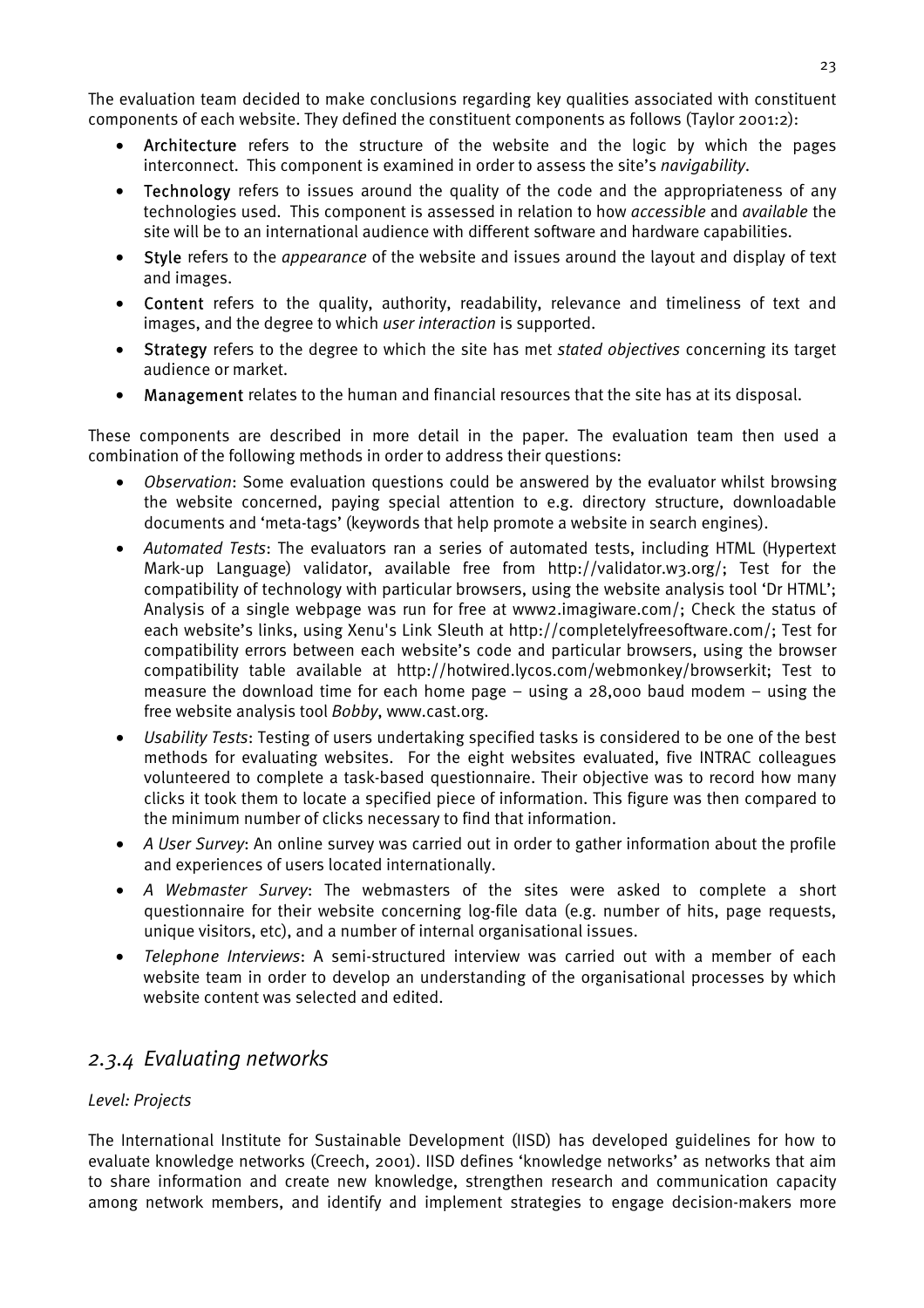directly, linking to appropriate processes in the areas of policy and practice. These are the types of networks that policy research projects or programmes may wish to participate in or establish. How can such networks be evaluated?

Using components from several planning and M&E tools, including SWOT (strengths-weaknessesopportunities-threats) analysis, logical framework analysis, and Outcome Mapping, IISD have created three stages for network evaluation:

(1) Planning: used at the beginning of network activities, to record the work plan, the beneficiaries of the work (partners and stakeholders), and the indicators of change desired for major projects or programs of work within the network, and for the network as a whole. Creech (2001: 16-22) provides a detailed table that can be worked through during the planning phase. In sum, some of its key questions are:

- What can members contribute to, as well as receive from, the network?
- What will success look like for the network as a whole?
- For each activity, who is going to benefit, be changed or influenced by the work?
- What will be the indicators of success for each activity?

(2) Monitoring: Progress journals. Creech (2001) suggests that the use of progress journals is the best way to keep track of ongoing network activities and developments. Each network member keeps a journal where main activities are recorded, as well as any feedback received or any interesting or unusual events. The activities recorded do not need to be assessed. The journal can be shared e.g. quarterly with the network coordinator.

(3) Evaluation: An annual evaluation gives the network a chance to assess whether the network's component programs are on track, whether anticipated outcomes are being achieved, and whether adjustments need to be made to activities, objectives, work plans, and expected outcomes. The evaluation builds on the progress journals, paying special attention to the activities that were successful and those that were not, and to any interesting stories or unexpected opportunities that have come up. Creech (2001: 25-27) gives a detailed example.

The annual evaluation should then be used to assess whether the network as a whole is realizing its potential. Creech (2001) suggests examining the following questions:

- Is the network linking effectively into relevant policy processes; is the level of recognition and influence of the network and its members increasing within these circles?
- Are members adding value to each others' work, and creating new work together that might not have happened otherwise?
- Is there an exchange and building of capacity across the network membership?

## *2.3.5 After Action Reviews*

#### *Level: Projects*

The After Action Review (AAR) is a simple tool to facilitate assessment of a task or activity that has been carried out (Ramalingam, 2006). In a policy research project it could be used to evaluate e.g. a meeting or an event. It works by bringing together a team to discuss the event or activity in an open and honest fashion. The systematic application of properly conducted AARs across a programme or institution can help drive organisational change. As well as turning unconscious learning into tacit knowledge, it helps to build trust among team members and to overcome fear of mistakes. When applied correctly, AARs can become a key aspect of the internal system of learning and motivation.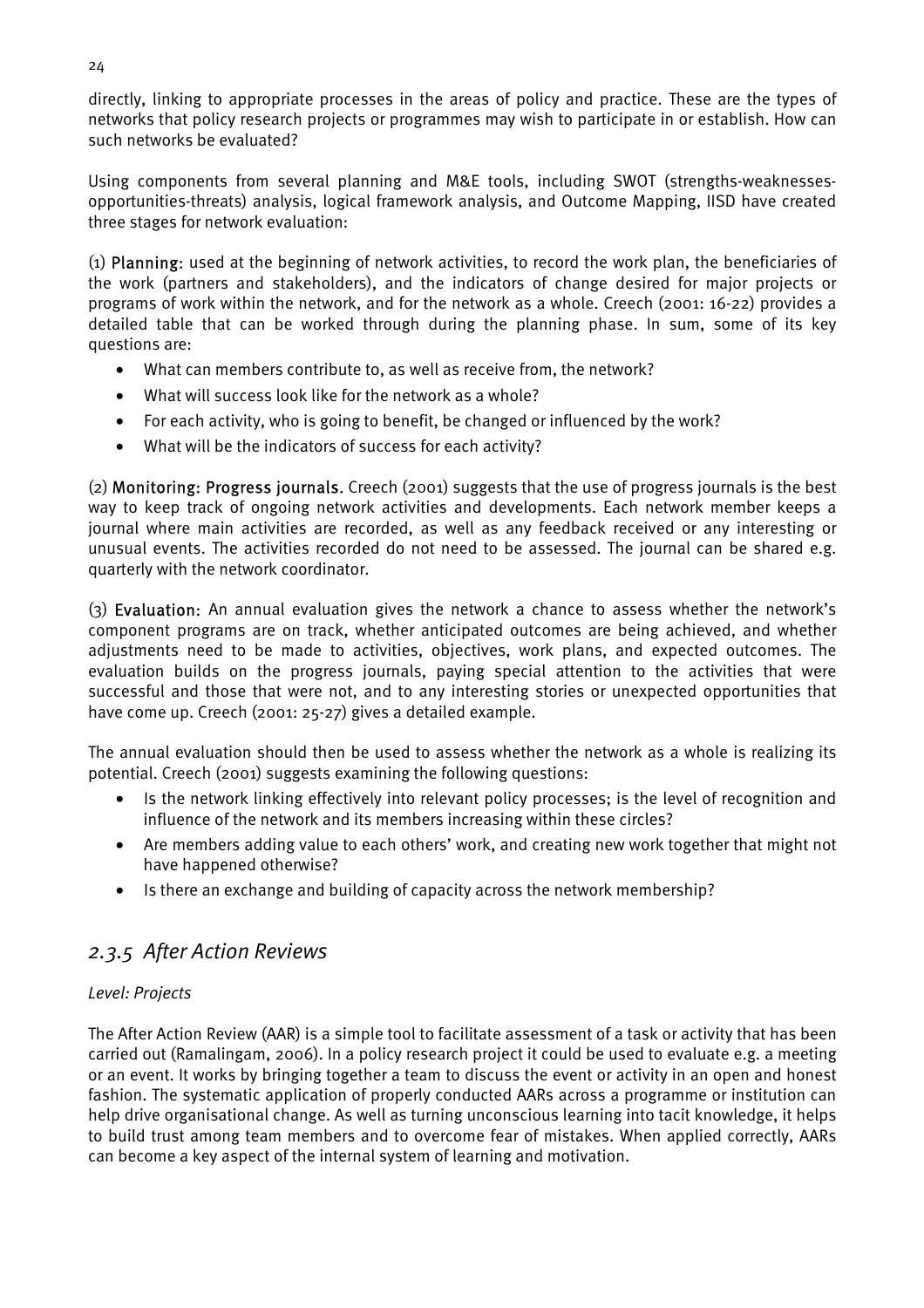There are many different ways to conduct AARs. The simplicity at the heart of the tool means there is much potential to experiment with the process and find the right ways that will work best with the group and the work item under review. The whole process should be kept as simple and as easy to remember as possible. The essence of the AAR is, however, to bring together the relevant group to think about a project, activity, event or task, and pose the following simple questions.

| Question                                                                               | Purpose                                                                                                                                                                                                                                  |
|----------------------------------------------------------------------------------------|------------------------------------------------------------------------------------------------------------------------------------------------------------------------------------------------------------------------------------------|
| What was supposed to happen?<br>What actually happened?<br>Why were there differences? | These questions establish a common understanding of the<br>work item under review. The facilitator should encourage<br>and promote discussion around these questions. In<br>particular, divergences from the plan should be explored.    |
| What worked?<br>What didn't?<br>Why?                                                   | These questions generate reflection about the successes<br>and failures during the course of the project, activity, event<br>or task. The question 'Why?' generates understanding of<br>the root causes of these successes and failures. |
| What would you do differently next time?                                               | This question is intended to help identify specific<br>actionable recommendations. The facilitator asks the team<br>members for crisp and clear, achievable and future-<br>oriented recommendations.                                     |

#### Figure 12. After Action Review questions

A Retrospect follows the AAR format, but involves asking the following more detailed questions:

- What did you set out to achieve?
- What was your plan to achieve this?
- How did this change as you progressed?
- What went well and why?
- What could have gone better?
- What advice would you give yourself if you were to go back to where you were at the start of the project?
- What were the two or three key lessons you would share with others?
- What next for you in terms of this project?
- Can you think of a story that summarises your experience of work on this project?
- What should we have learned from this project a year from now?
- Are there any lessons for you personally?

Key points and practical tips (Ramalingam, 2006):

- Post the questions up on flipchart sheets prior to the session, with answers then written on the sheet as the session progresses. The completed sheets can then be stuck up around the room to serve as a reminder of the progress.
- Participants are participants, not a passive audience. The facilitator should prepare leading questions and may have to ask it of several people. The questions can be asked on an individual or a team basis. The team mechanism is ideal, but if suggestions are slow coming, the facilitator could go around the room asking each individual to express one thing that worked and one thing that did not.
- If there are issues with either openness or time, it may be worthwhile to gather ideas first and then facilitate the discussion in the group environment.
- Ideally, an uninvolved note-taker should be asked to minute the session. This will enable better capture of the learning.
- The actionable recommendations should be as specific as possible. For example, an AAR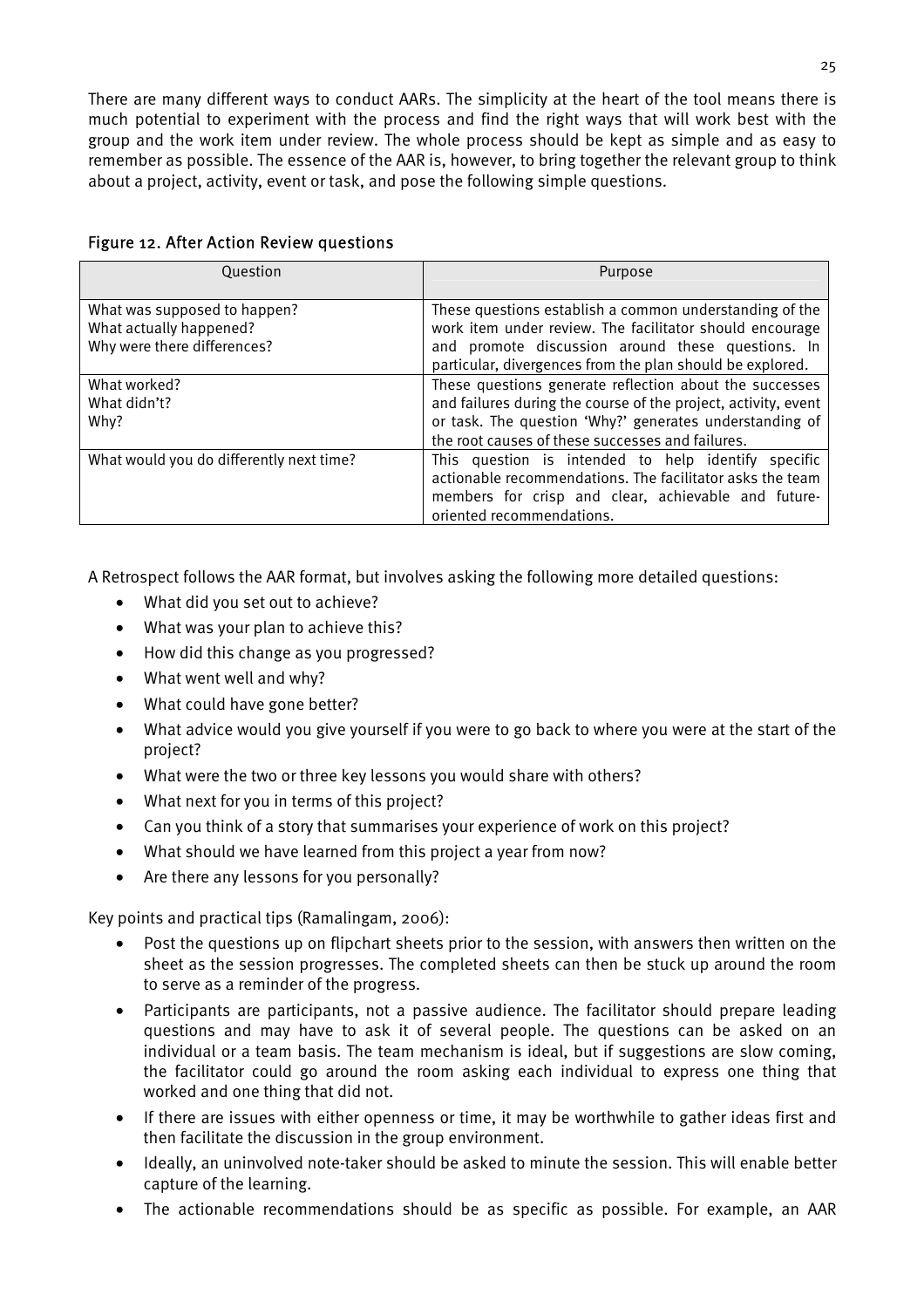following a workshop could have the following recommendation: 'Make more time to understand the audience.' A better SAR would be 'Make contact with the organising body representative and ask about the range of participants before planning the workshop.'

- Participants of an AAR should include all members of the team. A facilitator should be appointed to help create an open environment, promote discussion and draw out lessons learned.
- AARs should be carried out immediately, while the team is still available and memories are fresh. It is recommended that AARs be incorporated at key points during a project, activity, event or task in the early planning stage, although they are often completed at the end.
- AARs can be conducted almost anywhere, and will vary in length. For example, a 15-minute AAR can be conducted after a one-day workshop, or a much longer meeting could be held to reflect on the strategy development process throughout a large organisation.

## 2.4 Performance Area IV: Evaluating uptake

This section gives examples of approaches that have been used to monitor and evaluate the uptake of a policy research project/programme/institution, i.e. the extent to which its research and recommendations have been 'picked up' by others. Uptake is here defined as direct responses to the research project/programme/institution (e.g. the research is mentioned in a government policy paper, on a range of websites, referred to in a newspaper article, etc).

## *2.4.1 Impact Logs*

#### *Level: Projects, Programmes*

In the Research and Policy in Development Group (RAPID) at ODI, impact logs are used to keep track of some of the direct responses that the research outputs trigger, and this in turn informs programme evaluation. An impact log is a list of the informal feedback, comments, and anecdotes that a programme receives from people who have encountered or used its research outputs. It is not a systematic way of assessing user perceptions; rather, it is a way of capturing the qualitative and nonsystematic feedback on research outputs that would otherwise get lost. As the Impact Log grows longer, the cumulative effect can be valuable in assessing where and how the project or programme is triggering the most direct responses, and in informing future project/programme choices.

## *2.4.2 New Areas for Citation Analysis*

#### *Level: Projects, Programmes, Institutions*

A more systematic way of seeking out direct responses to research outputs is to use an expanded form of citation measurement. As mentioned in the introduction, policy research programmes will not usually use conventional academic citations in peer-reviewed journals as a primary monitoring and evaluation tool. They may, however, wish to combine academic citation analysis (if they have any traditional academic outputs) with new citations measurements, such as those developed by Grant Lewison at City University, London. Drawing on Lewison (2005), the following list of six types of documents/texts can be used to analyse and trace the impact of policy research outputs:

- *International standards*, such as those published by the EU. Most of these can be found on the internet.
- *Government policy documents*.
- *Operational guidelines* issues by government bodies or professional associations. NGO guidelines would fall into this category.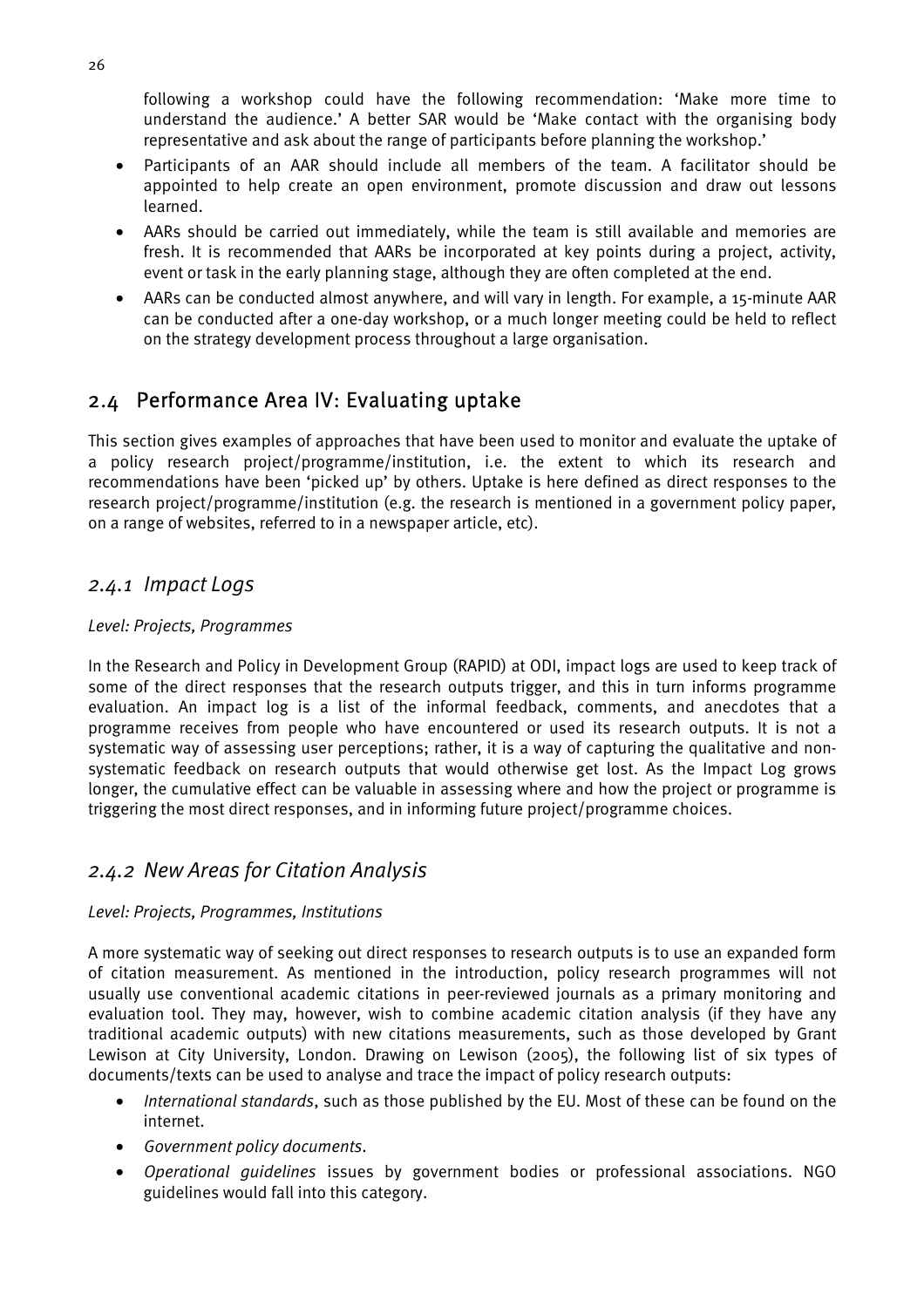- *Training manuals* and, in some cases, textbooks.
- *Newspaper articles*.
- *Websites*. Use a search engine to pick up references to policy research outputs on other websites, including mention of the research, link to the research programme website, or link to downloadable document.

When carrying out citation analysis, several steps can be taken, depending on how comprehensive the analysis needs to be:

- The first step is to search the documents and texts listed above, gather and count citations to one's own research programme and its outputs, and assemble these into a table.
- A second step might be to also gather citations to key competitors or other major players in the field, in order to compare and assess one's own level of citations with them.
- A third step might be to combine the citation counting with some more qualitative assessment. For example, Lewison (2005: 1528) suggests that mention of policy research in newspaper articles can be further analysed and evaluated using the following criteria: the amount of attention given to the research in the article; the size and prominence of the news article; the tone used (optimistic, neutral, critical); and the newspaper's circulation and the socioeconomic profile of its readership.

## *2.4.3 User Surveys*

#### *Level: Projects, Programmes, Institutions*

A more proactive way to gather information about responses to research outputs is to carry out a user survey. As this is a long-standing M&E tool, it will not be presented in detail here. However, it is relevant to note that user surveys range from large-scale questionnaire-based data gathering exercises to small focus groups. The use of focus groups can in some cases be viewed as an appropriate alternative to (academic) peer review in policy research programmes, since it may be more accurate to glean the perceptions and reactions of a range of users rather than 'experts' when it comes to evaluating, for example, a website or a policy brief.

## 2.5 Performance Area V: Evaluating outcomes and impacts

This section gives examples of approaches that have been used to monitor and evaluate the outcomes and impact of a policy research project/programme/institution. Outcomes and impacts are here defined as changes in behaviour, knowledge, policies, capacities and/or practices that the research has contributed to, directly or indirectly (e.g. a change in government policy implementation, a change in working practices among NGO practitioners, a reduction of poverty in a certain area, strengthened livelihoods, strengthened civil society input into policy processes, etc).

## *2.5.1 Outcome Mapping*

#### *Level: Projects, Programmes*

Outcome mapping is an M&E tool developed by the International Development Research Centre (IDRC) (Earl, Carden and Smytulo, 2001). It introduces M&E considerations at the planning stage of a project or programme, and, if followed through, it can serve as a valuable evaluation mechanism. The approach moves away from the notion that M&E are 'done to' a project or programme, and, instead, actively engages the team in the design of a monitoring framework and evaluation plan and promotes selfassessment throughout.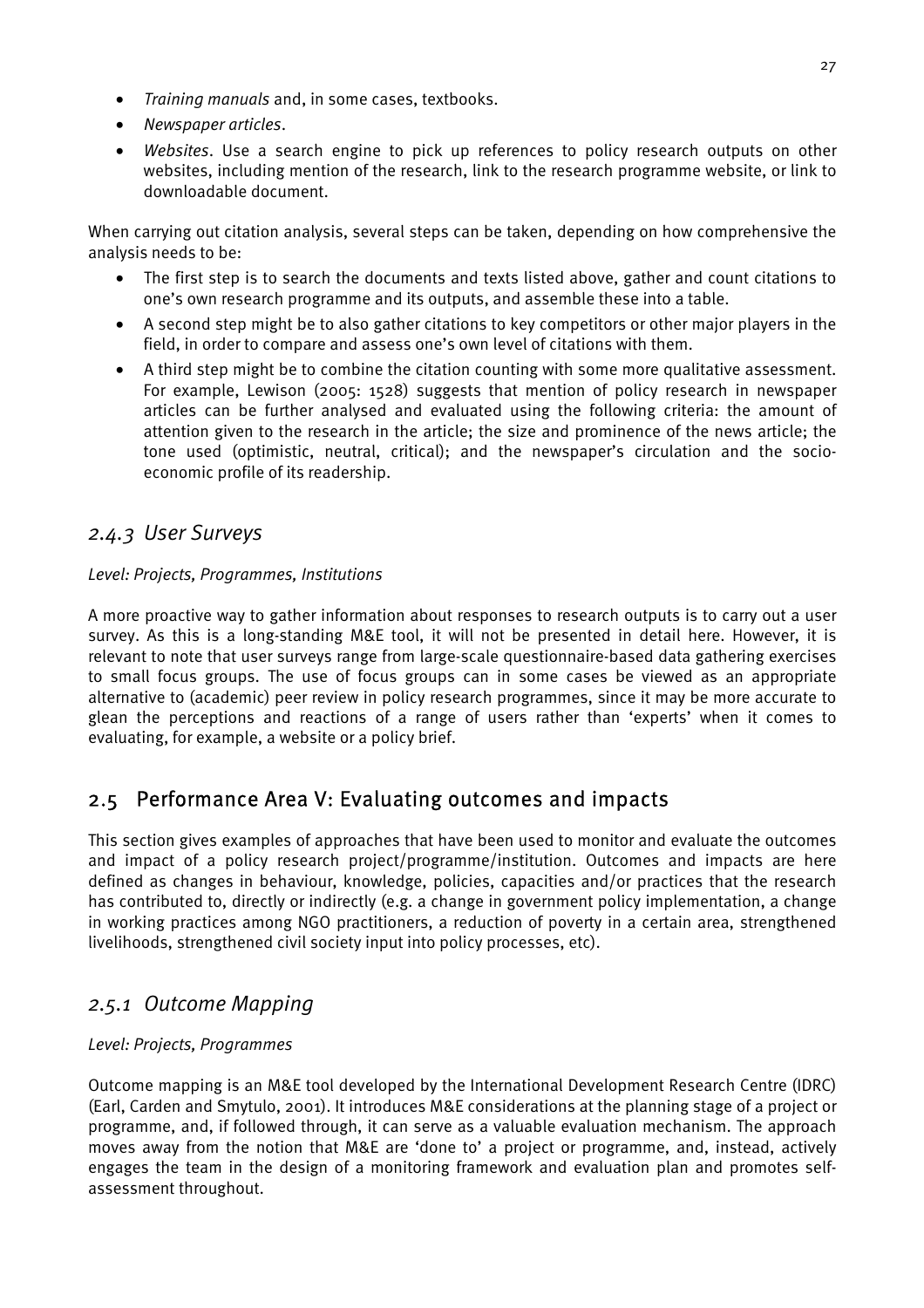Its recent success is based on its explicit emphasis on *relationships* and on *change*. It focuses on the following key words:

- Behavioural change: The 'outcomes' of a research programme are defined as changes in the behaviour, relationships, activities, or actions of the people, groups, and organisations with whom the programme works directly. These outcomes can be logically linked to a programme's activities, although they are not necessarily directly caused by them.
- Boundary partners: Those individuals, groups, and organisations with whom the programme interacts directly and with whom the programme anticipates opportunities for influence. Most activities will involve multiple outcomes because they have multiple boundary partners.
- Contributions: By using Outcome Mapping, a programme is not claiming the achievement of development impacts; rather, the focus is on its contributions to outcomes. These outcomes, in turn, enhance the possibility of development impacts – but the relationship is not necessarily a direct one of cause and effect.

The originality of the methodology is its shift away from assessing the changes in state (for example, policy relevance, poverty alleviation, or reduced conflict) and toward changes in the behaviours, relationships, actions or activities of the people, groups, and organisations with whom a policy research programme works directly. In other words, Outcome Mapping establishes a vision of the human, social, and environmental betterment to which the programme hopes to contribute and then focuses M&E on factors and actors within that programme's direct sphere of influence. Outcome Mapping does not belittle the importance of changes in state (such as cleaner water or a stronger economy) but instead argues that for each change in state there are correlating changes in behaviour. Outcome Mapping is done in three stages, as illustrated below.

#### Figure 13. The three stages of Outcome Mapping



*Source*: Earl, Carden and Smytulo (2001)

(1) The first stage, Intentional Design, helps a programme establish consensus on the macro level changes it will help to bring about and plan the strategies it will use. It helps answer four questions: Why? (What is the vision to which the programme wants to contribute?); Who? (Who are the program's boundary partners?); What? (What are the changes that are being sought?); and How? (How will the programme contribute to the change process?).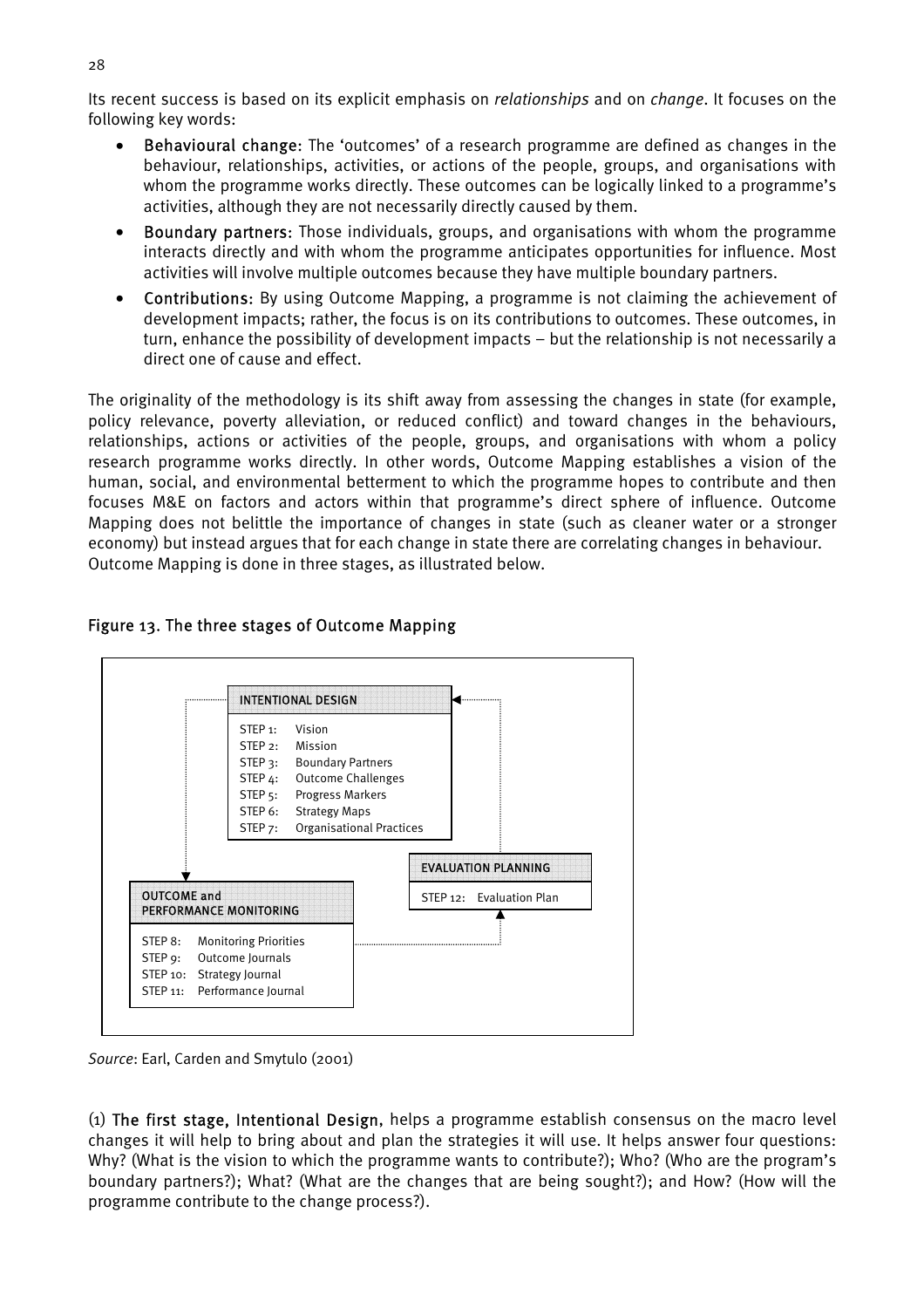(2) The second stage, Outcome and Performance Monitoring, provides a framework for the ongoing monitoring of the programme's actions and the boundary partners' progress toward the achievement of outcomes. It is based largely on systematised self-assessment. It provides the following data collection tools for elements identified in the Intentional Design stage: an 'Outcome Journal' (progress markers); a 'Strategy Journal' (strategy maps); and a 'Performance Journal' (organisational practices).

(3) The third stage, Evaluation Planning, helps the programme identify evaluation priorities and develop an evaluation plan.

The process for identifying the macro-level changes and designing the monitoring framework and evaluation plan is intended to be participatory and, wherever feasible, can involve the full range of stakeholders, including boundary partners. This can in itself be an important tool for relationship building, and can encourage future ownership and use of findings.

#### Box 4. The International Development Research Centre (IDRC)

The International Development Research Centre (IDRC) in Canada has been one of the pioneers in the field of evaluating policy research, mainly through their development of the **Outcome Mapping** approach (Earl, Carden and Smytulo, 2001)(described in the section above). Outcome Mapping focuses on relationships between actors, and how changes occur in these relationships and in the behaviour of the actors involved.

When it comes to its own institutional assessment, IDRC uses a decentralised evaluation system (IDRC Evaluation Unit, 2005; 2006) with a utilisation focus (Patton, 2002). For more details on this evaluation system, see Appendix 1.

## *2.5.2 RAPID Outcome Assessment*

#### *Level: Projects*

RAPID Outcome Assessment (ROA) was developed as part of the Process and Partnership for Pro-poor Policy Change (PPPPC) project carried out by the CGIAR-affiliated International Livestock Research Institute (ILRI) and the Research and Policy in Development Group (RAPID) at ODI (Leksmono, et al., 2006). The PPPPC project seeks to identify and institutionalise innovative research and development mechanisms and approaches that lead to pro-poor policy. The project is a response to the need to better understand the processes and mechanisms that lead to pro-poor decisions at the policy level, and aims to provide recommendations to improve the impact of work by ILRI and its partners.

ROA draws on elements from Outcome Mapping, and was designed as a learning methodology to assess the contribution of a project's actions and research on a particular change in policy or the policy environment. It is a flexible, visual tool that can be used to map changes in the project and its environment, and it can be used in conjunction with other evaluation tools and methods to evaluate a particular project or programme.

The key steps of the ROA were originally designed as follows:

- 1. Describe the policy environment at the end of the project;
- 2. Describe the policy environment at the beginning of the project;
- 3. Identify the key policy actors or agents of change;
- 4. Within the agents of change, identify the boundary partners that are conducive to the change or that influence the policy environment;
- 5. Describe the behaviours of the boundary partners that are conducive to a change in the policy environment or policy;
- 6. Describe the behaviours of the boundary partners at the beginning of the project;
- 7. Map the key changes in behaviour for each boundary partner from the start of the project;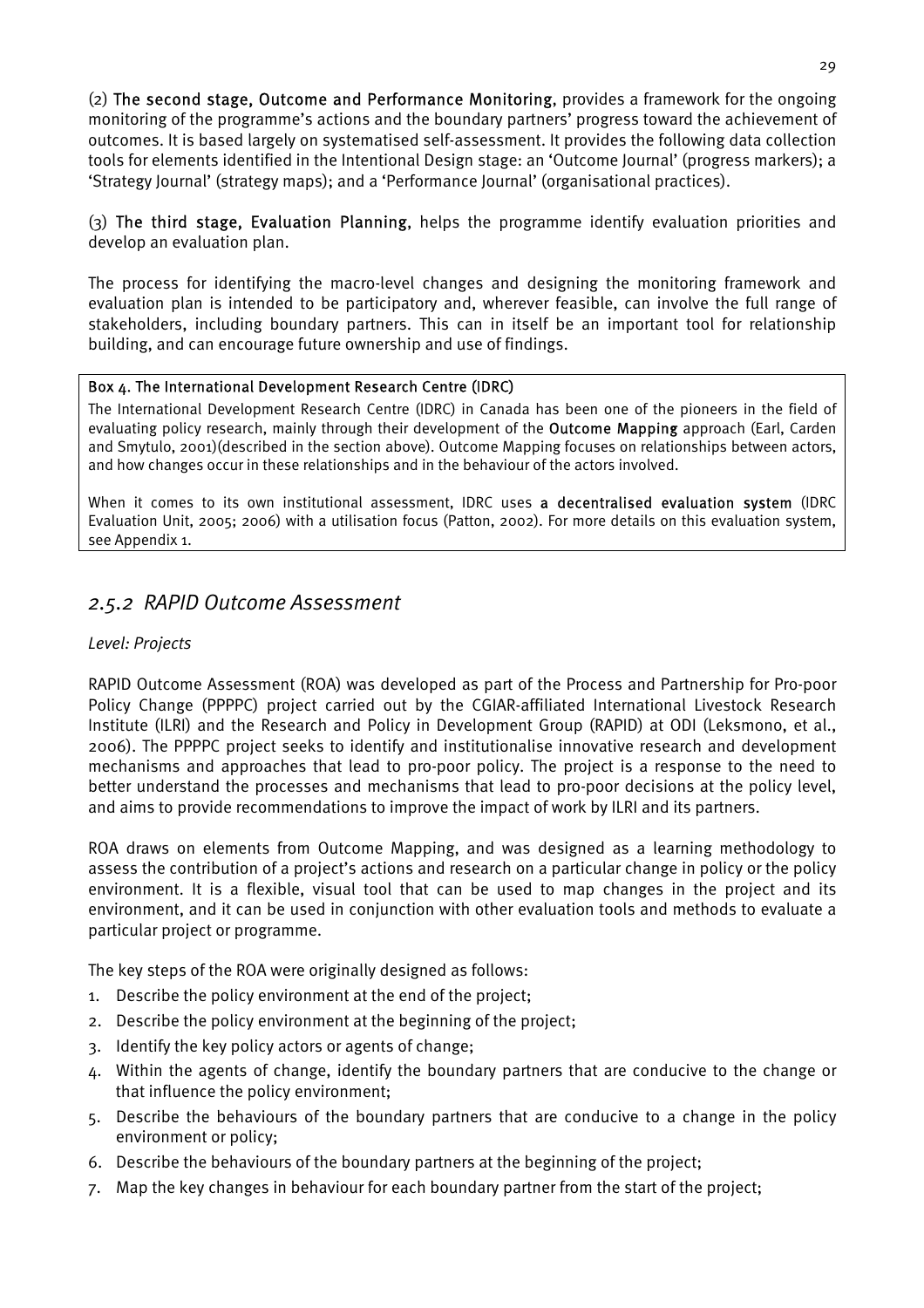- 8. Map the key changes in the internal environment of the project including organisational changes, outputs and changes in behaviour during the same period;
- 9. Map the external influences including the actions of strategic partners and other exogenous factors during the same period;
- 10. Determine the level of impact/influence of the project on the changes in behaviour of the boundary partners;
- 11. Determine the level of impact/influence of external influences on the changes in behaviour of the boundary partners and the project;
- 12. Refine the conclusions with in-depth interviews and assess the real contribution of the project to the policy environment;
- 13. Write report.

The intention was that steps 1–11 could be covered in a workshop with key stakeholders to produce a table similar to the one below.

However, after some discussions with researchers, concerns were raised about the ability of some workshop participants less exposed to training methodologies to understand the ROA methodology and to follow the discussion. It was decided that the initial workshop with project related staff and advocacy CSOs would not follow the steps described above rigidly. Instead, various participatory training techniques were used to collect the information needed to complete the expected output of ROA.



## Figure 14. Example of ROA Output

*Source*: Leksmono, et al. (2006)

30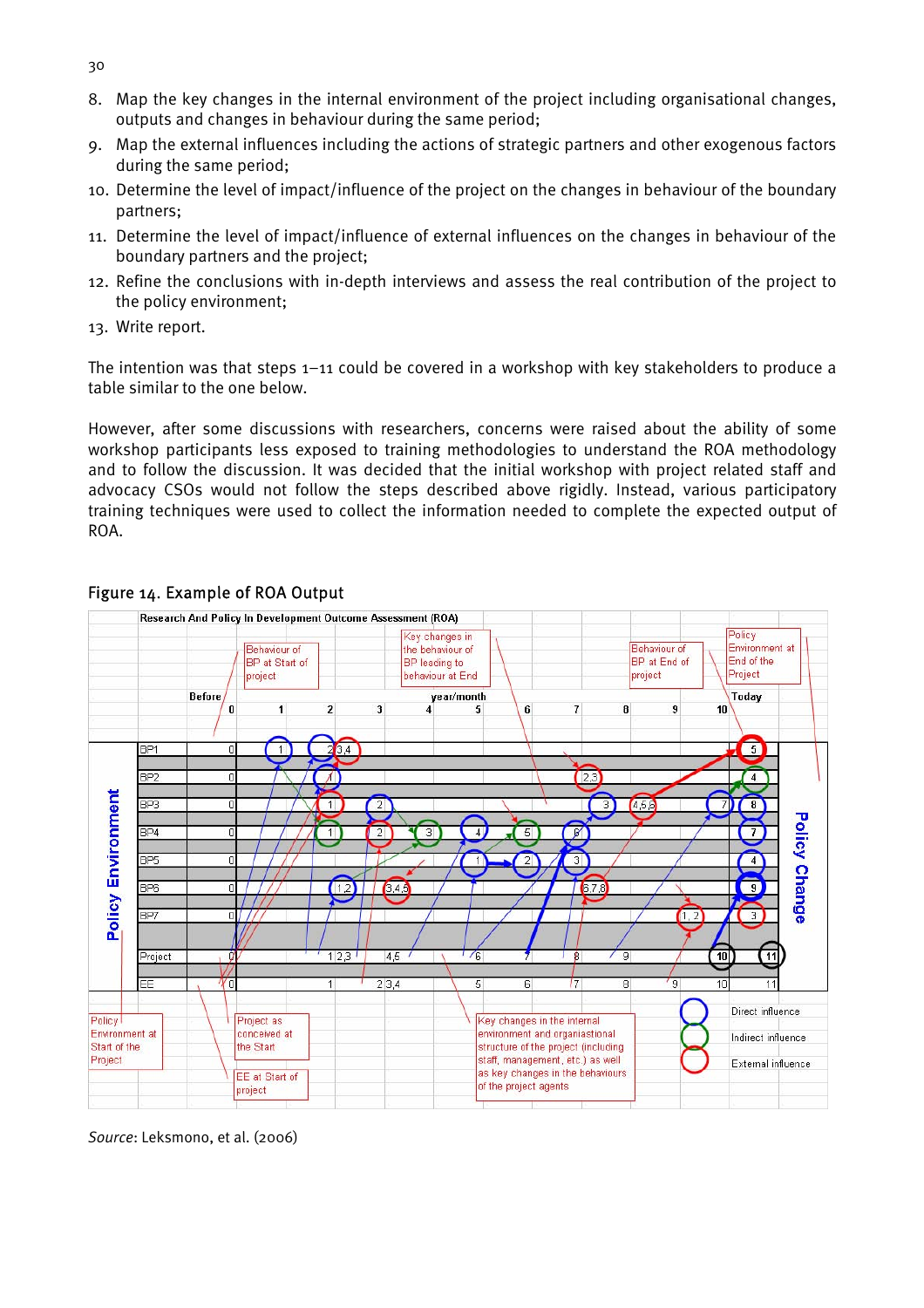In the ROA workshop, the following steps were actually carried out:

- 1. Description of the policy environment at the beginning and the end of the project. Participants were asked to write on cards what they think has changed in the smallholder dairy sector in Kenya in the last few years. The cards were then organised into following categories: organisational change, policy change, practical change and behavioural change.
- 2. An introduction to the Smallholder Dairy Project (SDP) which would be used as the case study. A presentation about the history, organisation and activities of the SDP was given by the original project manager from the relevant Ministry.
- 3. Identification of SDP project time line, policy context and external factors. Participants were divided into groups:
	- a. Group 1 (SDP Staff) developed a project time-line and identified the key events and changes;
	- b. Group 2 (Other Participants) were asked to develop a 'rich description' of the policy context for smallholder dairy production in Kenya currently and in 1996; and to identify any key external events which influenced how the policy context for smallholder dairy production has changed.
- 4. Identification of key players. Participants were asked to name all the key players in the development of the smallholder dairy sector in Kenya. They were then asked to select the three that they thought had had the most impact on the smallholder dairy sector, and to write the reasons why on a coloured card – yellow for their first choice, green for their second choice and blue for the third choice. A score was calculated for each stakeholder where a yellow card equalled three points, a green card two points and blue card one point.
- 5. Description of key actor behaviour. Participants were divided into groups to consider specific groups of stakeholders and wrote on cards their behaviour now, their behaviour in 1996, key points when their 'behaviour and attitudes' changed in between. On the back of those cards, they wrote why they thought that behaviour change happened, and what impact they thought that the change has had on others. The cards were then pinned to the wall.
- 6. Participants were then asked to look at all the factors on the wall and see if they could see any links between them. Each link identified was connected using a piece of string and the reason was noted. A copy of the cards and links was projected via Power Point onto another wall. There was not enough time to complete this activity on the second day; a smaller group completed the map the following day.
- 7. *Identification of issues* to be followed-up in the interviews with key players.

In the end, the workshop was able to produce a table similar to the example above and important information about the project was gathered.

From the process of applying ROA in the workshops, some useful findings and experiences should be noted:

- It is important to know in advance who will be participating in the workshop: their background, their expectations, their relationship with the project, and their agendas, as this will help smooth the facilitation process and enable better planning of workshop activities;
- The participants should remain the same throughout the workshop people who are not available to attend for the duration of the workshop should not be invited as it will delay the progress of the workshop and disrupt the small group discussions;
- It is important that all participants understand the concepts of policy, behaviour and attitude, in order to be able to accurately identify changes in policies. The facilitator should ensure that the participants understand before moving on to the next activity;
- Involving the project staff in the planning of the workshop, and also involving them in the facilitation process, is useful for focusing the activities, and also enables one to gain 'insights' into participants' statements and comments, thus enabling a better understanding of the project;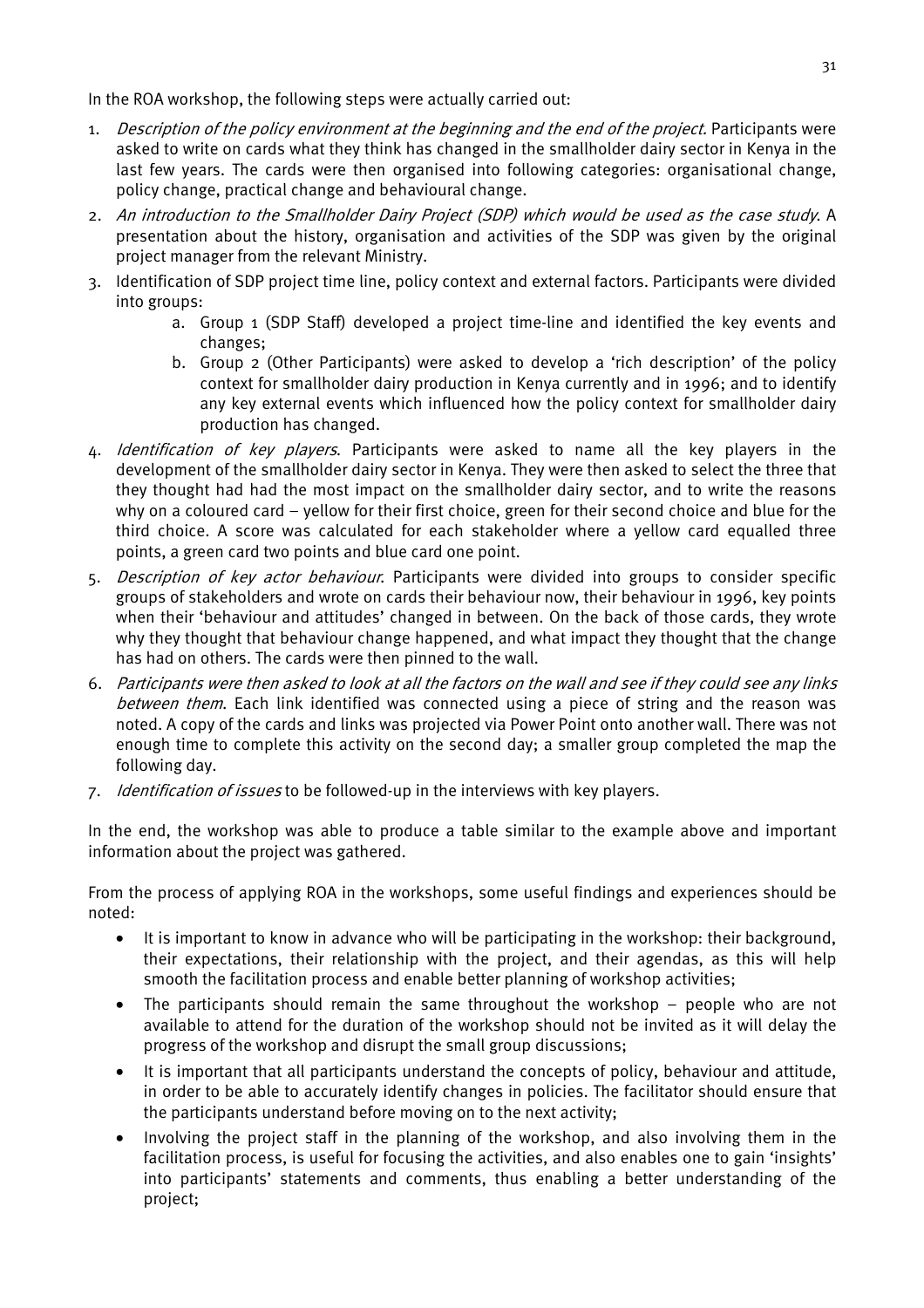- Planning needs to be done to avoid a long plenary discussion, especially when identifying links between key events. The background of each participant should be noted so they can be asked to assemble in different groups of key actors and asked to discuss the links in small groups. It would be useful for one group to discuss the link between the project and the external environment, including the key events, and the other group to discuss links between other key actors and the key events. Another idea is to give three sets of strings to each participant: blue for direct effects from the project; green for effects from the key actors; and red for effects from the external environment. Participants are then asked to use the strings to link two key events and note why they think there should be a link. The results should then be discussed in a plenary session;
- Writing a daily report and having it available for the next day of the workshop is very useful in focusing the discussion on the second day.

## *2.5.3 Most Significant Change*

#### *Level: Projects, Programmes, Institutions*

The Most Significant Change (MSC) approach involves the collection of significant change (SC) stories, and the systematic selection of the most significant of these stories by panels of designated stakeholders or staff. By recording, collecting, reviewing and choosing between SC stories, staff at all levels gain greater awareness of the kinds of impacts that the project, programme or institution is working towards. This focused attention encourages a form of ongoing and indirect monitoring of the work carried out. MSC also gives a project, programme or institution a better understanding of whether and how it is achieving its purposes. In addition it provides the project, programme or institution with a set of valuable PR materials.

MSC is a popular technique, and many adaptations have already been made. These are discussed in Davies and Dart (2005). A generic description of the process can be outlined as follows:

- 1. *How to start and raise interest*: The first step in MSC generally involves introducing a range of stakeholders to MSC and fostering interest and commitment to participate.
- 2. *Defining the domains of change*: The next step is to identify the domains of change to be monitored. This involves selected stakeholders identifying broad domains – for example, 'changes in people's lives' – that are not precisely defined like performance indicators, but are deliberately left loose, to be defined by the actual users.
- 3. *Defining the reporting period*: The third step is to decide how frequently to monitor changes taking place in these domains.
- 4. *Collecting SC stories*: SC stories are collected from staff across the programme/institution. The stories are collected by asking a simple question such as: 'During the last month, in your opinion, what was the most significant change that took place as a result of your work?' It is initially up to respondents to allocate their stories to a domain category. In addition to this, respondents are encouraged to report why they consider a particular change to be the most significant one.
- 5. *Selecting the most significant of the stories*: The stories are then analysed and filtered up through the levels of authority typically found within a programme or institution. Each level of the hierarchy reviews a series of stories sent to them by the level below and selects the single most significant account of change within each of the domains. Each group then sends the selected stories up to the next level of the hierarchy, and the number of stories is whittled down through a systematic and transparent process.
- 6. *Feeding back the results of the selection process*: Every time stories are selected, the criteria used to select them are recorded and fed back to all interested stakeholders, so that each subsequent round of story collection and selection is informed by feedback from previous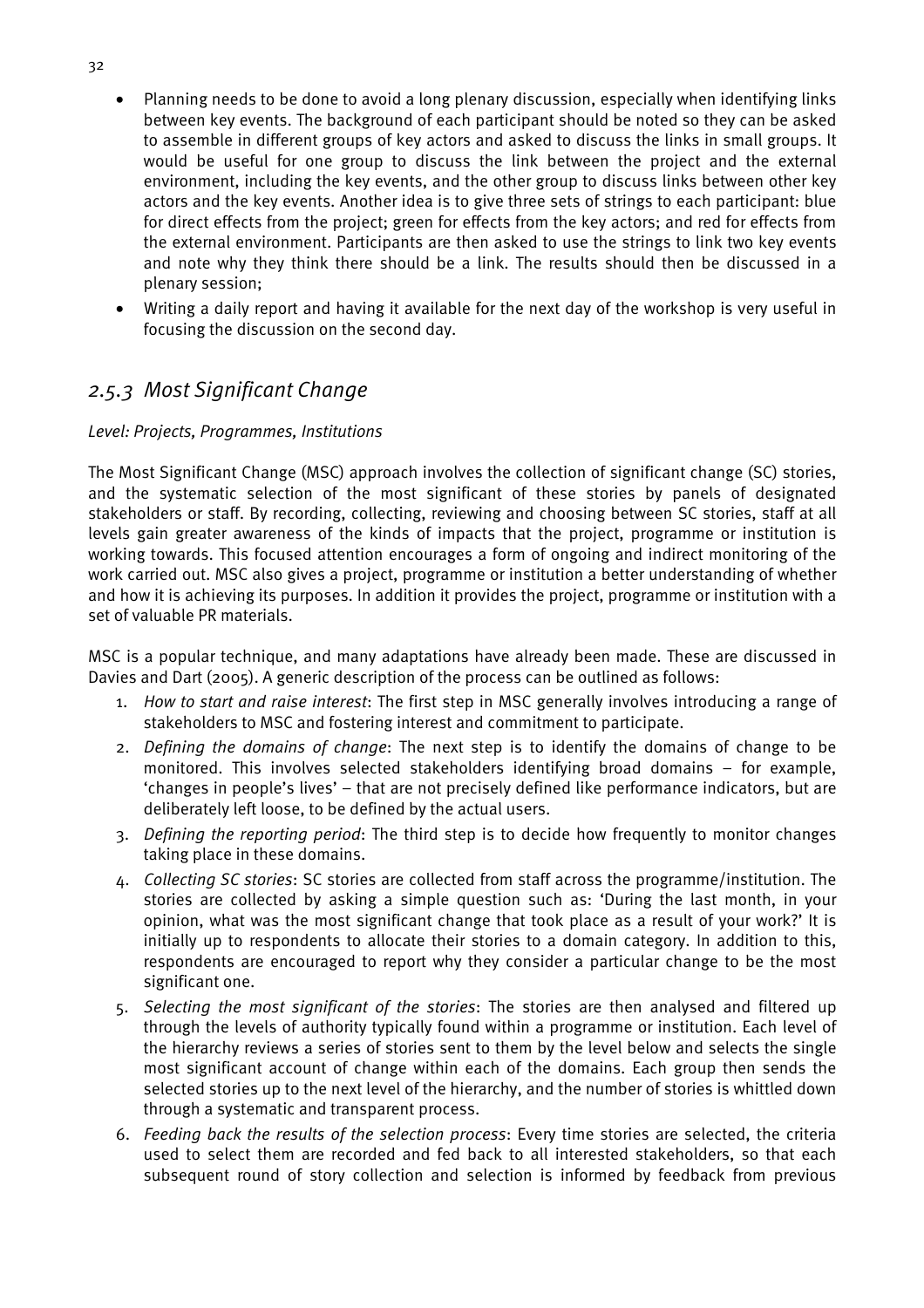rounds. The organisation is effectively recording and adjusting the direction of its attention – and the criteria it uses for valuing the events it sees there.

- 7. *Collecting the stories in a document*: After this process has been used for some time, such as a year, a document is produced with all stories selected at the uppermost organisational level over that period in each domain of change. The stories are accompanied by the reasons the stories were selected. In the case of projects or programmes, the programme funders are asked to assess the stories in this document and select those that best represent the sort of outcomes they wish to fund. They are also asked to document the reasons for their choice. This information is fed back to managers.
- 8. *Verification of stories*: If desired, the selected stories can then be verified by visiting the sites where the described events took place. The purpose of this is two-fold: to check that stories have been reported accurately and honestly, and to provide an opportunity to gather more detailed information about events seen as especially significant. If conducted some time after the event, a visit also offers a chance to see what has happened since the event was first documented.
- 9. *Quantification*: If desired, quantification can take place at two stages. When an account of change is first described, it is possible to include quantitative information as well as qualitative information. It is also possible to quantify the extent to which the most significant changes identified in one location have taken place in other locations within a specific period.
- 10. *Secondary analysis and meta-monitoring*: The next step is monitoring the monitoring system itself, which can include looking at who participated and how they affected the contents, and analysing how often different types of changes are reported.
- 11. *Revising the system*: The final step is to revise the design of the MSC process to take into account what has been learned as a direct result of using it and from analysing its use.

One example of a collection of SC stories is *Perceptions and Practice: An anthology of impact assessment experiences* (Sayce and Norrish, 2006). The authors have not explicitly used the MSC approach, but they have gathered stories of significant changes among the projects of the Technical Centre for Agricultural and Rural Cooperation ACP-EU (CTA), and have written them up as narratives. In this form, the stories serve both as points of learning as well as a chance for CTA to share its experience with others.

## *2.5.4 Innovation Histories*

#### *Level: Projects, Programmes*

A similar approach to MSC is the recording of Innovation Histories. This method has been developed by the CGIAR-affiliated International Centre for Tropical Agriculture (CIAT) (Douthwaite and Ashby, 2005). In their field of policy research, one of the primary goals is to enable rural innovation, and yet it is difficult to monitor and evaluate to what degree their research projects and programmes achieve this goal. They have therefore found it valuable to record and analyse stories of innovation when they do occur, and to use these as learning and evaluation tools.

- The first step in the recording of an innovation history is for people who have been involved in the innovation to jointly construct a timeline of the innovation history, based on their recollections and on available documents. It is important to note that in order to record an innovation history, there must be a clear innovation or change to focus on. The process of preparing this history stimulates discussion, reflection and learning amongst stakeholders.
- The participants then construct two or more actor matrices for selected points in the timeline to capture the dynamics of changing relationships. An example of an Actor x Actor matrix is given below.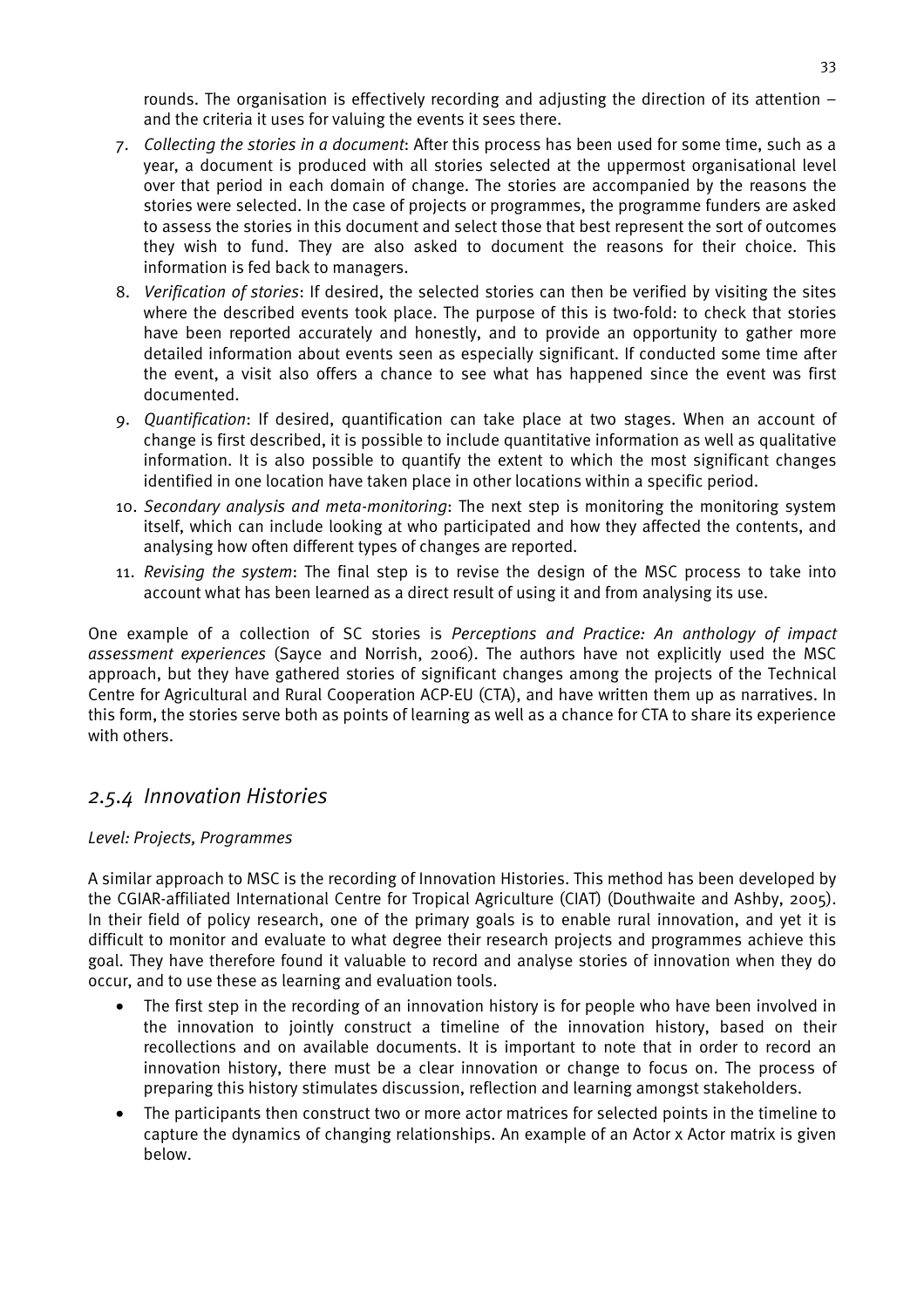#### Actor A Actor B Actor C Actor A | Relation of A–B | Relation of A–C Actor B Relation of B-A Relation of B-C Actor c  $\vert$  Relation of C–A  $\vert$  Relation of C–B 1. Identify and list actors for a phase of the innovation history. 2. Actors may be NGOs, donors, etc. 3. Draw matrix describing type of relationship (collaboration, funding, etc). 4. Identify relationships that were: a) crucial; b) problematic; or c)

#### Figure 15. Example of an Actor x Actor matrix

*Source*: Douthwaite and Ashby (2005: 2)

absent but needed.

The matrices can be converted into network maps using a social network mapping programme such as InFlow or Pajek for easier visualisation (see section above on Social Network Analysis).

- Participants then decide on key aspects or themes of the innovation history, and this will determine which further literature they need to gather, and which stakeholders they need to interview. The interviewees are asked about additional information regarding events, any events or people who should be added to the history, their own perception of what happened, and which themes or relationships they see as most important.
- The material gathered is then brought together into a written account (sometimes referred to as a 'learning history'). This can contribute to project or programme evaluation, learning, and to plans for future projects/programmes. Douthwaite and Ashby (2005: 4) recommend the following format for these accounts:
	- o *Introduction*: describes the background to the innovation and the rationale for creating the innovation history and explains why this approach is useful.
	- o *Methodology*: describes the framework used and the data-gathering methods.
	- o *Case study or studies*: this is the meat of the report; the narrative describing what actually happened based on the timeline and actor network maps.
	- o *Discussion and conclusions*: describes the factors that fostered and constrained the innovation process. These findings are compared with existing literature – in particular that relating to the view that innovation is an interactive and experiential learning process mitigated by social networks.
	- o *Synthesis*: compares and contrasts the main findings from each case study (if there is more than one), or discusses the implications of the findings for the project or future similar projects/programmes.
- Finally, on the basis of the initial detailed account of the innovation history, more concise informational products can be prepared that summarize the innovation process for wider dissemination of findings. These may include public awareness materials, policy briefs or articles in professional journals.

## *2.5.5 Episode Studies*

#### *Level: Projects, Programmes*

The Research and Policy in Development Group (RAPID) at ODI has over the past few years been using an approach called Episode Studies to map the direct and indirect contributions of policy research to policy changes. This approach takes into account the fact that an enormous range of different factors influence most policy processes, waxing and waning and in different combinations over time. Looking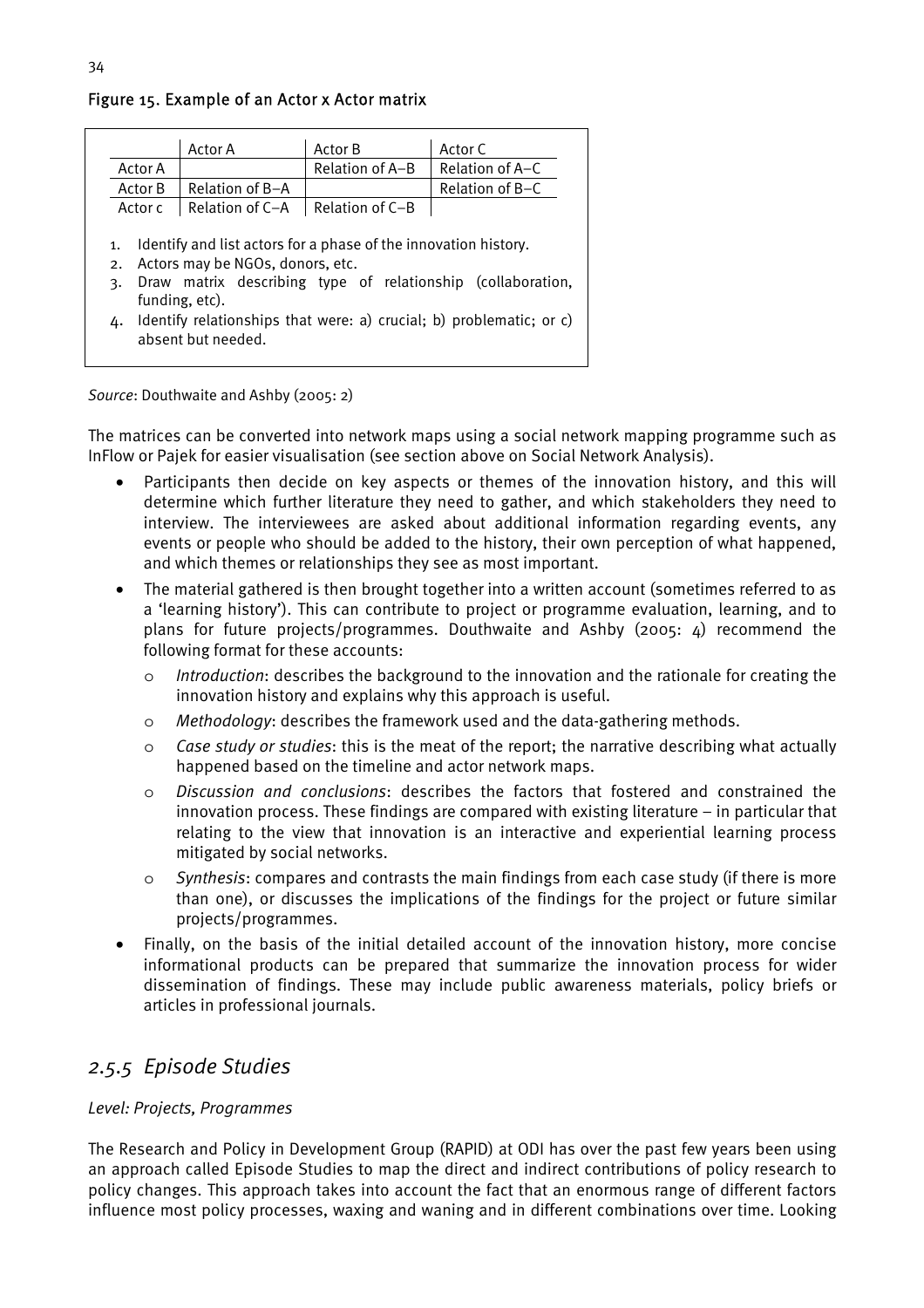for the impact of only one factor (such as research) is therefore quite difficult. Episode Studies address this difficulty by 'tracking back' from policy changes to identify a range of key actors and decisions and assessing the relative importance of different factors, including but not limited to policy research. The key difference between Innovation Histories and Episode Studies is that Innovation Histories 'track forwards' from an innovation to its impact, while Episode Studies 'track back' from a policy impact or a policy change to look at the range of factors that may have influenced it. The approach is carried out as follows:

- *Constructing a narrative*: An Episode Study starts by constructing an historical timeline leading up to the observed policy change in question. This involves interviewing a range of stakeholders who have been involved in the process, creating a timeline of key policy decisions and practices, along with important documents and events, and identifying key actors.
- *Assessing the relative role of research*: The next step is to explore why those policy decisions and practices took place and to assess the role of research in that process. This can be done through further interviews with key actors, reviewing the literature and crosschecking conflicting narratives. Research questions used in the RAPID Episode Studies included:
	- o To what extent was the impact of research on policy-making shaped by political and institutional structures and ideological assumptions?
	- o To what extent did local involvement, the quality of research and communications strategies affect the impact that research had on policy-making in particular areas?
	- o To what extent did researchers and policy-makers share particular kinds of networks, common goals and chains of legitimacy for particular policy areas?
- *Analysis*: Key factors that facilitated or hindered research uptake can then be analysed. In the RAPID Episode Studies these factors were grouped into the four broad areas of the RAPID Framework: The political context; The use of evidence; Links and relationships; and External factors (Crewe and Young, 2002).
- *Lessons*: Finally, lessons can be drawn from the study about how researchers can strengthen their ability to inform and influence policy processes and changes.

For examples of Episode Studies published by RAPID, see Young, Kajume and Wanyama (2003), Buchanan-Smith (2003), Christiansen with Hovland (2003) and Solesbury (2003). Episode Studies have also been used in the Process and Partnership for Pro-poor Policy Change (PPPPC Project) that RAPID is working on together with the CGIAR-affiliated International Livestock Research Institute (ILRI) (Leksmono, et al., 2006).

#### Box 5. Overseas Development Institute (ODI)

The Research and Policy in Development Group (RAPID) at the Overseas Development Institute (ODI) has been working on research-policy linkages since 2002. RAPID's main contribution to the debate has been the development of the RAPID framework (Crewe and Young, 2002), which looks at how research uptake may be enabled or disabled by various factors in the areas of Context (political institutions, political system, etc), Evidence (quality, availability, communication, etc), and Links (relationships, networks, trust, etc).

The RAPID framework has been applied to numerous qualitative Episode Studies, where the various factors leading up to a policy change have been mapped and analysed (for a list of case studies, see the description of Episode Studies above). RAPID has also merged the use of rapid Episode Studies with elements from Outcome Mapping, in order to capture the multiple actors and relationships involved in a policy change process. The result is the method of RAPID Outcome Assessment (ROA), which has been described above.

ODI is also in the process of drawing up a comprehensive institutional M&E strategy. More information on this can be found in Appendix 1.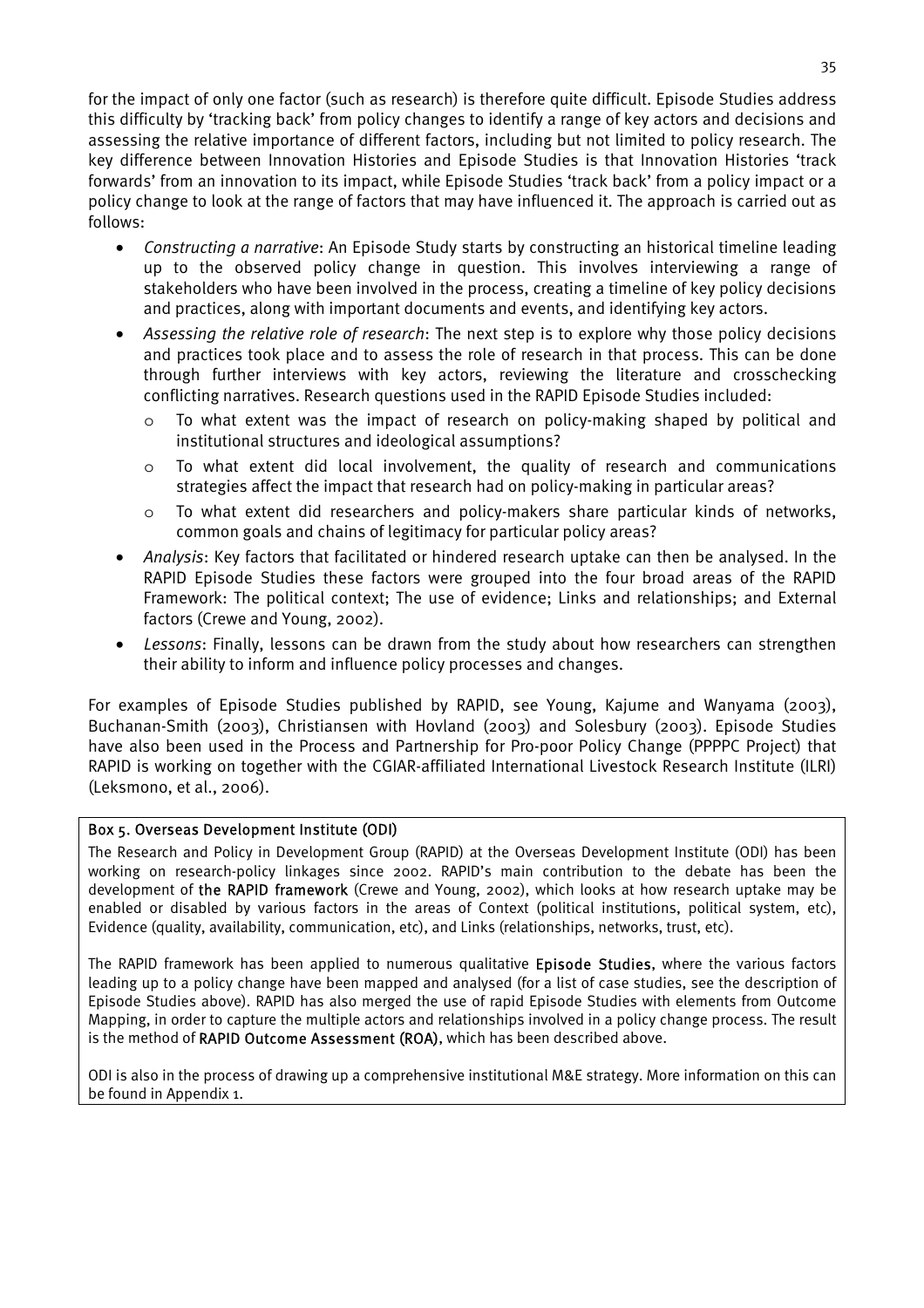# 3 Institutional evaluations: Additional concerns

When conducting *institutional* evaluations of policy research institutes or think tanks, as opposed to project or programme evaluations, there are clearly a few additional concerns that need to be addressed. Most importantly, these include:

- how to assess the organisation's governance structure and accountability;
- its leadership (including overall management structure, management capacity, and quality of management);
- its administration (including administrative systems, capacity, IT systems, use of physical resources and space);
- its human resources (including recruitment procedures, appraisals, staff development, etc);
- its finance systems; and
- its environment (including the political economy, the history, the cultural spheres, and the field of relationships that the institution is operating within).

This survey paper has only focused on M&E of policy research, rather than M&E of organisational governance, leadership, administration, human resources, finances or environment. However, for those particularly interested in these areas, a good place to start to look is the CGIAR Secretariat's (2003) *Performance Measurement of Research Institutions and Research Programs – A Sourcebook*, which presents four conceptual frameworks for assessing overall institutional leadership: the Common Assessment Framework (EU); Balanced Scorecards; Total Quality Management; and ISO 9000. For more information on the Common Assessment Framework (CAF), which is a Total Quality Management (TQM) tool used by the EU, see the leaflet prepared for the 2002 Second Quality Conference (Danish Ministry of Finance 2002). An outline of the CAF model is given in Figure 16 below. Each of the areas comes with a set of questions.

#### Figure 16. The CAF model



*Source*: CGIAR Secretariat (2003: 6)

Another good place to start is the website *Reflect and Learn* (www.reflectlearn.org), which has collected a number of organisational self-assessment models. The site has a separate section on organisational self-assessment in research centres, including organisational assessment tools from IDRC and the Innovation Network. The site also links to an organisational assessment model specifically designed for agricultural research centres, made available by the International Service for National Agricultural Research (ISNAR) (Peterson, Gijsbers and Wilks, 2003).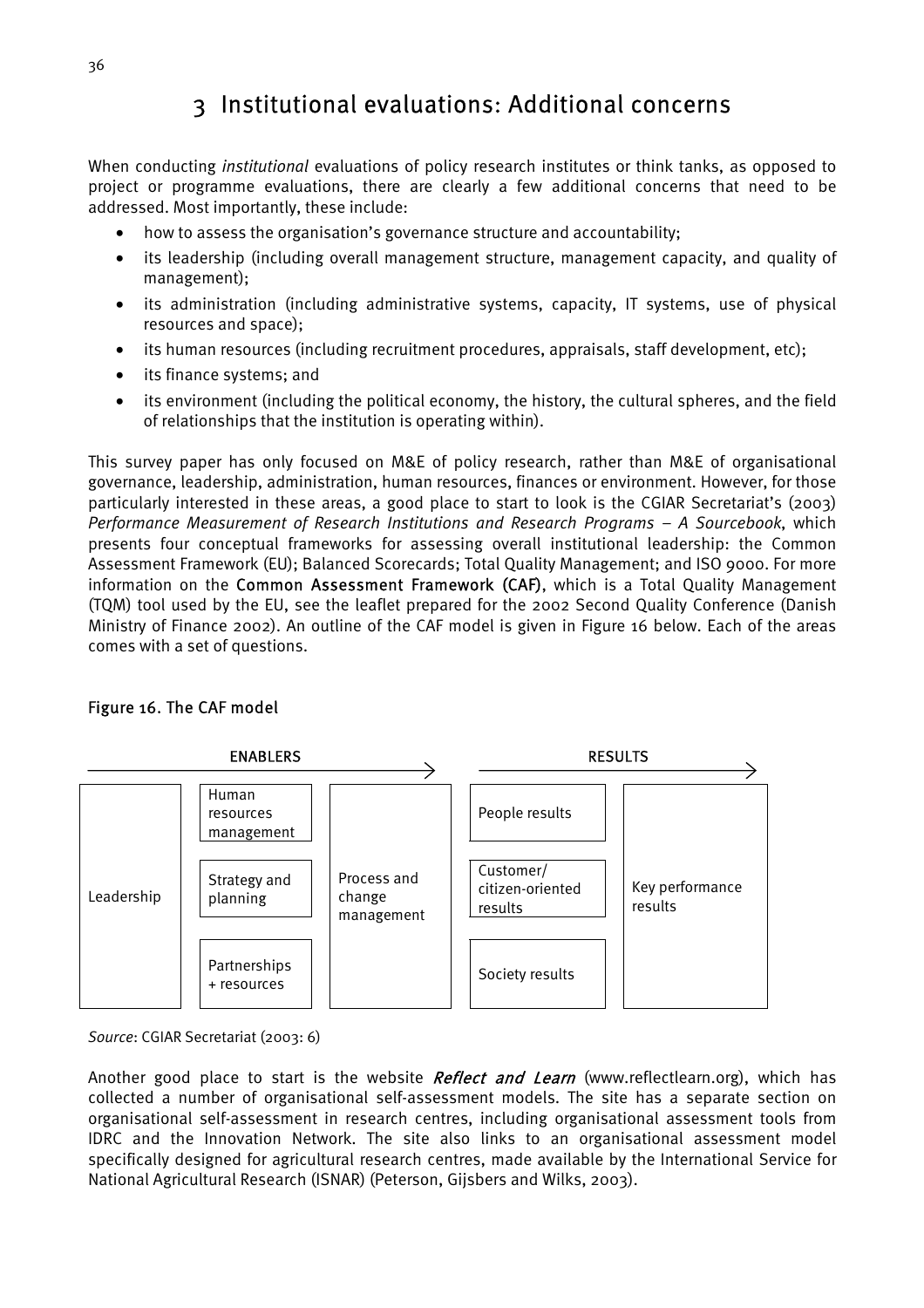For policy research institutes and think tanks in the South, see James McGann's (2006) *Best Practices for Funding and Evaluating Think Tanks and Policy Research*, which gives examples of evaluations of think tanks located in the South, and recommends best practices for institutional evaluations. UNDP and its partners have also developed an evaluation process tool designed to fit the circumstances of CSOs (including research institutes) in the South, namely the Participatory Organisational Evaluation Tool (POET). POET measures and strengthens seven capacity areas, shown in Figure 17 below.

| <b>Capacity Area</b>                 | <b>Focus</b>                                                                                                                          |
|--------------------------------------|---------------------------------------------------------------------------------------------------------------------------------------|
| Human Resource Management            | staff development, recruitment, compensation (salary and benefits),<br>personnel evaluation, and grievance and<br>conflict resolution |
| <b>Financial Resource Management</b> | budgeting, forecasting, fundraising, and cash management                                                                              |
| <b>Equitable Participation</b>       | field-based programme practices related to project access and<br>project benefit                                                      |
| Sustainability of Programme Benefits | the impact of environmental, economic, political, institutional, and<br>cultural factors                                              |
| Partnering                           | collaboration with other CSOS, donors policy makers, and private<br>sector entities                                                   |
| Organisational Learning              | teamwork, information-sharing and capacity for generating<br>information that leads to improvement of current practice                |
| Strategic Management/<br>Governance  | board practices; planning practices; and, commitment to goals,<br>mission and philosophy                                              |

#### Figure 17. The POET model

*Source*: UNDP (1998: 6)

POET offers a way of discussing, measuring and strengthening each of the seven areas in Figure 17. For more information on POET, including the relevant questions and process, and ways of scoring each of the areas, see UNDP (1998), or http://reflectlearn.org/POET.php.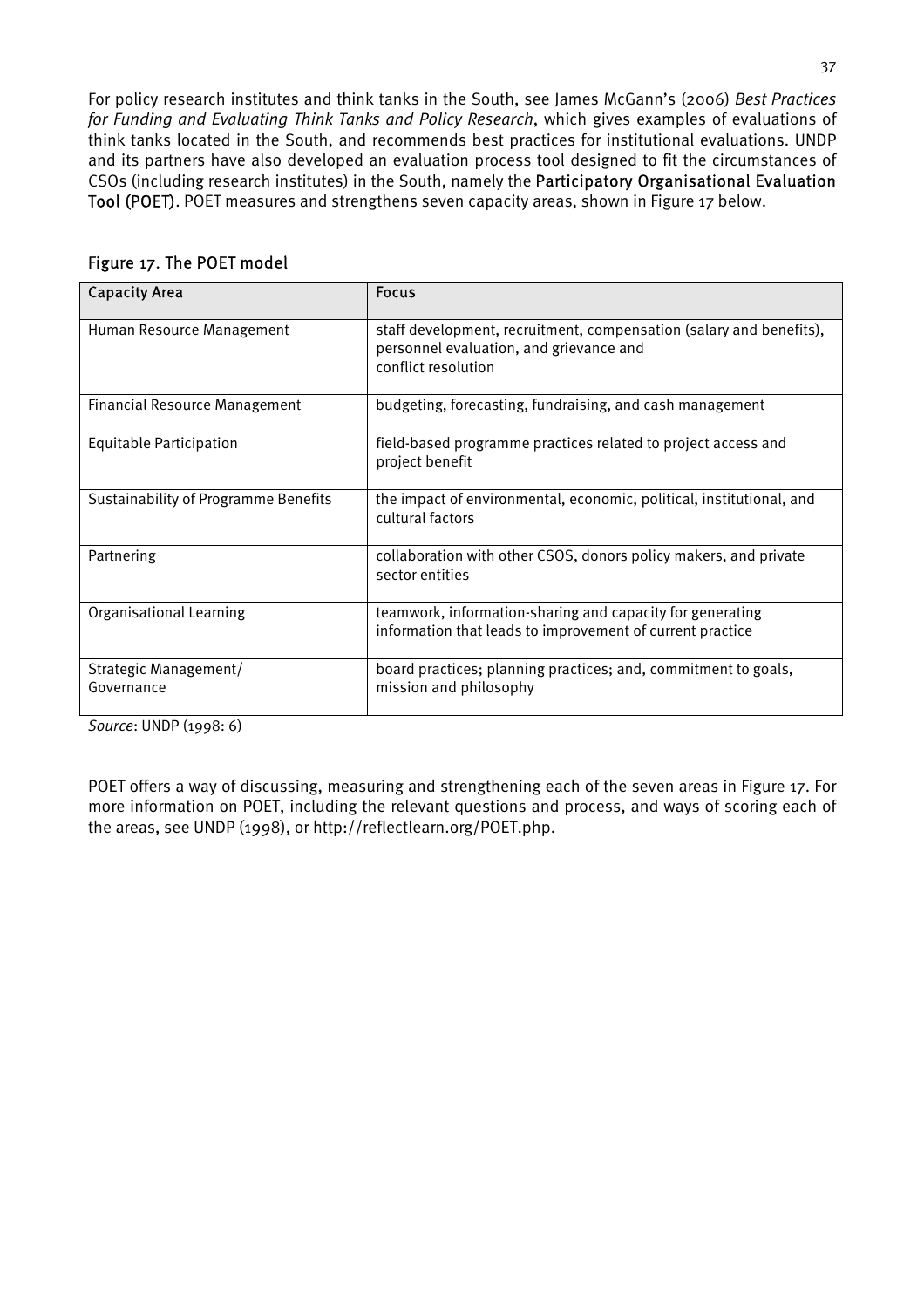# 4 Conclusion: Designing an M&E plan for a policy research project, programme or institution

## 4.1 Adding value

As Davies, Nutley and Walter state (2005: 16), one size does not fit all when it comes to evaluation of policy research. The route chosen by a particular research project, programme or institution will vary depending on the stated aims of the research, on the time and resources available for evaluation, and on the institutional and political setting. It will probably be necessary to combine elements and approaches for different performance areas into an M&E plan, and some projects or programmes may need to take a more experimental approach. The aim should be to design an M&E plan that fits the overall direction and intentions of the research programme, and that adds value to it.

Watts (2005) suggests that when putting together an M&E plan, its value is enhanced when the focus is just as much on learning as on accountability. This is also the rationale behind IDRC's user-focused evaluation system (IDRC Evaluation Unit, 2006). It goes without saying that if staff feel that the M&E activities are helping them in their work, rather than judging them, they are more likely to participate in them and to use the lessons that come out of them.

Another way to make the M&E plan add value is to bring the donors on board (Hyatt and Kaplan, 2006). As Hyatt and Kaplan point out, donors do not generally have a comfortable relationship with failure. The process of drawing up an M&E plan, or of carrying out M&E activities, might therefore be used as a platform to build up trust with the donor, to speak about calculated risks that the project, programme or institution plans to take, and to explain which 'failures' the organisation is willing to risk. Similarly, an M&E process may present a chance to involve other key stakeholders and to strengthen relationships with them.

Finally, the M&E process can also result in valuable public relations materials. To take just one example, organisations that use the Most Significant Change (MSC) approach may take the opportunity to publish and disseminate the Significant Change stories once they have been collected (e.g. Sayce and Norrish, 2006).

Below are some rough guidelines on steps to take when drawing up an M&E approach for a policy research project, programme, or institution. Needless to say these steps and suggestions will need to be adapted to the specific situation and aims of the project or organisation in question. They build on the five performance areas (and the associated M&E approaches) that have been highlighted in this paper:

- *Performance Area I Evaluating strategy and direction*: Logframes; Social Network Analysis; Impact Pathways; Modular Matrices
- *Performance Area II Evaluating management*: 'Fit for Purpose' Reviews; 'Lighter Touch' Quality Audits; Horizontal Evaluation; Appreciative Inquiry
- *Performance Area III Evaluating outputs*: Evaluating academic articles and research reports; Evaluating policy and briefing papers; Evaluating websites; Evaluating networks; After Action Reviews
- *Performance Area IV Evaluating uptake*: Impact Logs; New Areas for Citation Analysis; User Surveys
- *Performance Area V Evaluating outcomes and impacts*: Outcome Mapping; RAPID Outcome Assessment; Most Significant Change; Innovation Histories; Episode Studies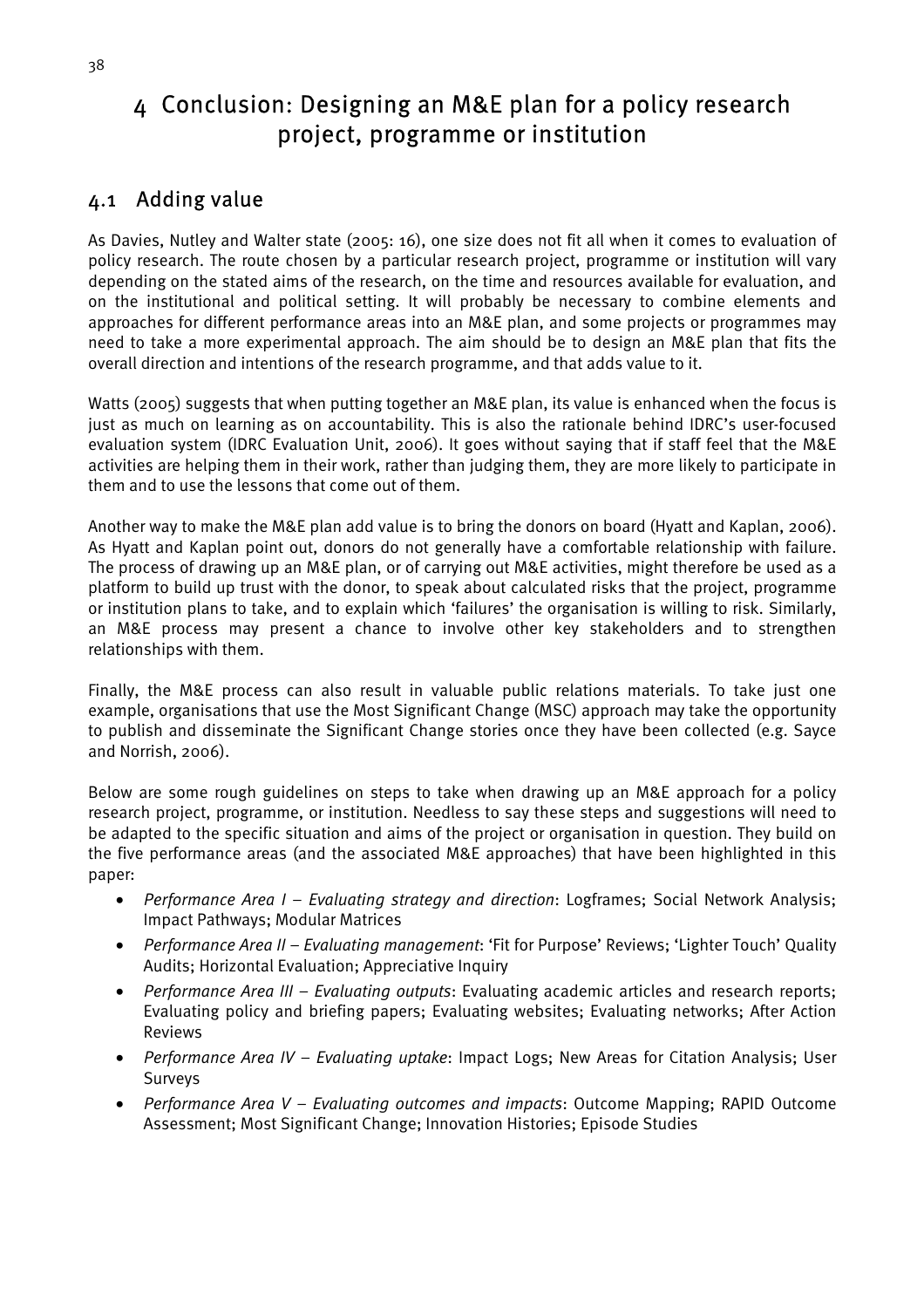## 4.2 Best practice checklist for policy research projects

The appropriate M&E approach for a policy research project will depend on the project's scale, timeframe, budget, aims, and any conditions set by donors. Almost all the M&E approaches outlined in this paper can be used at project level. However, the key is to focus on one or two manageable and appropriate approaches, and then to complement these with elements of other approaches if needed. A few examples of possible combinations are:

- Design a Logframe at the start of the project, and monitor the Logframe indicators twice: at a mid-term review and an end review. Complement this with collecting MSC stories twice during the second half of the project, so that proper emphasis is put on stories of *change*.
- Design a Logframe and Social Network Map at the start of the project, and then revise and strengthen these by using the Impact Pathways model at a mid-term review, so that the importance of finding and using potential *impact pathways* is emphasised.
- Use Outcome Mapping from the start of the project, and complement this with a mid-term Horizontal Evaluation visit from two or more of your boundary partners, so that the importance of the project's *relationships* is emphasised.
- Design a Social Network Map at the start of the project, together with an Output x Stakeholder matrix, and a Gantt chart. Complement this with regular After Action Reviews after each project event, and Appreciative Inquiry workshops every 6 months throughout the course of the project, so that proper emphasis is put on the importance of ongoing *learning and reflection*.

## 4.3 Best practice checklist for policy research programmes

Designing an M&E approach for policy research programmes necessarily requires a little more time and thought than at project level. However, the advantage of this is that the M&E approach can form a valuable component of working out and embedding the overall programme strategy across all projects.

#### Step 1: Lay the foundations

Ensure that the foundations for programme M&E are laid at the beginning. This can be done for example through:

- Holding a two or three-day workshop to design a Logframe and a Social Network Map at the start of the programme, so that both the logical and social strategy are given due thought.
- Holding a two or three-day workshop to design a collection of Modular Matrices that adequately capture programme intent (e.g. Outputs x Stakeholders; Outputs x Outcomes; Gantt chart).
- Holding a four or five-day workshop to go through the Intentional Design phase of an Outcome Mapping process (Vision; Mission; Identify Boundary Partners; Identify Outcome Challenges; Identify Progress Markers; Strategy Maps; Organisational Practices).

#### Step 2: Set up quality assurance mechanisms across all projects

Ensure that some quality assurance mechanisms are in place across all projects from the beginning. Relevant examples may include:

- Appropriate peer review or user-review processes are carried out for all publications.
- After Action Reviews or similar mechanism is used after selected types of events.
- An Impact Log is kept either at programme level or by every project.
- Independent website evaluation is commissioned every 3 years (or similar).

#### Step 3: Coordinate project and programme M&E

Decide on how to combine project and programme M&E. This can be done, for example, through:

• A flexible relationship, where projects are asked to carry out their own M&E in the most appropriate way. Programme M&E can then draw on and collate information from project M&E, as well as carrying out a separate process of programme M&E.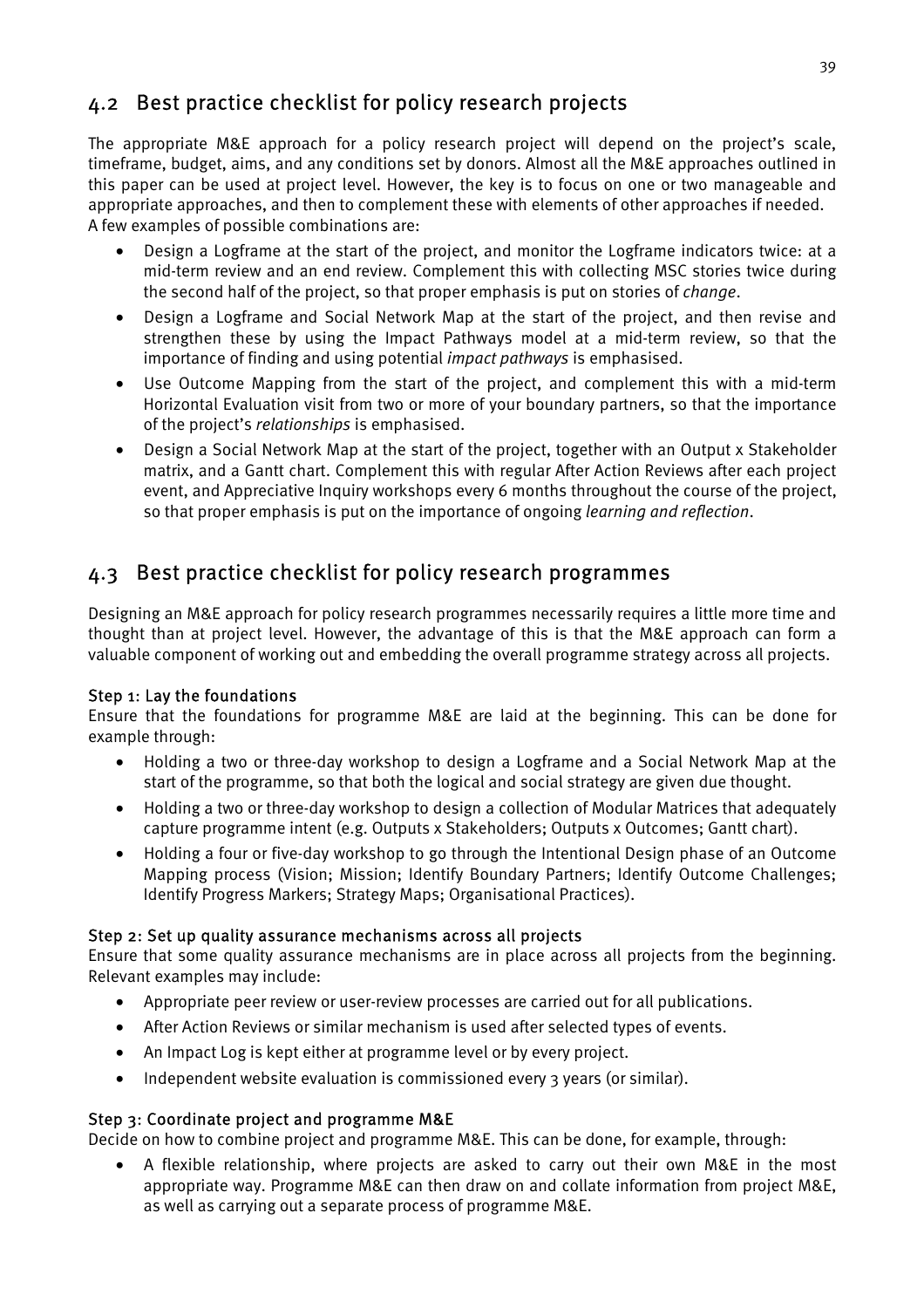• A close relationship, where all projects are asked to integrate their M&E systems. A good example of this practice is CGIAR's Challenge Programme on Water and Food (CPWF), where all 50 projects are required to use the Impact Pathways model for their mid-term review. Another example is the MSC approach, where all projects would be asked to collect MSC stories at regular intervals. The results of the project M&E will then constitute the bulk of the programme M&E.

#### Step 4: Choose an appropriate mixture of self-assessment and external evaluation

Decide on an appropriate combination of self-assessment and external evaluation. Also decide on how the self-assessment will feed into the external evaluation (e.g. through a self-assessment document that is presented to the external evaluators), and how the external evaluation in turn will feed back into the programme's strategy (e.g. through a review workshop, or a revised Logframe, or a revised Social Network Map, etc).

*Self-assessment* may consist of:

- An aggregation of M&E results provided by projects every 12 months (when using the Impact Pathways model and/or the MSC approach).
- A synthesis of information recorded in the Outcome Journals, Strategy Journals and Performance Journals every 12 months (when using the Outcome Mapping approach).
- A mid-term review of the programme's Logframe indicators and the programme's Social Network Map (when using a combination of programme Logframe and SNA); or a mid-term review of the programme's Modular Matrices (when using a Modular Matrix approach).
- Appreciative Inquiry workshops held for all programme staff at regular intervals (e.g. every six or 12 months).

*External evaluation* will usually consist of some form of visit by external evaluators. The programme should decide on what kind of visit will be most appropriate (e.g. in-depth or 'lighter touch'; structured or open-ended; by evaluation experts or peers in other organisations). Some examples of external evaluation visits include 'Fit for Purpose' Reviews, Quality Audits, and Horizontal Evaluation. If possible, the external evaluation should be commissioned for a mid-term review rather than an end-ofprogramme review, since at a mid-term review it can feed directly into programme strategy.

#### Step 5: End-of-programme evaluation

End-of-programme evaluations will depend on a number of factors, such as the M&E approach chosen, the requirements of donors, and the programme's M&E budget. The most important point to bear in mind is that the end-of-programme evaluation should ideally feed into future programmes, and some creativity may be needed to ensure that this happens. Possible approaches may include holding an end-of-programme learning workshop where staff from similar programmes are invited; publishing and distributing a collection of MSC stories from the programme's work; publishing and distributing a few Episode Studies of programme impact; or at the very least making sure that the end-of-programme evaluation report is short, reader-friendly, and available on the web.

## 4.4 Best practice checklist for policy research institutions

The steps outlined in this section might be used to draft e.g. a three or five-year institutional M&E strategy. The suggested steps draw on the pool of current experiences outlined in Section 2, and on the examples of institutional evaluations given in Appendix 1. They build on the five Performance Areas identified in this paper.

#### Step 1: Choose a decentralised or centralised focus

Decide whether the primary focus of the institutional M&E is decentralised or centralised. If it is decentralised, it will primarily focus on collecting strategic evaluations from all the institution's programmes and collating these (as done by e.g. IDRC – see Appendix 1). If it is centralised, it will

40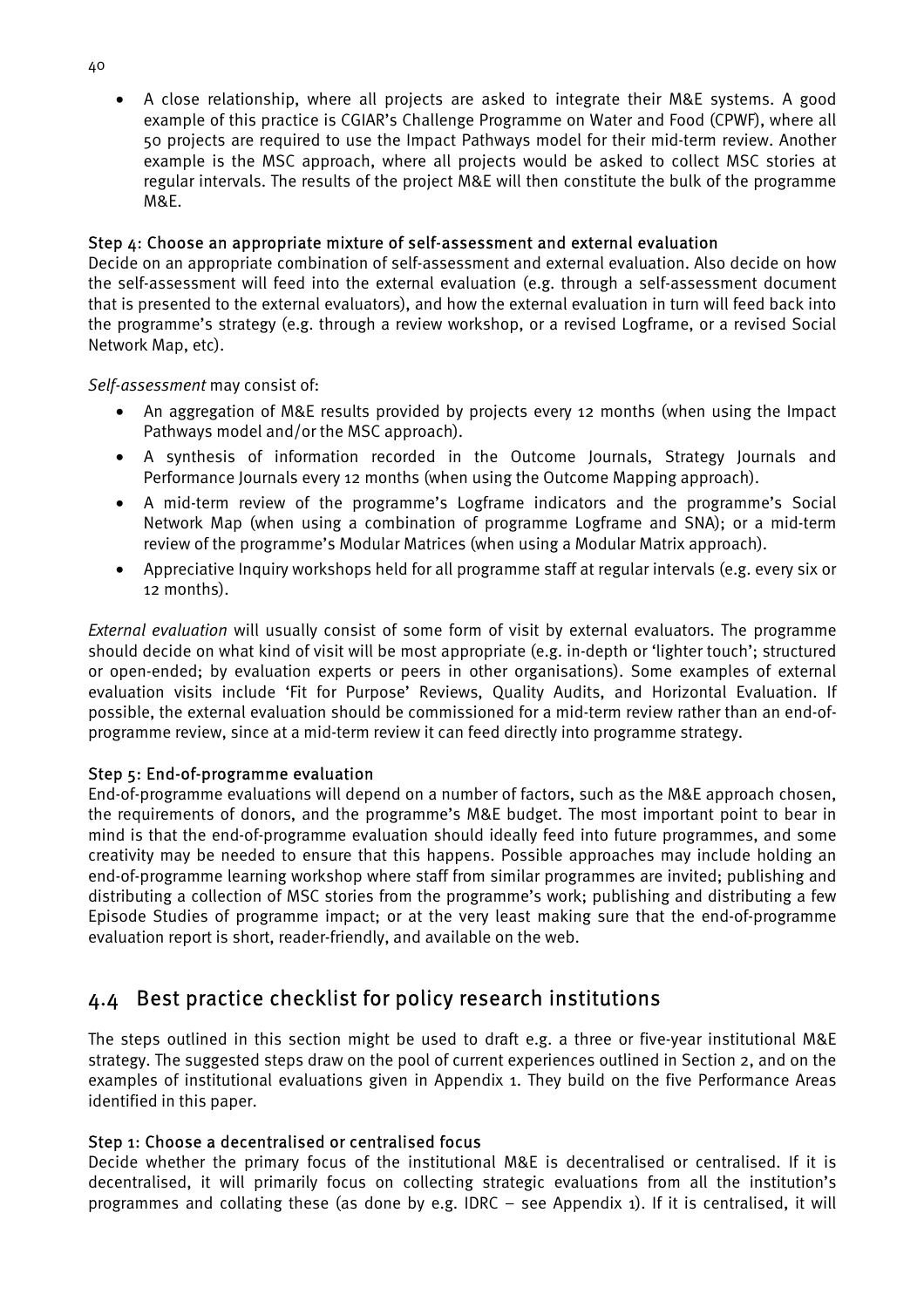primarily focus on mapping out the institution's position in the field and strategic direction forward (as done by e.g. ECDPM – see Appendix 1). These focuses overlap a little, and can be combined (as done by e.g. CHSRF – see Appendix 1).

- If decentralised, decide whether to give each programme free reign over how they carry out and present their self-assessment, with only a minimum of common criteria (as in IDRC), or whether to ask each programme to present a self-assessment using a standardised format (as in CHSRF).
- If centralised, decide on how the programmes will be represented in the institutional M&E process, and whether they will contribute any programme self-assessment at all (and if so, in what form), or whether they will primarily contribute through helping to assess the overall direction of the institution.

#### Step 2: Decide on a mixture of self-assessment and external evaluation

Decide on an appropriate mixture of self-assessment and external evaluation. It is usually desirable to have an element of external evaluation at the institutional level, e.g. at the end of the M&E phase, which could be after three or five years. However, external evaluations will have no impact on an organisation unless a certain amount of self-assessment is also carried out.

#### *Self-assessment:*

- If a decentralised process for self-assessment has been chosen, then the primary locus for evaluation is at programme level (see the checklist for programmes above). Decide whether or not programmes should present their self-assessments in the same format, and how often (e.g. every 12 months).
- If a centralised process for self-assessment has been chosen, then generic approaches such as an institutional Logframe and an institutional Social Network Map may be easiest to work with. These may be drawn up for the entire M&E period (e.g. three or five years) and then reviewed every 12 months. It may be advantageous to use these in some combination, as this incorporates both a logical element (assessing whether the institution's outputs and activities are related to its intended outcomes) and a network element (assessing whether the institution is in a good position to interact and engage with key stakeholder groups in its field).

In addition, the institution should consider how to present and assess the management of 'nonresearch' units such as Finance and Human Resources.

Self-assessment should usually lead to a document (or documents) that can be presented to all staff, e.g. once a year, as well as to external evaluators in order to alert them to key areas for review.

#### *External evaluation:*

The institution should decide what kind of external evaluation it would gain the most from, and when it should take place (usually at the end of the M&E phase, though it may also be used as a mid-way review). Usually the external evaluation will entail a visit by a panel of evaluators. The institution will presents its self-assessment document(s) to the evaluators, and they will then spend some time in the institution. They may review documents, interview staff, conduct focus group discussions, carry out participant observation, etc. Different types of visits include a 'Fit for Purpose' Review, a 'Lighter Touch' Quality Audit, a Horizontal Evaluation, or a self-designed variation. Good examples of external evaluation questions are given in the external evaluation report on ECDPM (see note on ECDPM in Appendix 1) and CGD (see Appendix 1). In part, the decision on an external evaluation will be determined by the institution's M&E budget and by any conditions set by its funders.

The institution may also decide to incorporate the tenets of Appreciative Inquiry into the evaluation visit (i.e. asking the external evaluators to explore the processes that work well, and how to build on these), or, in addition, the institution may decide to carry out a process of Appreciative Inquiry itself. This works best in small institutions.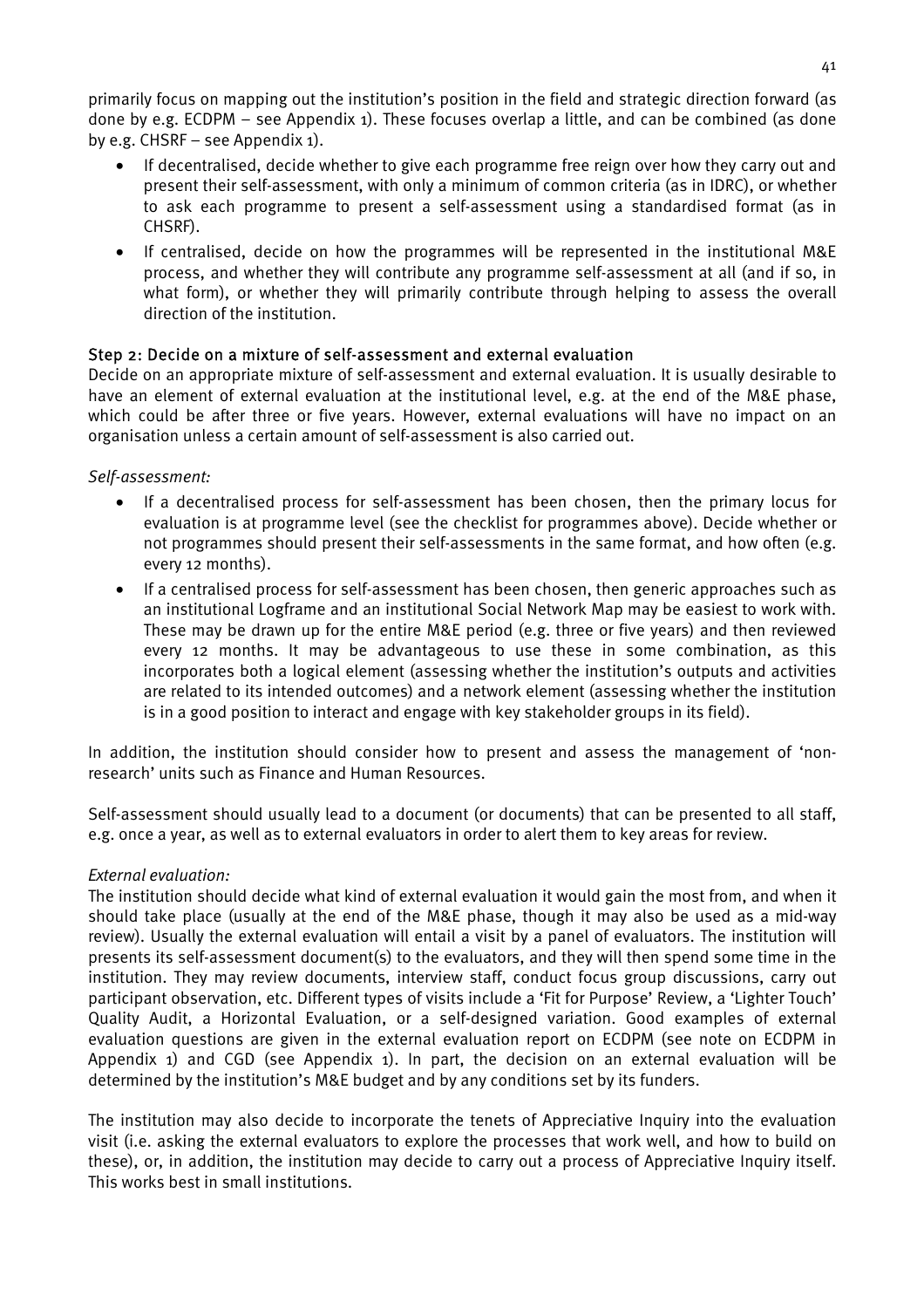#### Step 3: Note whether quality and uptake of outputs are monitored regularly

For an institutional evaluation it should not usually be necessary to carry out a review of the quality and uptake of individual institutional outputs. Rather, the important point during an institutional evaluation will be to assess whether adequate M&E processes are in place during the normal course of events to ensure that all outputs are monitored on a regular basis. An institutional M&E plan may note some or all of the following:

- Whether appropriate peer review processes are (or should be) carried out to monitor the (academic) quality of all research papers;
- Whether appropriate peer review and/or user-review processes are (or should be) carried out to monitor the (academic and user-friendly) quality of all policy briefs;
- Whether mechanisms are in place to capture citations of the institution's research in newspapers, on the internet, in government papers, and in academic works;
- Whether ad hoc comments on outputs are captured in Impact Logs or similar mechanism;
- Whether After Action Reviews (AARs) or similar mechanisms are carried out to monitor events or meeting series;
- Whether networks have their own M&E plan and carry it out;
- Whether a User Survey has been carried out recently to monitor the reach of publications, events, or the website, and/or whether another User Survey is necessary during the next M&E phase;
- Whether a separate evaluation of the website has recently been carried out, and its recommendations have been implemented, and/or whether another evaluation is desirable during the next M&E phase.

If the institution has decided to carry out processes of self-assessment, then it makes sense for the points above to be reviewed in the self-assessment document(s) produced e.g. every 12 months.

#### Step 4: Capture impacts

- If a decentralised M&E approach has been chosen, the institution should decide whether to ask each programme for specific information regarding impacts, and how often. Each programme may gather this information through e.g. Outcome Mapping workshops, RAPID Outcome Assessment workshops, Most Significant Change (MSC) stories, Innovation Histories, or Episode Studies. It will usually strengthen the evaluation process if this kind of information is gathered, and programmes may wish to go through this process e.g. every 2 years, or simply at the end of the M&E phase.
- If a centralised approach has been chosen, the institution will need to think creatively about how to capture its performance in this important area, and how often to do so.
	- $\circ$  A possible low-intensity approach may use a combination of the following: (a) Monitoring planned impacts against indicators in the Logframe at the end of the M&E phase; (b) Using the institution's Social Network Map to review the number of relationships that have been strengthened over the past M&E phase, and hence the current scope of the institution's possible impact; and (c) Extracting examples of actual impact from the institution's Impact Logs.
	- o A possible high-intensity approach may involve collecting MSC stories from across the organisation at the end of the M&E phase, and going through a systematic selection process in order to arrive at the stories that most appropriately capture the kinds of impacts that the institution is aiming for.

#### Step 5: Use the evaluation to draw up a revised strategy for the next phase

At the end of the M&E phase (e.g. after three or five years), the institution will end up with some of the following documents:

• A collection of decentralised annual programme self-assessments (for an example, see IDRC Evaluation Unit, 2006);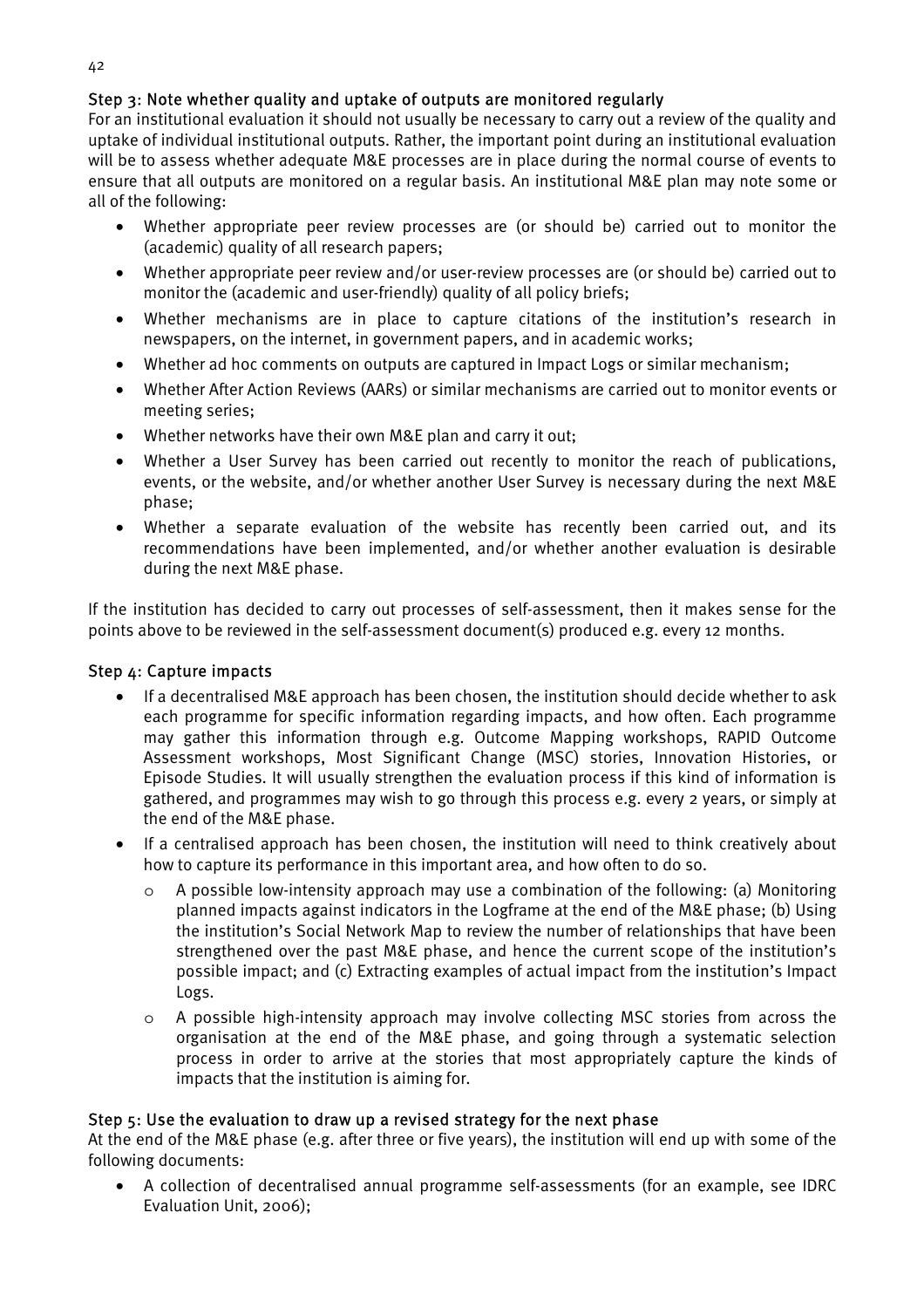- Or a collection of centralised annual institutional self-assessment document (for example, headings may include a combination of the following: Introduction and process; Review of institutional Logframe; Review of institutional Social Network Analysis; Review of management of 'non-research' units; Review of mechanisms for evaluating outputs and uptake; Examples of outcomes and impacts);
- A collection of MSC stories, or other stories of impact, which can be used as a publication in its own right;
- An external evaluation visit report (for an example, see the external report on ECDPM: Matter, Mwai, Sefuke and Sherriff, 2006).

These documents can then inform a new organisational strategy for the next phase.

## 4.5 When you are asked to evaluate someone else's project, programme or institution

The best practice checklists given above are mainly meant to help staff who wish to build a more thoughtful and coherent approach to evaluating their own policy research project, programme or institution. However, we are also often asked to act as external evaluators of other policy research projects, programmes or institutions. In these cases, the evaluation usually has to be quicker and less comprehensive. Ideally, it should form one step of the project or institution's own M&E plan. If it does not, however, it may be helpful (both to the external evaluators as well as to staff) to take the five performance areas outlined in this paper as starting points. This may be done, for example, by using a combination such as the following:

- Strategy and direction: Review the logframe (if one exists), focussing especially on the intended impacts. This can be followed by a brief Social Network Analysis exercise (e.g. carried out in a one-day workshop with staff), to assess current and potential relationships and how these may hinder or facilitate the intended impacts.
- Management: Carry out a 'Lighter Touch' Audit to assess which internal quality assurance and M&E procedures are already in place, and whether these are appropriate and sufficient. This information can be gathered through document review and staff interviews. Alternatively, a more discussion-based Horizontal Evaluation workshop might be held with staff to draw out strong and weak points of current internal organisational processes.
- Outputs: Depending on which outputs are considered most important by staff, and/or are most important in relation to achieving the intended impacts, the evaluation might include: (a) evaluation of a selected number of research reports (evaluating the quality of the research against appropriate academic criteria); and/or (b) evaluation of a selected number of policy briefing papers (perhaps using a focus group of policymakers to give feedback); and/or (c) evaluation of the website; and/or (d) evaluation of the knowledge network.
- Uptake: A brief exercise in Citation Analysis could be carried out, perhaps asking staff to choose a few of their prominent outputs and then drawing up an overview of how often and where these were cited (e.g. on other websites, in newspapers, etc).
- Impact: One or two more in-depth examples (e.g. Innovation Histories) that explore a time when the project, programme or institution did have an impact, how this was achieved, and how it might be replicated. This information may be gathered through document review, staff interviews, a workshop with staff, or a workshop with staff and invited external stakeholders.

Of course, the scope and depth of the evaluation will have to be adapted to the deadline, the budget available, and the amount of time that staff can give to the process. However, an attempt to include questions and reflection across more than one of the key performance areas may enable even a quick external evaluation to draw out core questions about impact, and thus to trigger reflection among staff on how their policy research project, programme or institution is making a difference.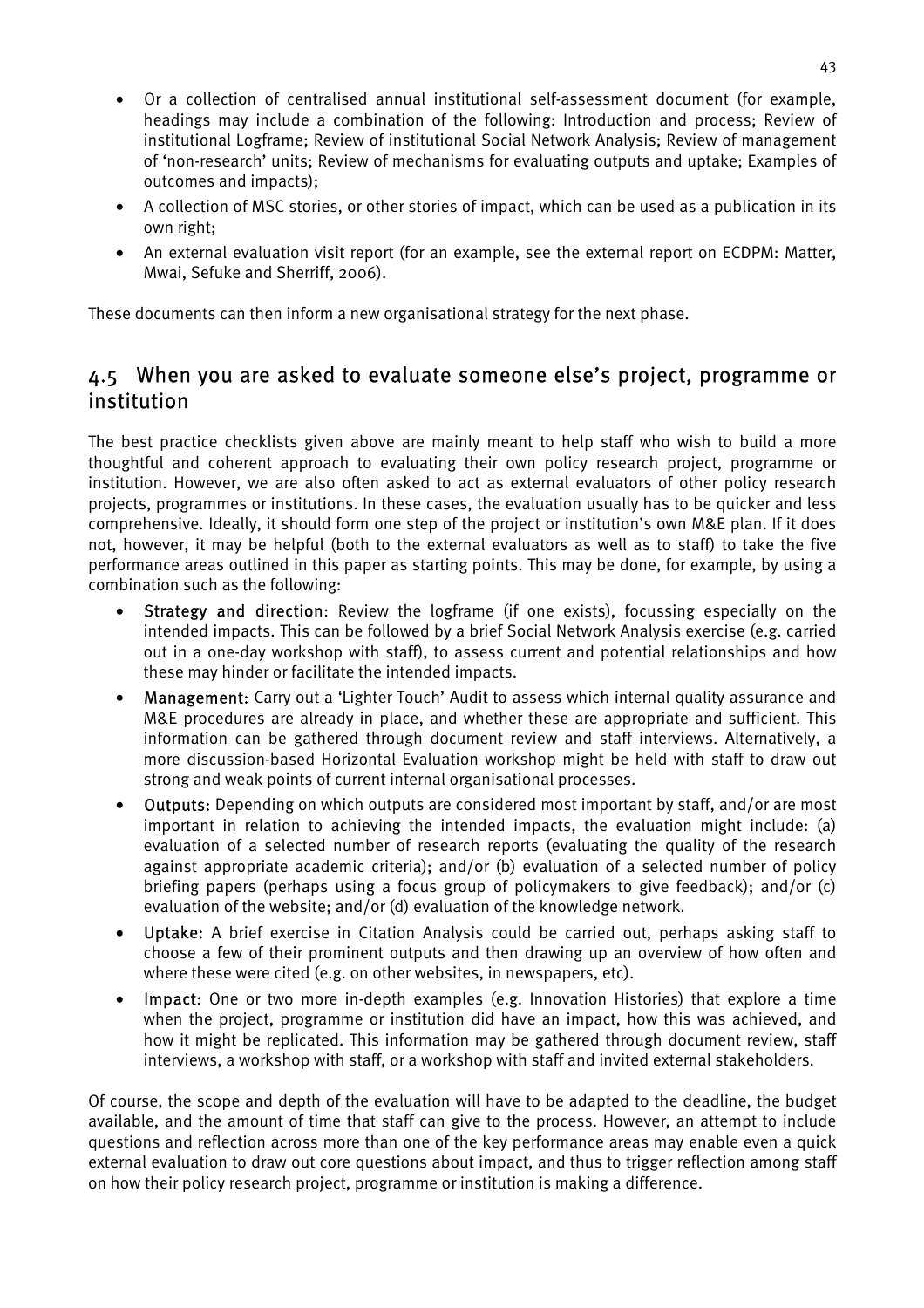## References

- Acosta, A. and B. Douthwaite (2005) 'Appreciative inquiry: An approach for learning and change based on our own best practices', *ILAC Brief* 6 (www.cgiar-ilac.org).
- Alwang, J. and V. Puhazhendhi (2002) 'The impact of the International Food Policy Research Institute's research program on rural finance policies for food security for the poor', *Impact Assessment Discussion Paper* No 16, International Food Policy Research Institute (IFPRI), Washington DC (www.ifpri.org/impact/iadp16.pdf).
- Arnold, E., J. Court, J. Stroyan and J. Young (2005) 'Evaluation of DFID's Engineering Knowledge and Research (EngKaR) Programme', ODI and Technopolis, (www.odi.org.uk/rapid/Projects/R0145).
- Barnard, G. (n.d.) 'The new frontier: Evaluation and organisational learning', Euforic (www.euforic.org).
- Barnett, A. (2006) 'Journeying from research to innovation: Lessons from the Department for International Development's Crop Post-Harvest Research Programme 'Partnerships for Innovation'', The Policy Practice (www.thepolicypractice.com/papers/1.pdf).
- Buchanan-Smith, M. (2003) 'How the Sphere Project Came into Being: A Case Study of Policy-making in the Humanitarian Aid Sector and the Relative Influence of Research', ODI Working Paper 215, Overseas Development Institute (ODI), London (www.odi.org.uk/rapid/Publications/Documents/ WP215.pdf).
- Christiansen, K. with I. Hovland (2003) 'The PRSP Initiative: Multilateral Policy Change and the Relative Role of Research', ODI Working Paper 216, Overseas Development Institute (ODI), London (www.odi.org.uk/rapid/Publications/Documents/WP216.pdf).
- Butcher, C. and G. Yaron (2006) 'Scoping Study: Monitoring and Evaluation of Research Communications', background paper produced for the Communications M&E Group Workshop, 5-6 September 2006, London (available from Gabrielle Hurst: g.hurst@ids.ac.uk).
- Carrier, M., et al (2007) Evaluation Report of the Department of the Social Sciences and Humanities (D-GESS) at the ETH Zurich, Swiss Federal Institute of Technology (ETH), Zurich.
- CGIAR Secretariat (2003) 'Performance Measurement of Research Institutions and Research Programs A Sourcebook', CGIAR Secretariat, The World Bank, Washington DC.
- CGIAR Working Group on Performance Measurement (2004) 'A plan for designing, developing, and implementing a performance measurement system for the CGIAR', CGIAR (www.cgiar.org/exco/ exco6/exco6\_wgpm\_draft\_imp\_report.pdf).
- Coe, J., M. Luetchford and T. Kingham (2002) 'id21: Tracking routes towards impact', Institute for Development Studies (IDS), Brighton (www.ids.ac.uk).
- Cornwall, A. and G. Pratt (2004) 'Ideals in practice: Enquiring into participation in SIDA', *Lessons for Change in Policy and Organisations*, No 12, Institute for Development Studies (IDS), Brighton (www.ids.ac.uk).
- Creech, H. (2001) 'Measuring while you manage: Planning, monitoring and evaluating knowledge networks', International Institute for Sustainable Development (IISD) (www.dgroups.org/groups /pelican/docs/Creech2001\_measuring\_while\_you\_manage.pdf).
- Crewe, E. and J. Young (2002) 'Bridging Research and Policy: Context, Evidence and Links', *ODI Working Paper* 173, Overseas Development Institute (ODI), London (www.odi.org.uk/rapid/Publications/ Documents/wp173.pdf).
- CTA (2006) *Strategic Plan 2007-2010*, ACP-EU Technical Centre for Agricultural and Rural Cooperation (CTA).
- Danish Ministry of Finance (2002) 'Improving an Organisation through Self-Assessment: The Common Assessment Framework (CAF)', presented at the Second Quality Conference for Public Administrations in the EU (www.2qconference.org/filer/404/CAF-english.pdf).
- David, R. and A. Mancini (2004) 'Going against the flow: Making organisational systems part of the solution rather than part of the problem. The case of ActionAid's Accountability, Learning and Planning System', *Lessons for Change in Policy and Organisations* No 8, Institute for Development Studies (IDS), Brighton (www.livelihoods.org/lessons/learning/GoingFlow.pdf).
- Davies, H., S. Nutley and I. Walter (2005) 'Assessing the impact of social science research: Conceptual, methodological and practical issues', Research Unit for Research Utilisation, University of St Andews (www.st-andrews.ac.uk/~ruru).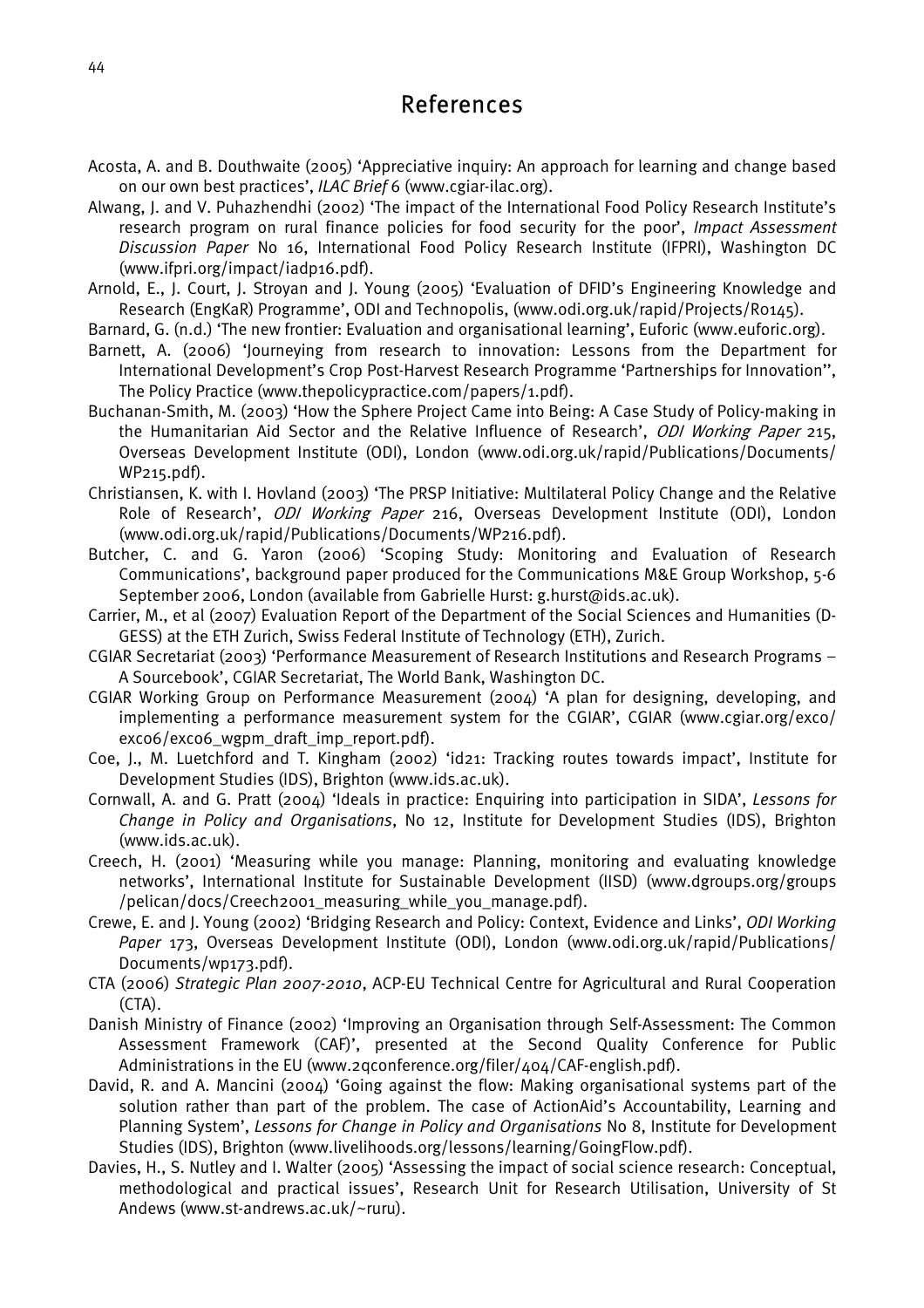- Davies, R. (2003) 'Network Perspectives in the Evaluation of Development Interventions: More than a Metaphor', paper presented at the EDAIS conference, 24-25 November (www.enterpriseimpact.org.uk/pdf/Davies2.pdf).
- Davies, R. (2005) 'Moving from Logical to Network Frameworks: A modular matrix approach to representing and evaluating complex programs' (www.mande.co.uk/docs/MMA.htm).
- Davies, R. and J. Dart (2005) *The 'Most Significant Change' (MSC) Technique; A Guide to Its Use* (www.mande.co.uk/docs/MSCGuide.pdf).
- DFID (2006) 'Monitoring and Evaluation: A Guide for DFID-contracted Research Programmes', Central Research Department, DFID, London (www.dfid.gov.uk/research/me-guide-contractedresearch.pdf).
- DFID (n.d.) *Social Development Toolkit*, UK Department for International Development (DFID), London (www.difd.gov.uk).
- Douthwaite, B. and J. Ashby (2005) 'Innovation histories: A method for learning from experience', *ILAC Brief* 5 (www.cgiar.ilac.org).
- Douthwaite, B., S. Alvarez, S. Cook, R. Davies, P. George and J. Howell (2006) 'The use and potential of impact pathways in the Challenge Program on Water and Food (CPWF)', mimeo.
- Douthwaite, B. (2006) 'Making explicit practitioners' theories about how change happens', Presentation given at the Institute for Development Studies (IDS), Brighton, 11 July 2006 (www.ids.ac.uk/ids/aboutids/docs/practitioners\_theories\_for\_change.ppt).
- Earl, S., F. Carden and T. Smutylo (2001) *Outcome Mapping; Building Learning and Reflection into Development Programs*, International Development Research Centre (IDRC) (www.idrc.ca/en/ev-9330-201-1-DO\_TOPIC.html).
- ECDPM (2007) *ECDPM Strategy 2007-2011*, European Centre for Development Policy Management (ECDPM), Maastricht (www.ecdpm.org/Web\_ECDPM/Web/Content/Navigation.nsf/index2?read form&www.ecdpm.org/Web\_ECDPM/Web/Content/Content.nsf/7732def81dddfa7ac1256c240034f e65/4c98d3df0ee95ef3c1257272002ed9ad?OpenDocument).
- ECDPM and ICEI (2005) 'EU mechanisms that promote policy coherence for development: A scoping study', European Centre for Development Policy Management (ECDPM), Maastricht, and Instituto Complutense de Estudios Internacionales (ICEI), Madrid (www.three-cs.net/3cs\_publications).
- ETH (1999) 'Evaluation in Practice at ETH Zurich', Swiss Federal Institute of Technology (ETH) Zurich, mimeo.
- Gayfer, J. (2005) 'Country Programme Evaluations', Process Reflection Note, The Performance Assessment Centre (PARC) (www.parcinfo.org).
- Glanville, B. and Swanson, D. (2007) 'A Prototype Monitoring and Assessment System for Policy Influence at the International Institute for Sustainable Development', International Institute for Sustainable Development (IISD), mimeo.
- Haden, P. (2005) 'Quality Assurance: Lessons from other Organisations', The Performance Assessment Centre (PARC) (www.oecd.org/dataoecd/59/52/36502340.pdf).
- Hernes, G., Maxwell, S., Ndiritu, C., Rwegasira, D., Streefland, P., and Brylle, T. (2001) *Partnerships at the Leading Edge: A Danish Vision for Knowledge, Research and Development*, Report of the Commission on Development-Related Research Funded by Danida, Danida, Copenhagen (www.evaluation.dk).
- Hovland, I. (2005) *Successful Communication: A Toolkit for Researchers and Civil Society Organisations*, RAPID Toolkit, Overseas Development Institute (ODI), London (www.odi.org.uk/Rapid/Publications /Documents/Comms\_toolkit.pdf).
- Hyatt, J. and A. Kaplan (2006) 'Seeing differently? Donors as learning organisations', Allavida (www.allavida.org/alliance/jun06e.html).
- IDRC Evaluation Unit (2005) 'Evaluation Strategy 2005-2010', International Development Research Centre (IDRC) (www.idrc.ca/uploads/user-S/11446799141Strategy\_2005-10.pdf).
- IDRC Evaluation Unit (2006) 'Annual Corporate Evaluation Report 2006', International Development Research Centre (IDRC) (www.idrc.ca/uploads/user-S/11586128281ACE\_2006.pdf).
- IDRC Evaluation Unit (n.d.) 'Reflections on evolving corporate performance assessment at the International Development Research Centre', mimeo.
- IISD (n.d.) 'IISD's Influencing Strategy', International Institute for Sustainable Development (IISD), mimeo.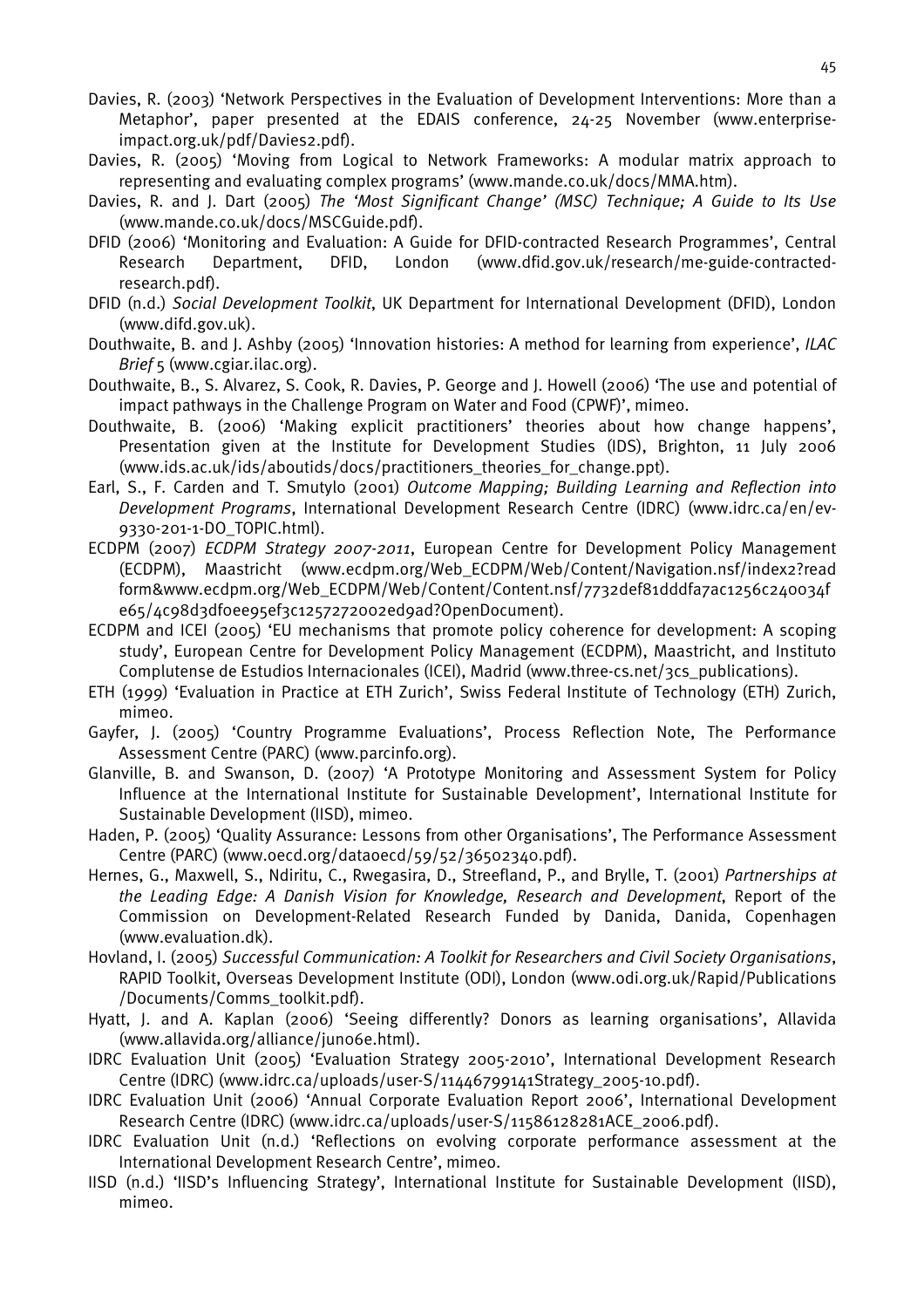- 46
- INTRAC (2006) 'INTRAC's 6<sup>th</sup> Evaluation Conference Report', International NGO Training and Research Centre (INTRAC) (www.intrac.org/pages/6thevalConference.html).
- ITAD in association with ODI (2000) *Evaluation of Danida's Bilateral Programme for the Enhancement of Research Capacity in Developing Countries (ENRECA)*, Danida Evaluation 2000/5, Danida, Copenhagen (www.evaluation.dk).
- Kassam, A.H., et al (n.d.) 'A framework for enhancing and guarding the relevance and quality of science: The case of the CGIAR', CGIAR Interim Science Council, FAO, Rome (http://are.berkeley.edu/~sadoulet/papers/Relevance-QualofSci.pdf).
- Keijzer, N. (2006) 'Mapping of approaches towards M&E of capacity and capacity development', ECDPM (www.dgroups.org/groups/pelican/docs/Mapping\_M&E\_capacity\_080606.pdf).
- Leksmono, C., J. Young, N. Hooton, H. Muriuki and D. Romney (2006) 'Informal traders lock horns with the formal milk industry: The role of research in pro-poor dairy policy shift in Kenya', *ODI/ILRI Working Paper* 266, Overseas Development Institute, London (www.odi.org.uk/rapid/Publications/ Documents/WP266.pdf).
- Lewison, G. (2005) 'Beyond SCI citations New ways to evaluate research' *Current Science* 89 (9) 1524- 1530.
- LTS International, Noragric and Oxford Policy Management (2005) 'Evaluation of DFID Renewable Natural Resources Research Strategy 1995-2005', EVD659, DFID, London (www.dfid.gov.uk).
- Matter, K., R. Mwai, E. Sefuke and A. Sherriff (2006) 'ECDPM External Evaluation 2001-2005' (www.gersterconsulting.ch/docs/Evaluation\_ECDPM\_report.pdf).
- McGann, J. (2006) 'Best Practices for Funding and Evaluating Think Tanks and Policy Research', prepared for the William and Flora Hewlett Foundation, mimeo.
- Patton, M.Q. (2002) 'Utilization-focused evaluation checklist' (www.wmich.edu/evalctr/checklists/ ufe.pdf).
- Pestieau, C. (2003) 'Evaluating Policy Research', *Research Paper* W 22, Work Network, Canadian Policy Research Networks (CPRN), Ottawa (www.cprn.com/en/doc.cfm?doc=495).
- Pestieau, C. (2004) 'Post log to *Evaluating Policy Research*: Can Outcome Mapping help in assessing the contribution of policy research?' (www.idrc.ca/en/ev-67730-201-1-DO\_TOPIC.html).
- Peterson, W., G. Gijsbers and M. Wilks (2003) *An Organisational Performance Assessment System for Agricultural Research Organisations: Concepts, Methods, and Procedures*, Research Management Guidelines No 7, International Service for National Agricultural Research (ISNAR) (www.isnar.cgiar.org/publications/rmg7.htm).
- QAA (2006) 'Handbook for institutional audit: England and Northern Ireland', Quality Assurance Agency for Higher Education (www.qaa.ac.uk/reviews/institutionalAudit/handbook2006/Handbook 2006.pdf).
- Raitzer, D. and R. Lindner (2005) 'Review of the returns to ACIAR's bilateral R&D investments', *Impact Assessment Series Report* No 35, Australian Centre for International Agricultural Research (ACIAR), Canberra (www.aciar.gov.au/web.nsf/doc/ACIA-6G9VCN).
- Ramalingam, B. (2006) 'Tools for Knowledge and Learning: A guide for development and humanitarian organisations', RAPID Toolkit, Overseas Development Institute (ODI), London (www.odi.org.uk/rapid/publications/Documents/KM\_toolkit\_web.pdf).
- Rath, A., Björklund, G., Lansang, M.A., Saasa, O., and Sagasti, F. (2006) SAREC Support to International and Regional Thematic Research Programs, 2000–2005, Department for Evaluation and Internal Audit, SIDA Evaluation 06/40, Swedish International Development Agency (SIDA), Stockholm (www.sida.se/shared/jsp/download.jsp?f=Utv06-40-1\_SIDA31700en.pdf&a=26700).
- Ryan, J. (n.d.) 'State of the Art in Impact Assessment of Policy-Oriented Research in the CGIAR: A Scoping Study Report', mimeo.
- Ryan, J. (2003) 'Evaluating the impact of agricultural projection modelling using the IMPACT framework', *Impact Assessment Discussion Paper* No 17, International Food Policy Research Institute (IFPRI), Washington DC (www.ifpri.org/impact/iadp17.pdf).
- Ryan, J. and J. Garrett (2003) 'The Impact of Economic Policy Research: Lessons on Attribution and Evaluation From IFPRI', *Impact Assessment Discussion Paper* No 20, IFPRI, Washington DC (www.ifpri.org/impact/iadp20.pdf).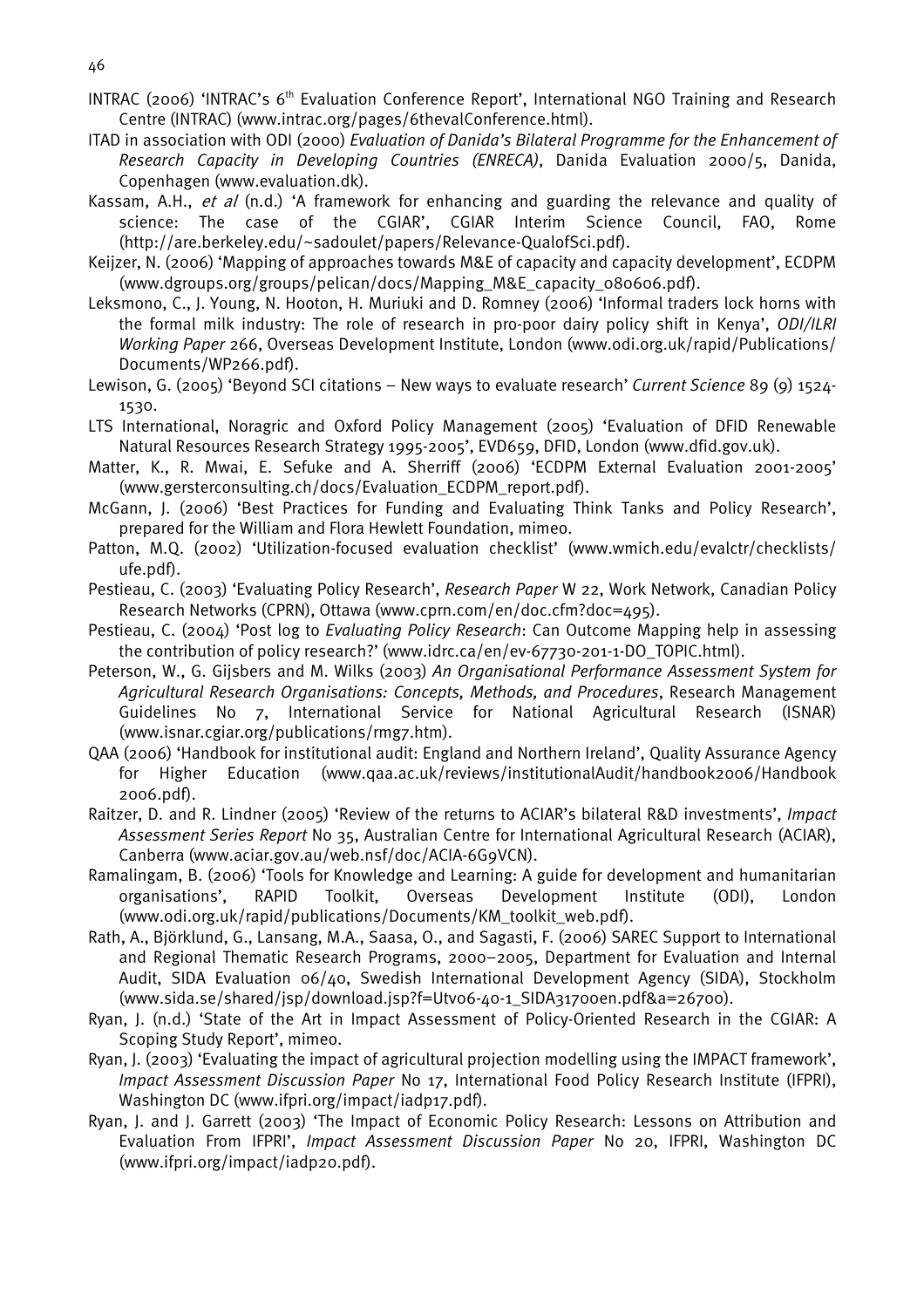- Savedoff, W., R. Levine, N. Birdsall, et al (2006) *When Will We Ever Learn? Improving lives through impact evaluation*, Report of the Evaluation Gap Working Group, Centre for Global Development (CGD), Washington DC (www.cgdev.org/content/publications/detail/7973).
- Sayce, K., with P. Norrish (2006) 'Perceptions and Practice: An anthology of impact assessment experiences', Technical Centre for Agricultural and Rural Cooperation ACP-EU (CTA), Wageningen (www.anancy.net/index.php?specific=rss&file\_id=12204).
- Schelhas, J. and L. Cerveny (2002) *Social Network Analysis for Collaboration in Natural Resource Management*

(www.partnershipresourcecenter.org/resources/publications/social\_network\_analysis.php).

- Solesbury, W. (2003) 'Sustainable Livelihoods: A Case Study of the Evolution of DFID Policy', ODI Working Paper 217, Overseas Development Institute (ODI), London (www.odi.org.uk/rapid/ Publications/Documents/WP217.pdf).
- Taylor, J. (2001) 'Evaluating websites', International NGO Training and Research Centre (INTRAC), Oxford (www.intrac.org/resources\_database.php?id=49).
- Thiele, G., A. Devaux, C. Velasco and K. Manrique (2006) 'Horizontal evaluation: Stimulating social learning among peers', *ILAC Brief* 13 (www.cgiar-ilac.org/downloads/Briefs/ILAC\_Brief13.pdf).
- UNDP (1998) *POET User's Manual: Participatory Organisational Evaluation Tool*, United Nations Development Programme (UNDP)( www.comminit.com/pdf/POET\_UsersManual.pdf).
- Watts, J. (2005) 'Learning-oriented evaluation: A tool for promoting institutional learning and program improvement', *ILAC Brief* 3 (www.cgiar-ilac.org).
- Weiss, C. (1977) 'Research for Policy's Sake: The Enlightenment Function of Social Research', *Policy Analysis* 3 (4) 531-545.
- White, H. (n.d.) 'The road to nowhere? Results based management in international cooperation', Euforic (www.euforic.org).
- Wilson, F. and Brown, L.D. (2004) 'The Development Research Centre on Participation, Citizenship and Accountability: Mid Term Review – Institutional Development', Citizenship DRC, Institute for Development Studies (IDS), Brighton.
- World Bank (1996) 'Performance Monitoring Indicators: A Handbook for Task Managers', Operations Policy Department, World Bank, Washington DC (www.worldbank.org/html/opr/pmi/pmi.pdf).
- World Bank (2004) 'Monitoring and Evaluation; Some Tools, Methods and Approaches', World Bank, Washington DC (www.worldbank.org/ieg/ecd/tools/).
- Young, E. and L. Quinn (2002) 'Writing Effective Public Policy Papers: A Guide to Policy Advisers in Central and Eastern Europe', *LGI Documents*, (http://lgi.osi.hu/publications/default.asp?id=112).
- Young, J., J. Kajume and J. Wanyama (2003) 'Animal Health Care in Kenya: The Road to Community-Based Animal Health Service Delivery', ODI Working Paper 214, Overseas Development Institute (ODI), London (www.odi.org.uk/rapid/Publications/Documents/WP214.pdf).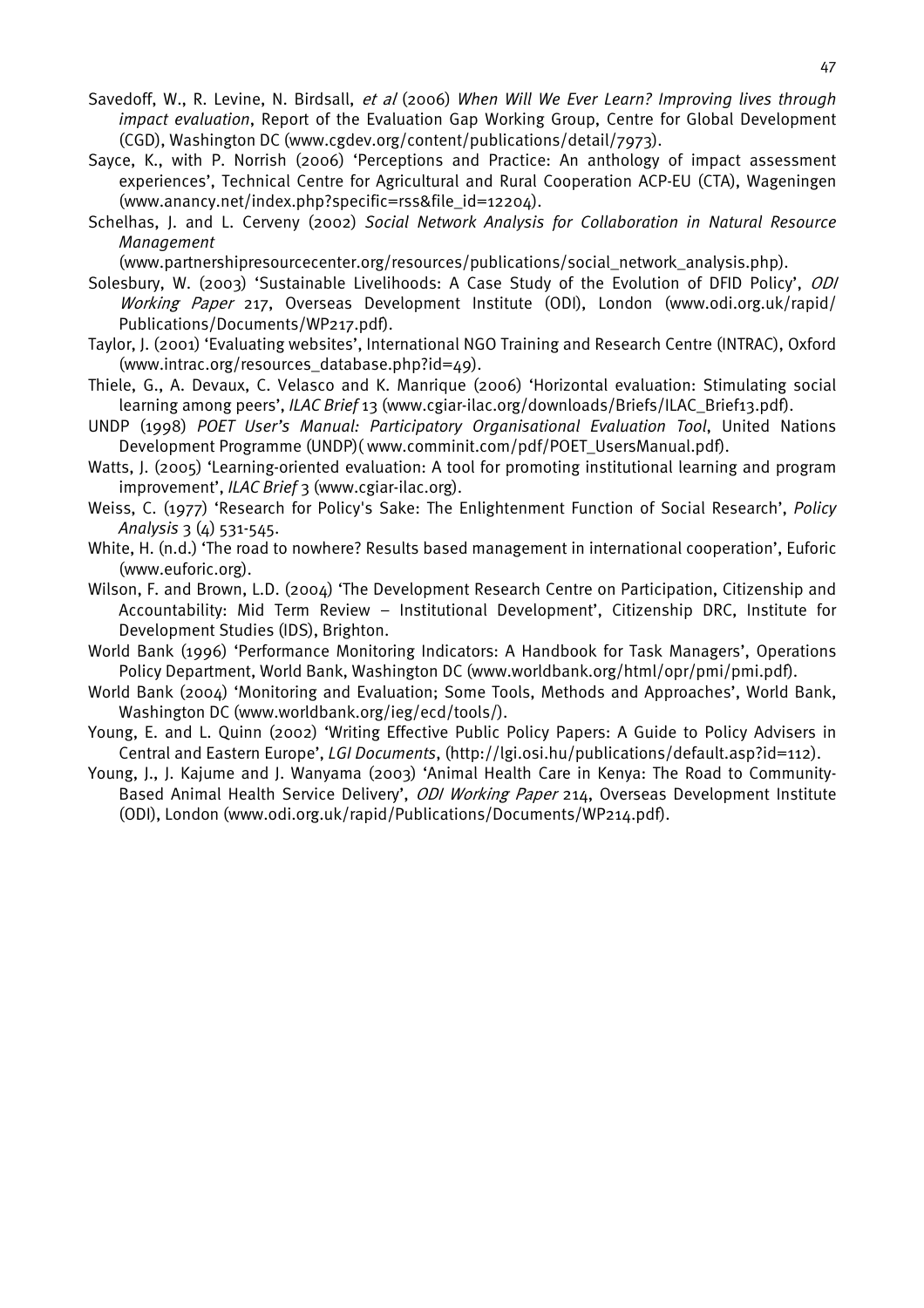# Appendix 1. Examples of institutional evaluations of policy research institutes and think tanks

# CGD

The Center for Global Development (CGD) in Washington DC was recently evaluated by a group of five experts. The evaluation was commissioned by CGD's funders (the Bill and Melinda Gates Foundation, The William and Flora Hewlett Foundation, The John D. and Catherine T. MacArthur Foundation, and the Rockefeller Foundation), and covered CGD's first five years of operations. The evaluation focused on the following core questions:

- Does CGD's *research agenda* fill a development policy niche and meet the needs of its policymaking targets?
- Does CGD's *research product* stand up to the highest standards of technical rigor and influence the work of other leading researchers?
- Is CGD's *communications and outreach strategy* achieving its desired impact and is it appropriately institutionalized?
- Has CGD built and leveraged appropriate *partnerships*?

The evaluation review consisted of over 150 interviews, survey responses from more than 1,400 endusers, a competitive mapping of the think tank community, and independent white papers covering broad trends in think tank development. The report also included in-depth descriptions and assessments of three selected case studies of CGD's work: the Making Markets for Vaccines Initiative, the Nigerian Debt Relief Initiative, and the Population Dynamics and Economic Development Initiative. In addition, the evaluation included a thorough analysis of CGD's organisational management systems and governance. For the purpose of confidentiality, this section was removed from the public version of the report.

The evaluation team concluded that CGD has carved an appropriate niche for itself in the think tank community, that their research initiatives have demonstrable impact, they they need to engage more broadly with policymakers in rich countries as well as with advocacy groups and organisations with a variety of perspectives, and that the CGD leadership should nurture deeper relationships with numerous key stakeholders.

#### *Relevant documents:*

• Bumgarner, R., Hattaway, D., Lamb, G., McGann, J., and Wise, H. (2006) *Center for Global Development: Evaluation of Impact*, Arabella Analytical Report, Arabella Philanthropic Investment Advisors (www.arabellaadvisors.com/CGDreport/CGDWeb.pdf).

## CGIAR

The Consultative Group on International Agricultural Research (CGIAR) consists of a network (a 'system') of affiliated institutions across the globe. CGIAR system-wide M&E therefore goes beyond the institutional level to include the entire system. This section presents their system-wide M&E plan. For the evaluation of an individual CGIAR institution, see the section below on IFPRI.

CGIAR produced a sourcebook on performance measurement of research institutions and programmes in 2003 (CGIAR Secretariat, 2003) and a planning document the following year (CGIAR Working Group on Performance Measurement 2004). The Sourcebook found that the main assessment methods of research performance used were bibliometric analysis and peer review. The CGIAR Working Group on Performance Measurement did not wish to adopt any of these models wholesale, but rather chose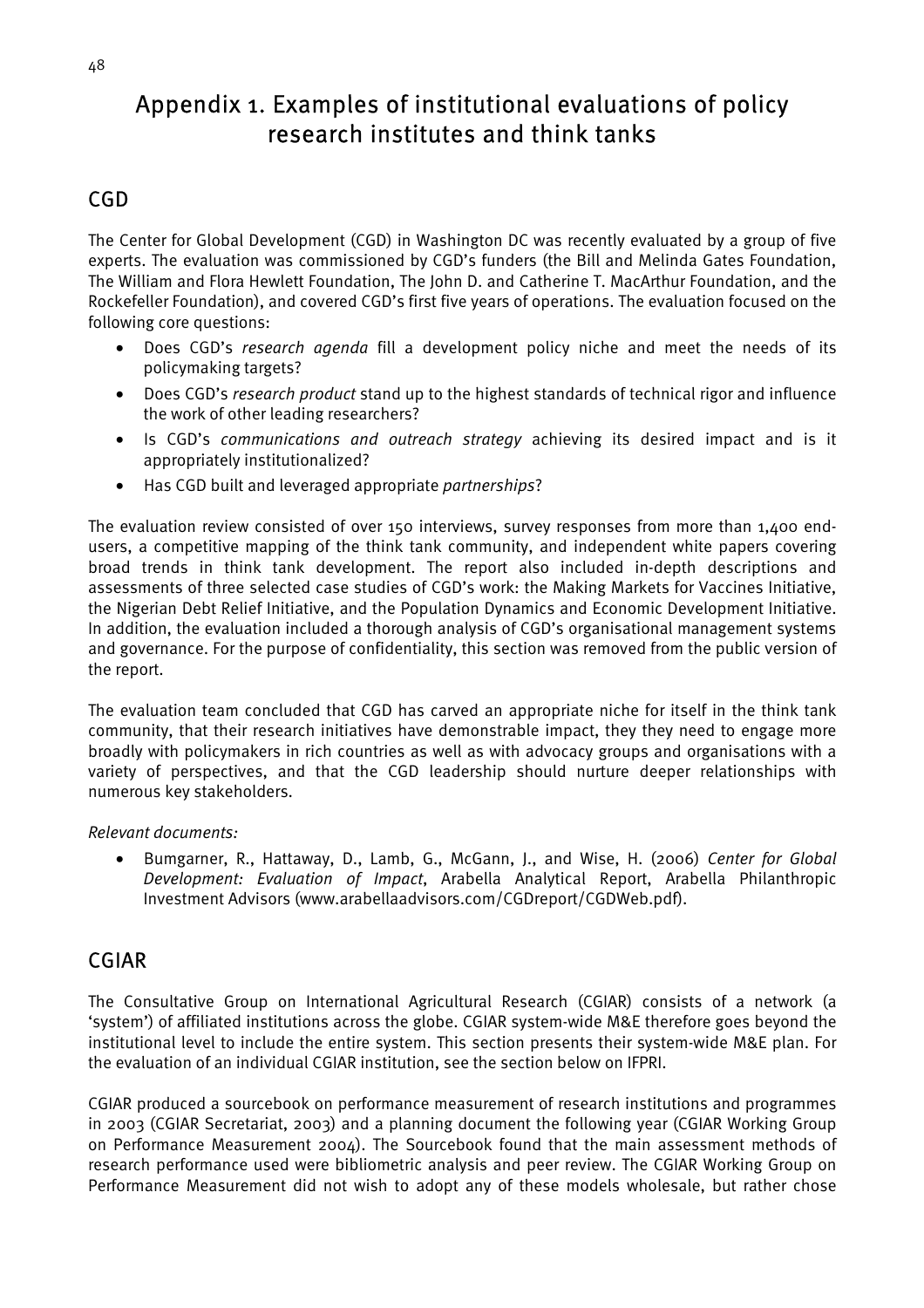elements to design their own CGIAR system-wide Performance Measurement System. The selected core elements are (CGIAR Working Group on Performance Measurement, 2004: 8):

*Results* 

- Outputs
- Outcomes
- Impacts
- Stakeholder perceptions

#### *Potential to perform*

- Quality and relevance of staff
- Quality and relevance of programmes
- Governance and institutional health
- Financial health

CGIAR centres are now asked to report on indicators for each of these elements annually. The Performance Measurement System complements other existing M&E processes, such as project reviews, centre-managed reviews, and centre-commissioned external reviews.

#### *Relevant documents:*

- CGIAR Secretariat (2003) 'Performance Measurement of Research Institutions and Research Programs – A Sourcebook', CGIAR Secretariat, The World Bank, Washington DC.
- CGIAR Working Group on Performance Measurement (2004) 'A plan for designing, developing, and implementing a performance measurement system for the CGIAR', CGIAR (www.cgiar.org/exco/exco6/exco6\_wgpm\_draft\_imp\_report.pdf).

## **CHSRF**

The Canadian Health Services Research Foundation (CHSRF) in Ottawa has recently undergone its second five-year institutional evaluation. The first international review was completed in 2002. The second has been carried out 2006–7. The evaluation consisted of internal evaluation by staff, collected in three background 'briefing books':

- The first of these books (36 pages) covers the foundation's history, the panel's terms of reference, the evaluation philosophy (focusing on the institution's strategic objectives and desired impacts), and a summary of the report from the 2002 International Review Panel, along with the foundation's responses to its recommendations.
- The second briefing book (63 pages) is a description of programmes and activities (the *inputs*), the resulting products and deliverables (the *outputs*) as well as data on *programme-specific outcomes*, organized by strategic objective.
- The third briefing book (76 pages) is evaluative data for the *overall impact* of all the foundation's programmes on the cultures of research and decision-making in the health sector – the synergistic effect of activity under all four of the strategic objectives. This is focused on the results of survey work designed to assess this overall impact supplemented with boxed illustrations of such impact.

An external contractor was also commissioned to carry out a consultation exercise on stakeholder perceptions, which was presented in a fourth briefing book.

• The fourth briefing book (61 pages) is an appraisal of how the foundation's stakeholders view it and its work. It contains a summary of the responses received to an open-ended call for comment to stakeholders.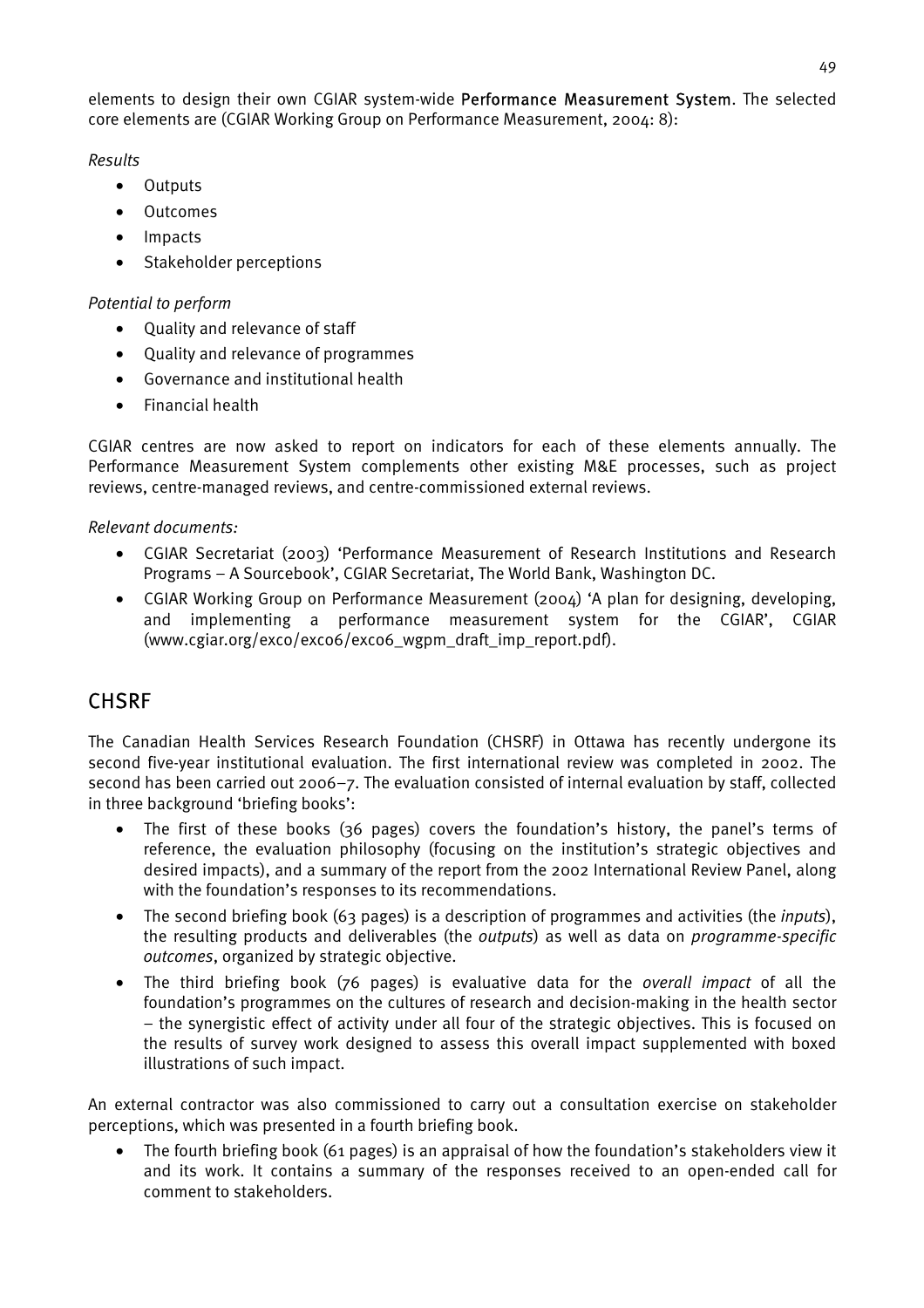These briefing books were then considered by an international external panel. The panel was made up of four CEOs/Directors of health policy research centres in Lisbon, Washington DC, London, and Alberta. They received the material for evaluation from October-December 2006, and submitted their final report at the end of March 2007.

#### *Relevant documents:*

• Report highlights, the Final Report, and CHSRF's response to the international panel's comments, are all available at www.chsrf.ca/about/ga\_accountability\_impact\_ol\_e.php

## Citizenship DRC

The DFID-funded Development Research Centre (DRC) on Participation, Citizenship and Accountability, hosted by the Institute for Development Studies (IDS) in Brighton, UK, was evaluated as part of a midterm review in 2004. This has been included as an example of a traditional DFID-funded mid-term review. The review focused on the achievements of the Citizenship DRC in terms of its original objectives and its potential to impact on policy. The review team consisted of Fiona Wilson, from the Danish Institute for International Studies who focused an assessing the research products of the DRC, and L. David Brown, from the Hauser Centre for Nonprofits Organisations at Harvard University, who assessed its institutional development, capacity building, and dissemination and policy influence aspects.

The review drew on information from several sources: Wilson read the research output of the programme to get an overview of its nature, held a brain-storming session with the Co-ordination Team, conveners and members present at IDS at the time and then made a more detailed assessment of the primary products of four streams of work. Brown reviewed a variety of archival materials, interviewed twenty-one participants, and facilitated two days of reflection with DRC participants on its impacts and its future at a workshop in Brazil. Then both reviewers met for several days at IDS with the DRC Coordination Team and DFID staff to review and extend initial analyses and discuss the recommendations summarised in their report.

The report highlighted that the Citizenship DRC has chosen to develop a partnership form rather than the more common centralised form of development research centre. The evaluation team concluded that the DRC has been quite successful in building a mutually influential partnership for collaborative inquiry, but that doing so has required considerable investment of time, resources, and funds. They also concluded that the Citizenship DRC has produced several streams of important research, though those streams were unevenly developed at the time (in 2004), and recommendations were given as to how the DRC could complete and expand the relevance of those streams most advanced at that point. While the evaluation team did not have information to assess policy impacts directly, the available evidence indicated that the DRC had considerable potential to influence the knowledge contexts within which policies are made, and in some countries their partners have positions within policymaking networks that grant them significant influence.

#### *Relevant documents:*

• Wilson, F. and Brown, L.D. (2004) 'The Development Research Centre on Participation, Citizenship and Accountability: Mid Term Review – Institutional Development', Citizenship DRC, Institute for Development Studies (IDS).

## CTA

The ACP-EU Technical Centre for Agricultural and Rural Cooperation (CTA) in the Netherlands has recently undergone an external evaluation. CTA's Strategic Plan/Framework for Action 2001–2005 was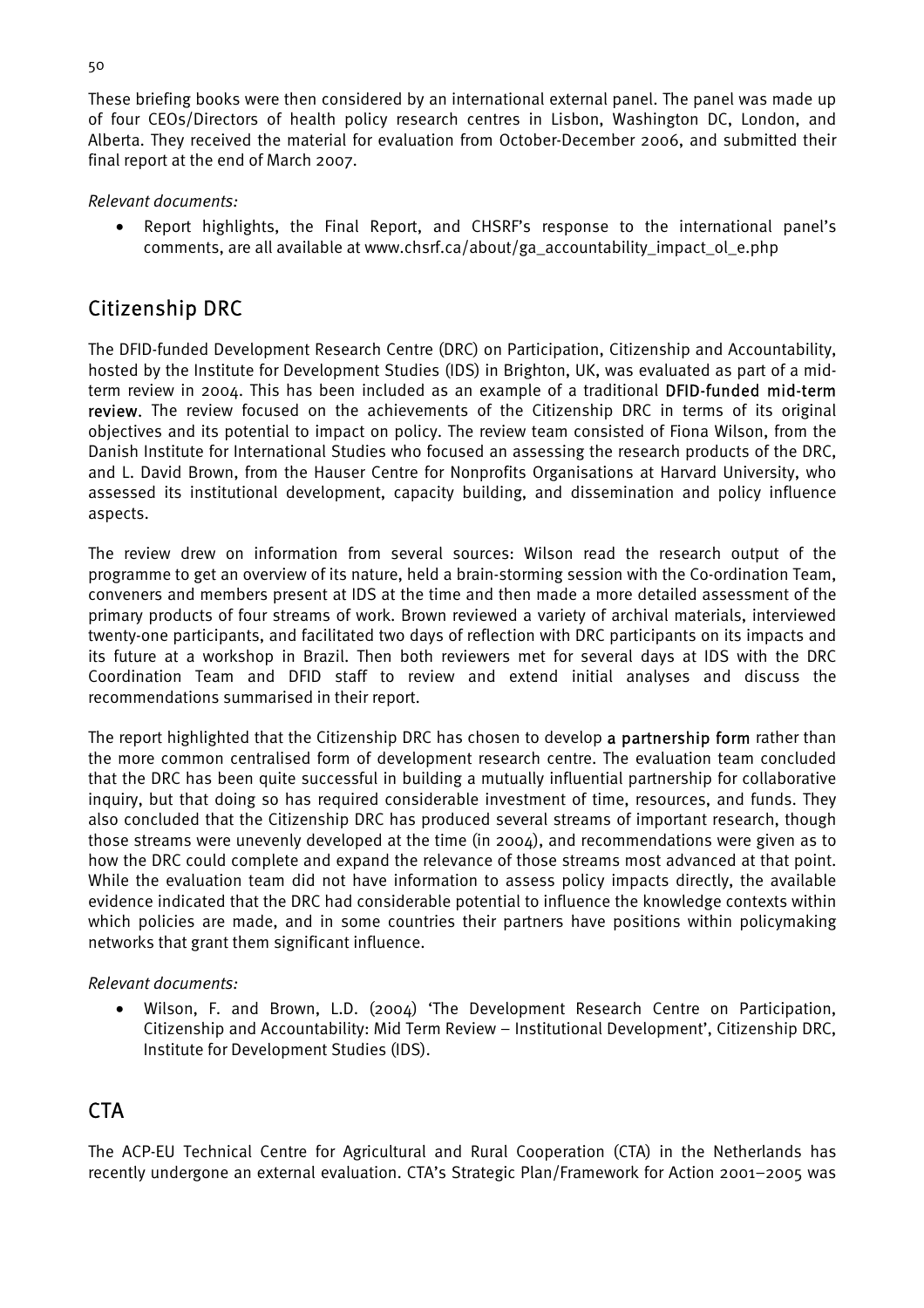evaluated by an external consultancy team between January and August 2005. The aim of the evaluation was twofold:

- To analyse the implementation of CTA's mission in terms of the goals set in the plan,
- To obtain baseline information that would serve as inputs to the next strategic plan (2007– 2010).

After completion of the evaluation report in January 2006, CTA began preparing the current strategic plan in February 2006 through participatory processes involving staff members, ACP and EU stakeholders and partners. The drafting of plan was completed in August 2006, and reviewed between September and November 2006.

*Relevant documents:* 

• CTA (2006) *Strategic Plan 2007-2010*, ACP-EU Technical Centre for Agricultural and Rural Cooperation (CTA).

## ECDPM

The European Centre for Development Policy Management (ECDPM) in Maastricht recently commissioned an external evaluation visit to evaluate the work of the institution as a whole (Matter, Mwai, Sefuke and Sherriff 2006). ECDPM draws up its institutional plans for five-year cycles, and so the evaluation covered the last five-year cycle from 2001-2005.

The evaluation visit had four specific objectives:

- To assess the pertinence of the Centre as an independent foundation, taking into account its mandate, strategic and methodological choices, networks, partnerships and stakeholders;
- To evaluate the effectiveness of the Centre's positioning, external operations and networks;
- To identify and trace plausible patterns of Centre impact regarding the policy processes it has been directly involved in, emphasising both strong and weak points; and
- To formulate recommendations for the further institutional development of the Centre, providing feasible options and future scenarios for consolidation and improvement.

The evaluation was undertaken from February to May 2006 by a four-person team. Since ECDPM works to build an effective partnership between the European Union (EU) and Africa, the Caribbean and Pacific (ACP), the evaluation team was composed of two experts from Europe (including the team leader) and two from the ACP (both from Africa). The team used two evaluation approaches: (1) document review, including internal and external documents, and a self-assessment prepared by ECDPM; and (2) semi-structured interviews with a sample of ECDPM staff, Board members, and representatives of external stakeholders across the globe.

The final evaluation report addresses the following topics: ECDPM's mandate in light of the changing context; ECDPM's process approach; ECDPM's partnership and network approach; ECDPM as an independent broker; Pertinence and performance of programmatic choices, including the programmes on 'ACP-EU trade relations', 'Political dimensions of partnerships', 'Actors of partnerships', and 'Internal donor reform'; Information and (external) communication; Institutional management and development; Finance and fund-raising; Added value; and Impact.

#### *Relevant documents:*

- Matter, K., R. Mwai, E. Sefuke and A. Sherriff (2006) 'ECDPM External Evaluation 2001-2005' (www.gersterconsulting.ch/docs/Evaluation\_ECDPM\_report.pdf).
- ECDPM (2007) *ECDPM Strategy 2007-2011*, European Centre for Development Policy Management (ECDPM), Maastricht (www.ecdpm.org/Web\_ECDPM/Web/Content/ Navigation.nsf/index2?readform&http://www.ecdpm.org/Web\_ECDPM/Web/Content/Content.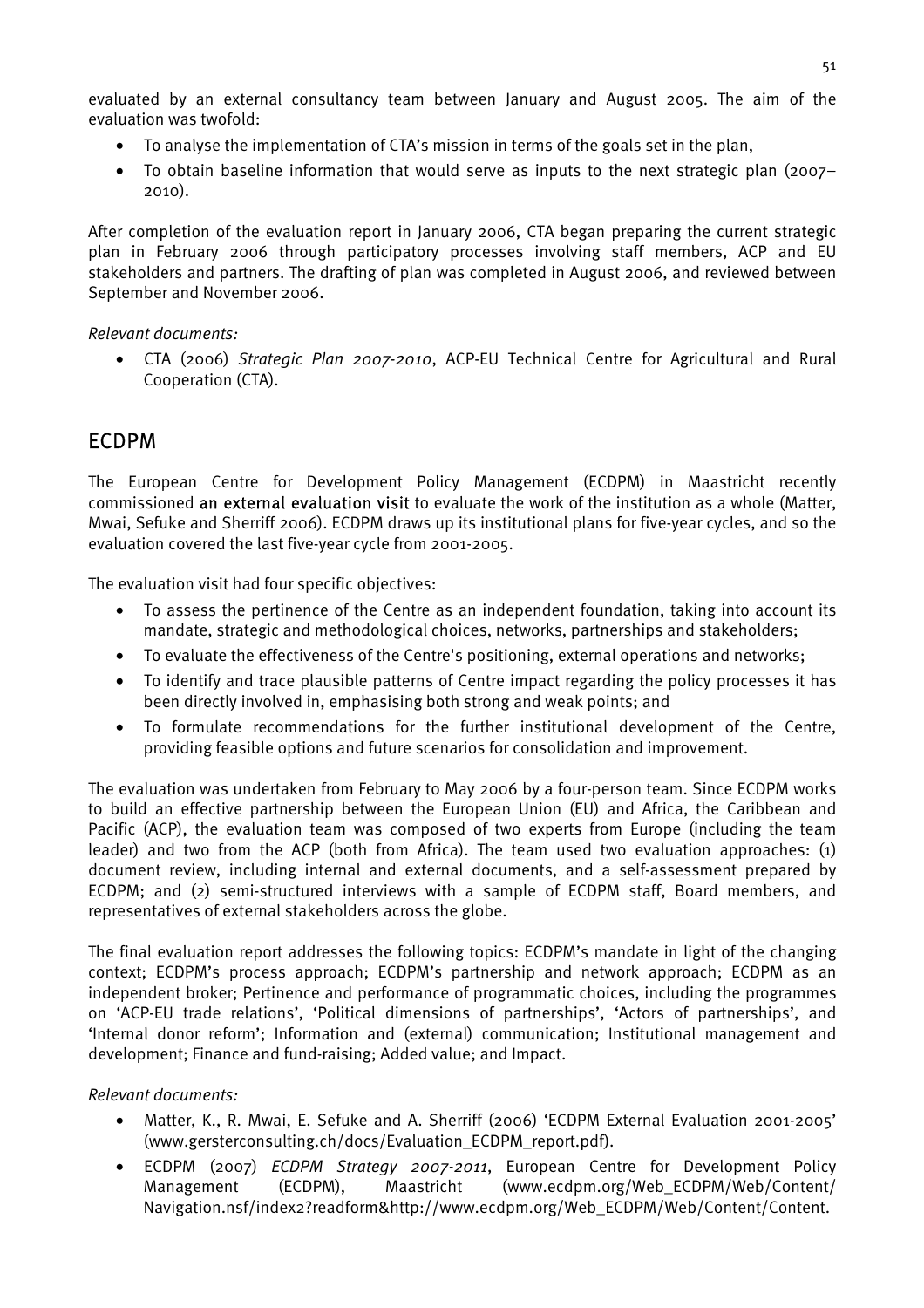52

nsf/7732def81dddfa7ac1256c240034fe65/4c98d3df0ee95ef3c1257272002ed9ad?OpenDocum ent).

## IDRC

The International Development Research Centre (IDRC) in Canada has been one of the pioneers in the field of evaluating policy research, mainly through their development of the Outcome Mapping approach (Earl, Carden and Smytulo, 2001).

When it comes to its own institutional assessment, IDRC uses a decentralised evaluation system (IDRC Evaluation Unit, 2005; 2006) with a utilisation focus, i.e. it is set up to involve programme staff so that the results and lessons will be used in future work (Patton 2002). The evaluation system relates to IDRC's Corporate Assessment Framework (CAF), which outlines seven Performance Areas for the institution: enhancing research capacities, research results for policy and technology influence, collaborating with Canadians, strategic knowledge gathering, gender equality and women's rights, donor partnerships, and evaluative thinking. IDRC's decentralised evaluation system consists of the following elements:

- *Programme and project evaluation reports* from IDRC's eighteen programme initiatives (though programmes are not required to report every year). Each report addresses the Performance Areas that are relevant to the programme or project. Since the evaluation system is userfocused, the programmes and projects decide on evaluation questions themselves.
- An *Annual Corporate Evaluation Report*, written by the IDRC Evaluation Unit. This combines findings from the programme and project reports in a concise way (the 2005-06 report was 39 pages including annexes) (IDRC Evaluation Unit 2006). The annual report synthesises the results from the programme and project reports, and then focuses specifically on a few selected topics, themes and particularly interesting projects.
- *Reviews by external experts*. Programmes initiate external reviews. IDRC have noted that while external reviews can provide useful external perspectives, they also require considerable staff time and effort.
- Other reports, including *Regional Director Reports* (every two years), *Director of Program Area Reports* (every two years), and *Rolling Project Completion Reports*

*Relevant documents:* 

- IDRC Evaluation Unit (2005) 'Evaluation Strategy 2005-2010', International Development Research Centre (IDRC) (www.idrc.ca/uploads/user-S/11446799141Strategy\_2005-10.pdf).
- IDRC Evaluation Unit (2006) 'Annual Corporate Evaluation Report 2006', International Development Research Centre (IDRC) (www.idrc.ca/uploads/user-S/11586128281ACE\_ 2006.pdf).

## IFPRI

The CGIAR-affiliated International Food Policy Research Institute (IFPRI) in Washington DC has been working on impact assessment of its policy research since the mid-1990s. They have found that a case study approach is the most appropriate to articulate, measure and document the impacts of their policy research. Beginning in 1998, they undertook a series of case studies that examined relevant policy processes and the use of information by policymakers. They set up an *Impact Assessment Discussion Paper* series to publish their studies (www.ifpri.org/impact/impact.htm). These case studies are similar to the Innovation Histories mentioned above. They identified a policy research project and then traced the stages it went through and the impact it had on its surroundings.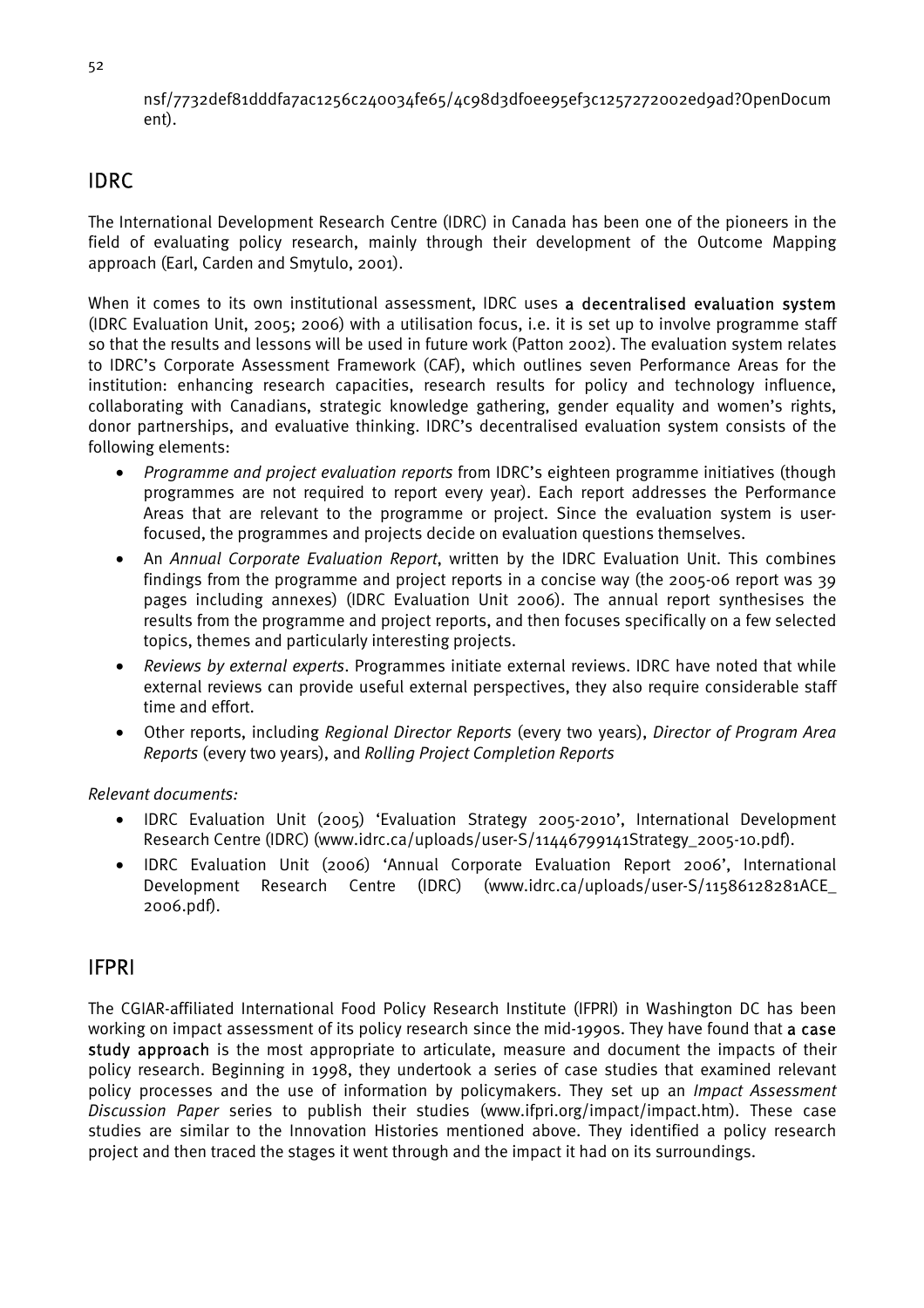Ryan and Garrett (2003) chart the subsequent developments in IFPRI: After reviewing the lessons learned from the initial case studies, the Board of Trustees in 2000 requested that management prepare an operational strategy to institutionalise impact evaluation at IFPRI. A Working Group on Impact Evaluation (WGIE) was established. One of their responsibilities was to ensure that impact evaluation was integrated in the strategy; another was to instil a culture of impact evaluation within IFPRI. For this purpose, all four division directors and five IFPRI staff were members, along with three non-IFPRI members. In 2001, a number of pilot exercises involving *ex ante* impact evaluation of new projects was tried out as part of the new strategy, and IFPRI also conducted evaluations of some of its thematic research programmes (Alwang and Puhazhendhi, 2002; Ryan, 2003).

IFPRI still found that the evaluations remained at a certain remove from the daily operations of staff (Ryan and Garrett, 2003). Steps were taken to address this so that the evaluations could become real learning opportunities. In 2002-03, for example, all research staff were requested to narrate instances where their research outputs had influenced policy and had subsequent social or economic impacts. These were conducted in focus groups of four to six staff from the different research divisions in order to stimulate cross-fertilisation. Since then IFPRI has continued its focus on impact assessment through further publications and internal workshops.

#### *Relevant documents:*

• Ryan, J. and J. Garrett (2003) 'The Impact of Economic Policy Research: Lessons on Attribution and Evaluation from IFPRI', Impact Assessment Discussion Paper No 20, IFPRI, Washington DC (www.ifpri.org/impact/iadp20.pdf).

## IISD

The International Institute for Sustainable Development (IISD), in Winnipeg, Canada, first drew up an institutional Influencing Strategy, and then developed an institutional Monitoring and Assessment (M&A) framework based on the Influencing Strategy.

The Influencing Strategy broadly sets out principles for IISD's work. The strategy recognises that IISD's work should always involve other key stakeholders that they need to engage with in order to achieve their aims. The strategy then points to a number of questions that need to be asked across all work initiatives, including how to maintain important connections over time (Relationship Management), what the knowledge needs of IISD and other key stakeholders are (Knowledge Management), and how to take advantage of policy windows and how to create opportunities (Opportunity Management).

The M&A framework draws its main questions from the Influencing Strategy, and presents these in a prototype self-assessment report card (see Figure 18 below). This method was run as a pilot test in 2006, and was broadly considered to be a success. IISD found that the basic framework they were using was robust and that it had helped to sharpen programme goal statements. They found that data for the majority of indicators could be obtained from existing IISD reporting processes, and in particular that data from anecdotal accounts of project staff can yield insights on IISD's own perception of influence on policy and behavior change. They also learnt that they do not have sufficiently detailed and verifiable data for the key indicators linked to policy and behaviour change, and that at the moment data is not systematically collected after the end of projects. These lessons are now being used to simplify and improve the indicator set for data collection in 2007 and to refine data collection methods for policy and behavior change at the programme level.

#### *Relevant documents:*

- IISD (n.d.) 'IISD's Influencing Strategy', IISD, memo.
- Glanville, B. and Swanson, D. (2007) 'A Prototype Monitoring and Assessment System for Policy Influence at the International Institute for Sustainable Development', IISD, memo.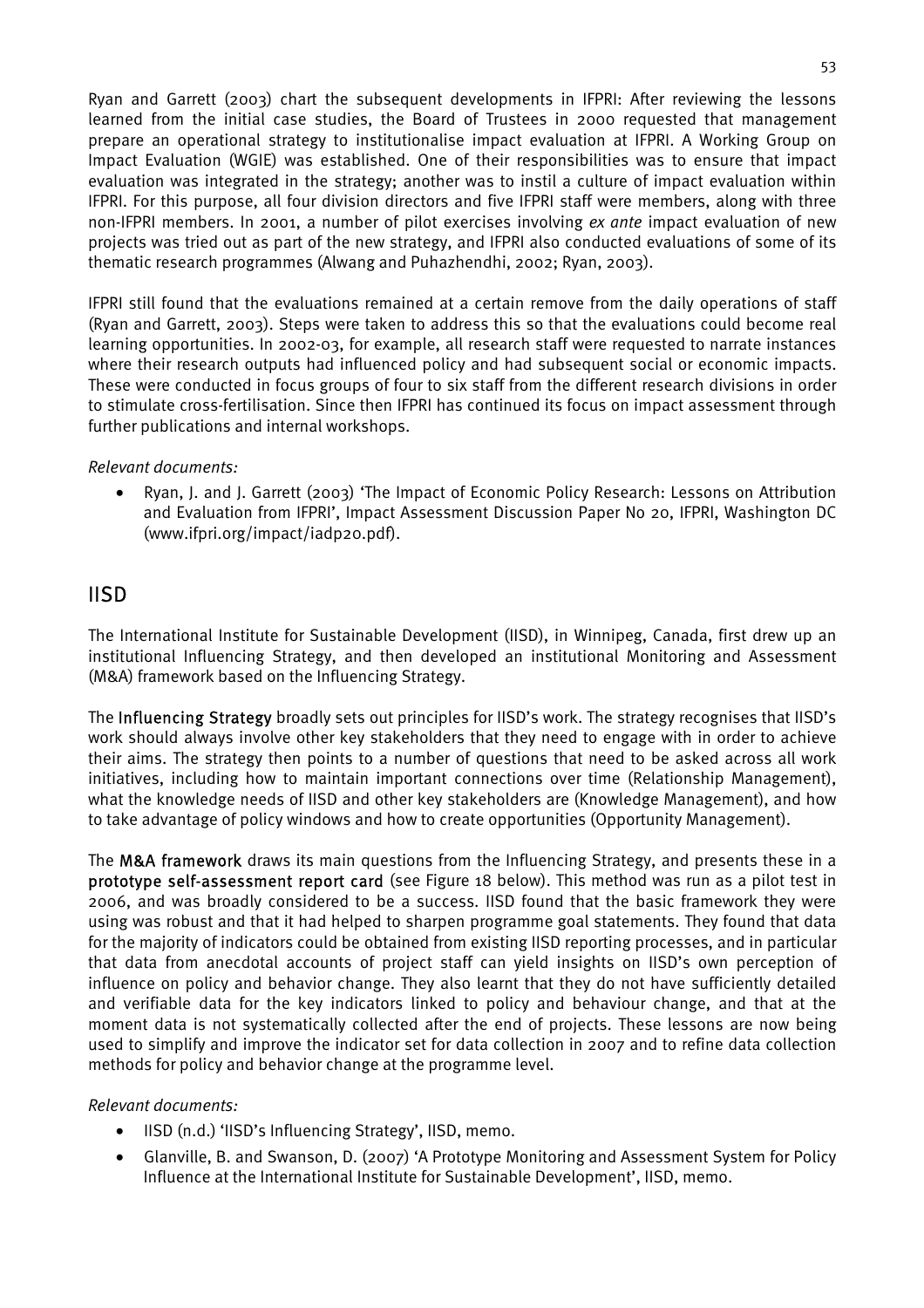# Figure 18. IISD Policy Influence Report Card Figure 18. IISD Policy Influence Report Card

|                                                                                                          | <b>IISD Policy Influence</b><br>2005-06<br>Report |                                                                                                                     |                                                |                          | <b>Learning and Improvement</b> |
|----------------------------------------------------------------------------------------------------------|---------------------------------------------------|---------------------------------------------------------------------------------------------------------------------|------------------------------------------------|--------------------------|---------------------------------|
|                                                                                                          | Framework for Effective Policy Influ              | ence                                                                                                                | <b>Summary of Results</b><br><b>Source</b>     |                          | Improvement Options             |
| Category                                                                                                 | Aspect                                            | Indicator                                                                                                           | $(2006 - 07)$                                  | <b>Learning Analysis</b> |                                 |
| Are<br><b>Policy and Process</b><br>Changes                                                              | <b>Policy Influences</b>                          | sustainable development realized for each strategic<br>of recommended changes for<br>Number and nature<br>direction | Project Lessons Learned Database               |                          |                                 |
| policy decisions or process changes<br>we seeing progress toward the<br>we wish to influence?            | <b>Project Diversity</b>                          | implemented which could impact each Project Lessons Learned Database<br>Number of projects<br>strategic direction   |                                                |                          |                                 |
| <b>Are we</b><br>effectively managing relationships<br><b>Effective Relationship</b><br>Management       | <b>Behavioral Influences</b>                      | Total number and nature of behavioral changes we may<br>nave influenced in decision makers, leaners, others.        | Project Lessons Learned Database               |                          |                                 |
| with those people in a position to                                                                       | <b>Repeat Funding</b>                             | new funders<br>Number and type of                                                                                   | Annual report                                  |                          |                                 |
| influence the type of changes we<br>$sek$ ?                                                              |                                                   | % of funders which are repeat funders                                                                               | Annual report                                  |                          |                                 |
|                                                                                                          | Program Influence<br>Strategies                   | % of program goals with an influencing strategy                                                                     | Knowledge Communications<br>program statistics |                          |                                 |
| <b>Opportunity Management</b><br>Effective Knowledge and                                                 | Nature of our Work                                | knowledge outputs developed (e.g.<br>case studies, indicators, etc.)<br>Number and type of<br>policy frameworks,    | Project Lessons Learned Database               |                          |                                 |
| Are we effectively creating and                                                                          | Innovation                                        | Number of ideas incubated                                                                                           | <b>IISD</b> Sustainability Report              |                          |                                 |
| communicating knowledge needed<br>by those in a position to influence<br>change? Are we able to leverage |                                                   | Number of proposals submitted to innovation fund per<br>year and per competition                                    | Innovation Fund data                           |                          |                                 |
| opportunities to communicate with<br>decision makers?                                                    |                                                   | Nature of innovation in projects implemented                                                                        | Project Lessons Learned Database               |                          |                                 |
|                                                                                                          |                                                   | Communication and Number of publications generated                                                                  | Information Centre data                        |                          |                                 |
|                                                                                                          | Engagement                                        | Proximity to decision maker                                                                                         | Project Lessons Learned Database               |                          |                                 |
|                                                                                                          |                                                   | Number of times IISD appears in the news per year                                                                   | Knowledge Communications<br>program statistics |                          |                                 |
|                                                                                                          |                                                   | Total number of document downloads per year                                                                         | Knowledge Communications<br>program statistics |                          |                                 |
|                                                                                                          |                                                   | ail lists and email list subscribers<br>Iotal number of em                                                          | Knowledge Communications<br>program statistics |                          |                                 |
|                                                                                                          | Diversity in Human<br>Capital                     | Number of nationalities represented among staff &<br>associates                                                     | <b>IISD</b> Sustainability Report              |                          |                                 |
|                                                                                                          |                                                   | academic degrees among staff &<br>highest degree obtained)<br>Number of different<br>associates (based on           | <b>IISD Sustainability Report</b>              |                          |                                 |
|                                                                                                          |                                                   | Female / Male ratios                                                                                                | <b>IISD Sustainability Report</b>              |                          |                                 |
|                                                                                                          |                                                   |                                                                                                                     |                                                |                          |                                 |

Source: Glanville and Swanson (2007: 3) *Source*: Glanville and Swanson (2007: 3)